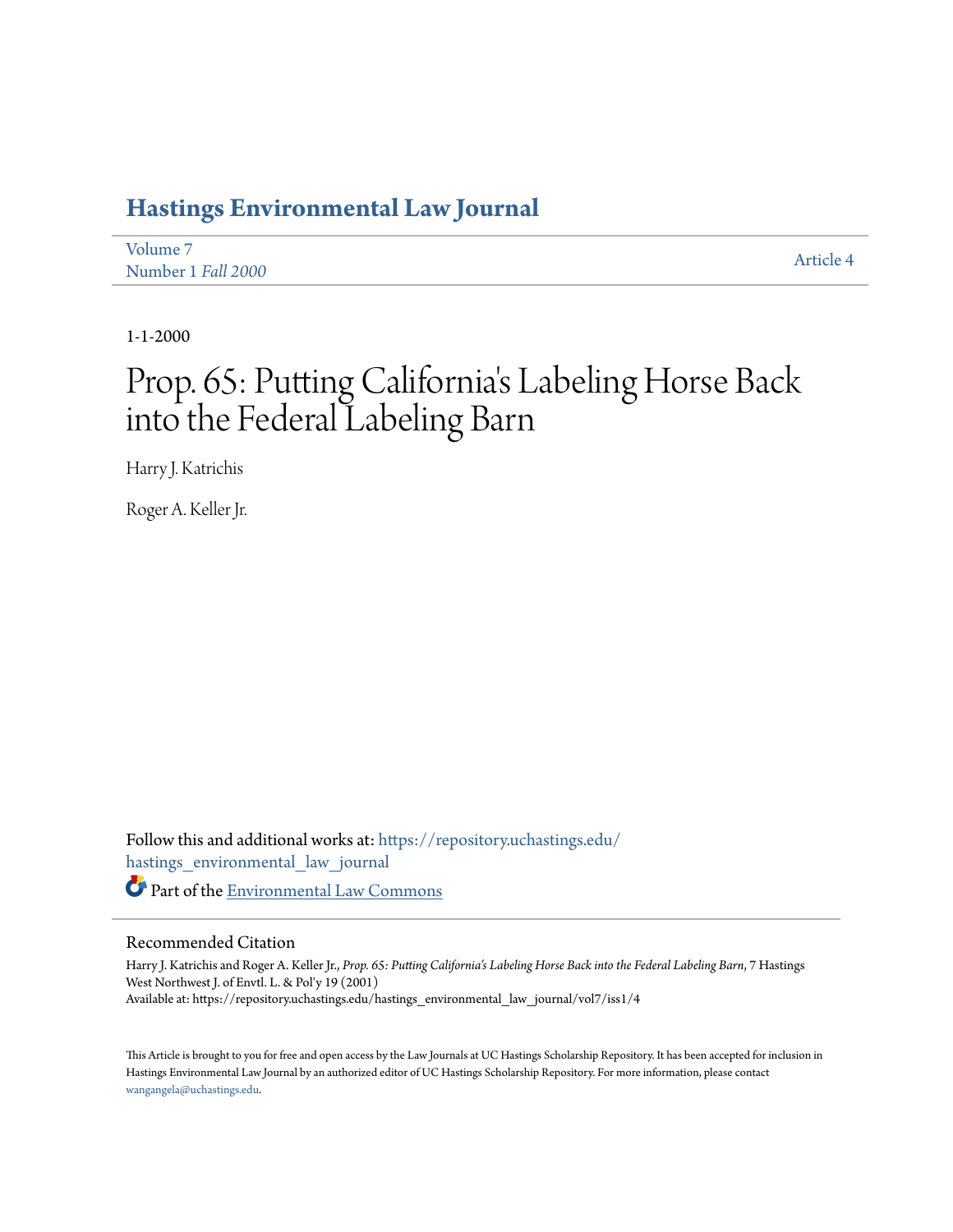## **I. Introduction**

The California Attorney General's office acknowledges "that 20 percent of all notices of intent to sue under [the Safe Drinking Water and Toxic Enforcement Act of 1986] are frivolous."1 Furthermore, the office believes private enforcers target small businesses. "The problem is that if you're a small business, the pressure is on you to settle. You don't have the luxury of acting as a crusader against frivolous suits. The pressure is on you to meet a payroll."2 However, the California Attorney General's office remains impotent to eliminate frivolous lawsuits.3 The Consumer Product Safety Commission could empower the Attorney General's office to eliminate these suits by harmonizing "Prop. 65," California's labeling horse, with the Federal Hazardous Substances Act, the federal labeling barn.

In 1986, the citizens of California approved the Safe Drinking Water and Toxic Enforcement Act of 1986.<sup>4</sup> Commonly known as "Prop. 65," the statute generally requires warnings for environmental, consumer and occupational exposure to particular chemicals.<sup>5</sup> In June 1997, the Occupational Safety and Health Administration ("OSHA") limited Prop. 65's requirements for work place exposure to California manufacturers.<sup>6</sup> OSHA's ruling expressly excluded "consumer products."7 In

 Mr. Katrichis is chief counsel and Mr. Keller, an associate with the law firm of Winston & Strawn, is former counsel to the United States House of Representatives Committee on Small Business. This Article represents their opinions and not those of the Committee or its Chairman, James M. Talent (R-Mo.).

1. Jack McCarthy, *Toxic Showdown*, THE PRESS-ENTERPRISE (Riverside, Cal.), Feb. 16, 1998, at A1.

2. *Id*.

3. *See id*. In 1996, the California Attorney General's office "sought legislation that would give it oversight of Prop. 65 cases and authority to screen any deemed frivolous. The measure failed to get the two-thirds majority required to reconsider an initiative." *Id*.

4. CAL. HEALTH & SAFETY CODE §§ 25249.5-.13 (West 2000).

5. *See id*.

6. *See* Supplement to California Plan, 62 Fed. Reg. 31159 (June 6, 1997).

7. *See id*. "Proposition 65 also is applicable to non-occupational (i.e. consumer and environmental) exposures. OSHA has no authority to address Proposition 65's non-occupational applications; consequently, they are not at issue in this decision and will be unaffected by it." *Id*.

## **Prop. 65:**

Putting California's Labeling Horse Back Into the Federal Labeling Barn

> *By Harry J. Katrichis and Roger A. Keller, Jr.*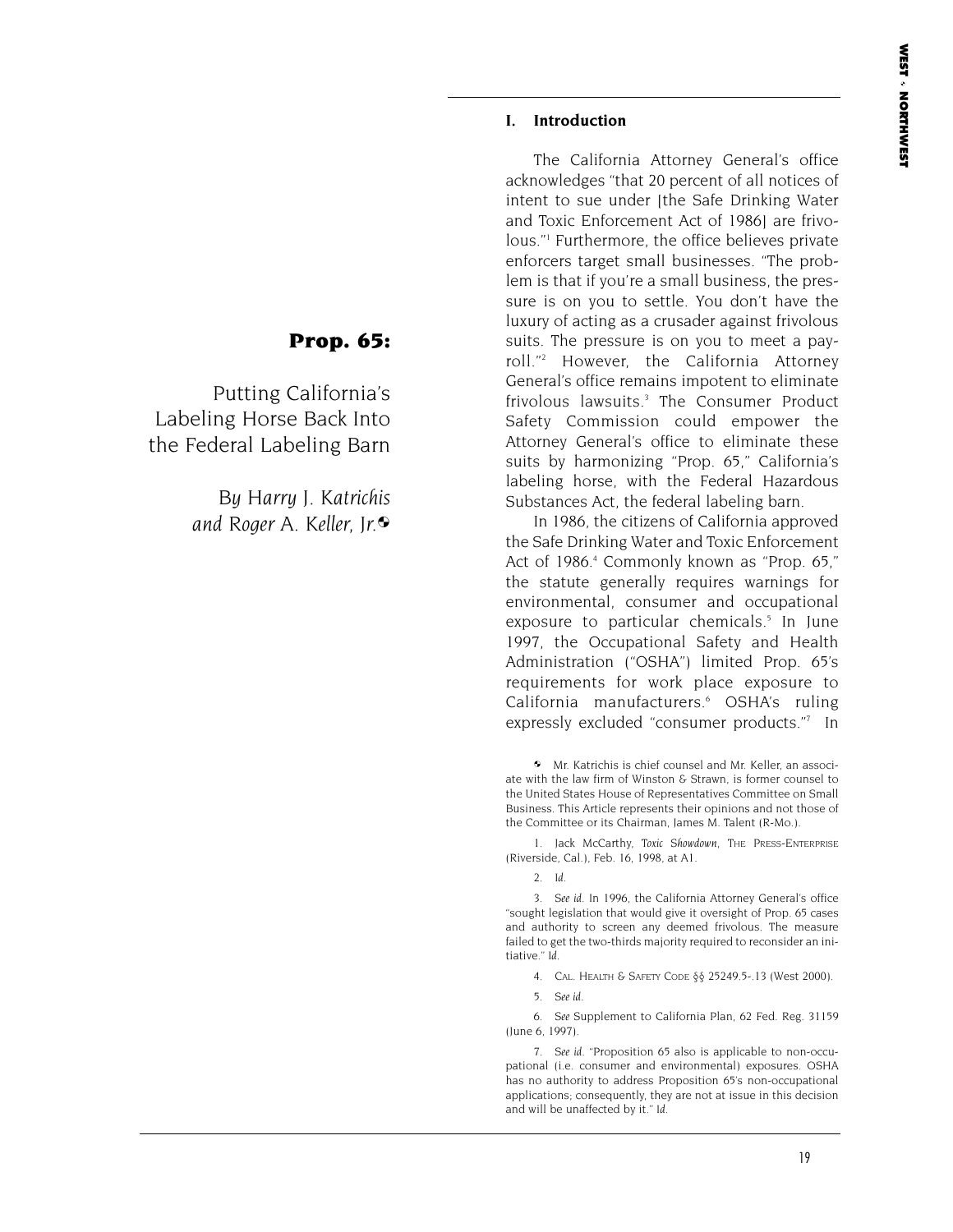1992 and 1997, the Ninth Circuit Court of Appeals and the California Court of Appeal rejected industry arguments that the Federal Hazardous Substances Act ("FHSA") preempts Prop.  $65.8$ 

This article concludes the Ninth Circuit Court of Appeals and the California Court of Appeal erred. First, the article reviews the statutes and their purposes. Second, the article reviews key Supreme Court decisions and their implementation by California courts. Finally, the article suggests a method by which the Consumer Product Safety Commission ("CPSC"), by exercising its congressionally mandated power, can clarify Congress's intent to preempt "right-to-know" statutes such as Prop. 65, and harmonize Prop. 65 with the FHSA.

## **II. The Statutes**

## **A. The Federal Hazardous Substances Act.**

Congress has designed various "labeling" statutes to protect consumers by requiring producers to label their products in a specific manner.<sup>9</sup> In 1960, Congress recognized advancements in the field of applied chemistry necessitated specific legislation for household consumer products.

At the time of passage of the Federal Caustic Poison Act in 1927 the number of household chemical compounds in use was extremely limited. The act called for the labeling of only 12 caustic and corrosive alkalis and acids. Other laws—the Federal Food, Drug, and Cosmetic Act and the Federal Insecticide, Fungicide, and Rodenticide Act—include requirements for certain descriptive labeling, but, in the aggregate, the scope of these acts is not sufficient today. There are numerous hazardous chemicals used in the household which are not subject to any of the above-mentioned laws.<sup>10</sup>

Moreover, annual statistics demonstrated that inadequate labeling harmed children.

The U.S. Public Health Service estimates that every year some 600,000 children swallow household acids and that about 500 children die each year as a result of such accidents. In addition, many adults are injured or killed each year by household substances that do not bear adequate cautionary labels.

For example, a number of household silver polishes contain deadly cyanide, and over the years a number of deaths have been caused by the ingestion of such polish by children. A number of household dry cleaning preparations contain carbon tetrachloride, a potent liver poison that may cause serious injury or even death if used without adequate ventilation. Numerous other chemicals not covered by the Federal Caustic Poison Act are capable of causing, and have caused, tragic accidents, when used in the home improperly. The bill is intended to require a cautionary labeling of such hazardous articles, to provide householders and their families with adequate instructions for safe use of the materials, and to provide when necessary, adequate first-aid instructions for treatment of such injuries as  $occur.<sup>11</sup>$ 

Congress determined that federal legislation requiring labeling would minimize these tragedies. Congress enacted the Federal Hazardous Substances Act ("FHSA") to

10. H.R. REP. NO. 1861 (1960), *reprinted in* 1960 U.S.C.C.A.N. 2833, 2834-35.

11. *Id*.

<sup>8.</sup> *See* Chemical Specialties Mfrs. Ass'n v. Allenby, 958 F.2d 941 (9th Cir. 1992); People *ex rel.* Lungren v. Cotter & Co., 62 Cal. Rptr. 2d 368 (1997).

<sup>9.</sup> *See, e.g.*, Federal Insecticide, Fungicide and Rodenticide Act (FIFRA), 7 U.S.C. § 136(p)(2) (2000); Poison Prevention Packaging Act of 1970 (PPPIA), 15 U.S.C. § 5 1471(5) (2000);

Federal Food, Drug, and Cosmetic Act (FDCA), 21 U.S.C. § 321(m) (2000); Poultry and Poultry Products Inspection Act, 21 U.S.C. § 453(s) (2000); Meat Inspection Act, 21 U.S.C. § 601(p) (2000).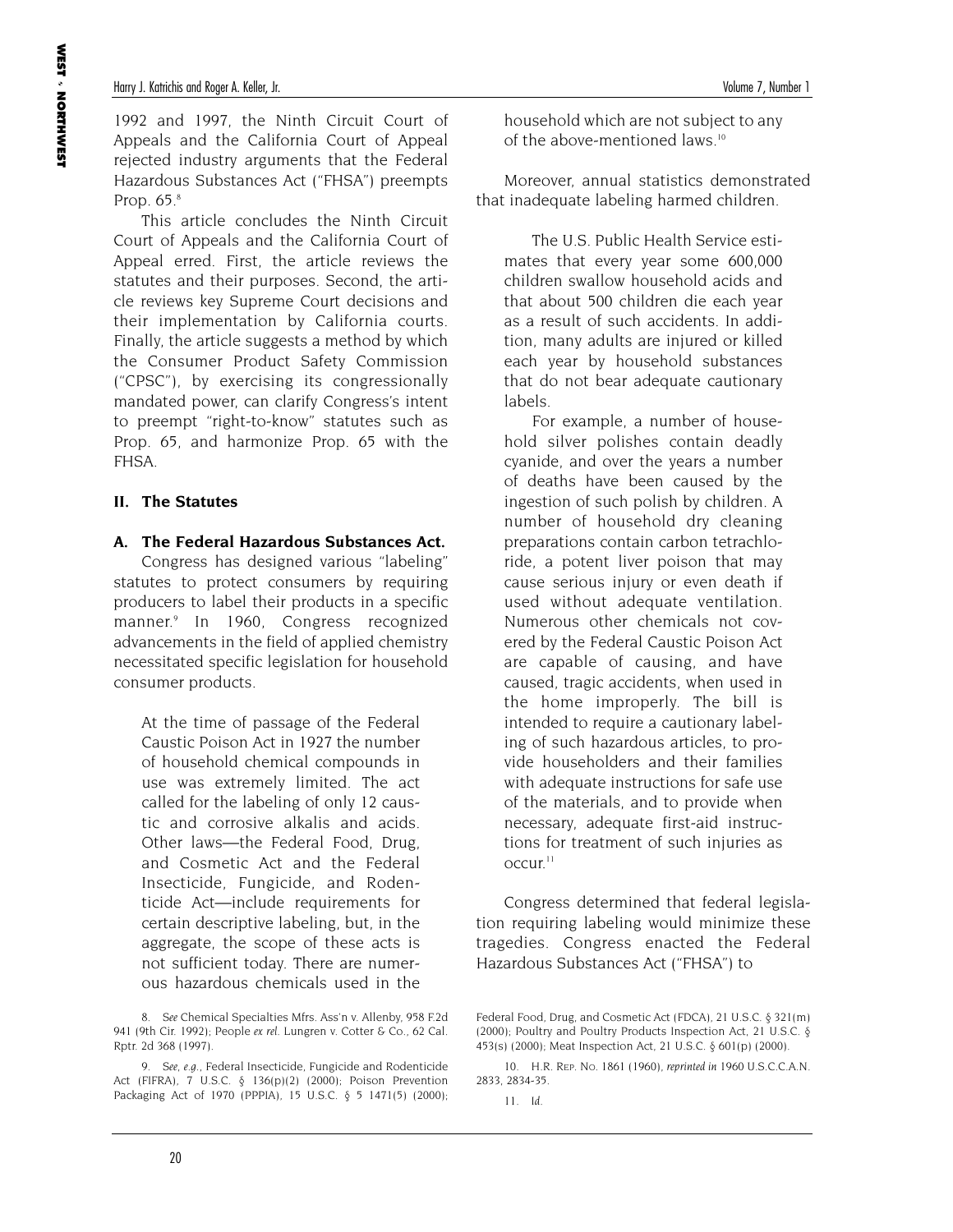. . . .

provide for nationally uniform requirements for adequate cautionary labeling of hazardous substances which are sold in interstate commerce and are intended or suitable for household use. . . .

. . . This bill covers substances which are toxicants, corrosives, irritants, strong sensitizers, flammable, and also substances which generate pressure. It also covers any radioactive substance (other than those mentioned below) if, with respect to such substance as used in a particular class of article or as packaged, the Secretary of Health, Education, and Welfare determines by regulation that it is sufficiently hazardous to require labeling in order to protect the public health. The Secretary also may, by regulation, declare to be a hazardous substance any substance which he finds meets the requirements of the basic definition of this term in the bill, if such action would promote the objectives of this legislation by avoiding or resolving uncertainty as to its application.

Excluded from the proposed legislation are economic poisons subject to the Federal Insecticide, Fungicide, and Rodenticide Act and food, drugs, and cosmetics subject to the Federal Food, Drug, and Cosmetic Act (which for purposes of cautionary labeling would remain subject to the provisions of the Federal Caustic Poison Act), substances intended for use as fuels when stored in containers and used in the heating, cooking, or refrigeration system of a house, and any source material, special nuclear material, or by-product material as defined in the Atomic Energy Act of 1954, as amended, and regulations pursuant thereto by the Atomic Energy Commission.<sup>12</sup>

12. *Id*. at 2833-34. 13. *Id*. at 2835. 14. *Id*.

In passing the FHSA, Congress recognized uniform labeling benefits both children and adults:

The nationwide uniformity in the labeling of potentially hazardous chemicals would be advantageous to everybody. Such a labeling program would facilitate the education of the public in the cautionary use of these products. Informative, uniform labeling would enable physicians to administer antidotes immediately rather than waste precious time in determining the active ingredients of the products.<sup>13</sup>

Absent federal legislation, Congress feared states would enact their own labeling statutes, "leading to a multiplicity of requirements and creating unnecessary confusion in labeling, to the detriment of the public."14 For example, multiple state warning requirements, as Congress noted concerning minor hazard warning requirements, would create a situation where

hardly. . . any substance going into the household . . . would not have to bear cautionary labeling, so that consumers would tend more and more to disregard label warnings, thus inviting indifference to cautionary statements on packages of substances presenting a real hazard of substantial injury or illness.15

The FHSA requires a label for "hazardous substances"16—"including a toy, or other article intended for use by children, which is a hazardous substance, or which bears or contains a hazardous substance in such manner as to be susceptible of access by a child to whom such toy or other article is entrusted" that is packaged to be used in a household or by a child—to contain the following information:

- 15. *Id*. at 2837.
- 16. *See* 15 U.S.C. § 1261(f) (defining hazardous substance).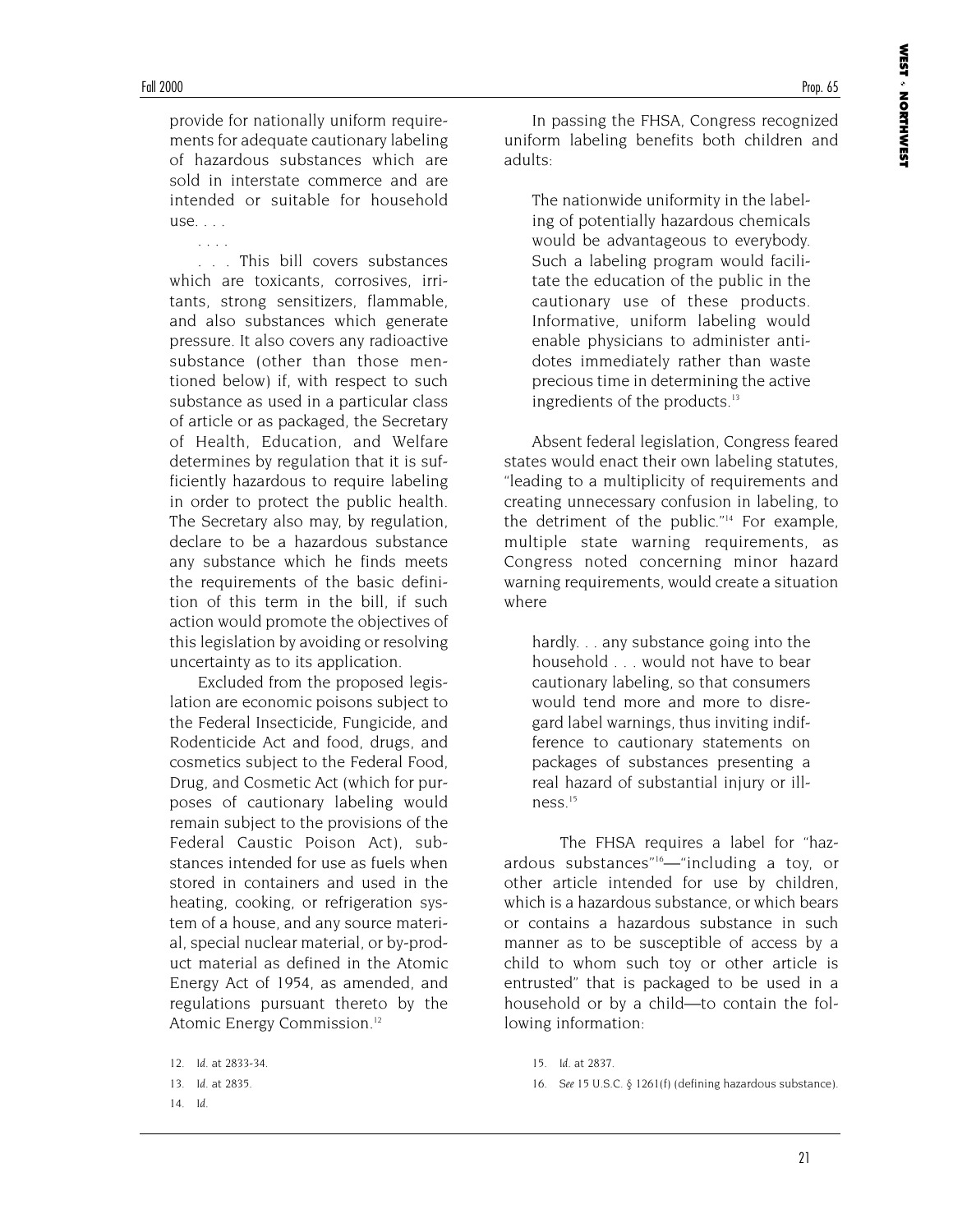(1) (A) the name and place of business of the manufacturer, packer, distributor or seller; (B) the common or usual name or the chemical name (if there be no common or usual name) of the hazardous substance or of each component which contributes substantially to its hazard, unless the Commission by regulation permits or requires the use of a recognized generic name; (C) the signal word "DANGER" on substances which are extremely flammable, corrosive, or highly toxic; (D) the signal word "WARNING" or "CAUTION" on all other hazardous substances; (E) an affirmative statement of the principal hazard or hazards, such as "Flammable," "Combustible," "Vapor Harmful," "Causes Burns," "Absorbed Through Skin," or similar wording descriptive of the hazard; (F) precautionary measures describing the action to be followed or avoided, except when modified by regulation of the Commission pursuant to section 1262 of this title; (G) instruction, when necessary or appropriate, for first-aid treatment; (H) the word "poison" for any hazardous substance which is defined as "highly toxic" by subsection (h) of this section; (I) instructions for handling and storage of packages which require special care in handling or storage; and (J) the statement (i) "Keep out of the reach of children" or its practical equivalent, or (ii) if the article is intended for use by children and not a banned hazardous substance, adequate directions for the protection of children from the hazard.<sup>17</sup>

Congress patterned the FHSA, including its definitions, after its companion statute, the Food, Drug and Cosmetic Act.<sup>18</sup> The FHSA defines "label" to mean

a display of written, printed, or graphic matter upon the immediate container of any substance or, in the case of an article which is unpackaged or is not packaged in an immediate container intended or suitable for delivery to the ultimate consumer, a display of such matter directly upon the article involved or upon a tag or other suitable material affixed thereto.<sup>19</sup>

Congress also imposes additional requirements:

a requirement made by or under authority of this chapter that any word, statement, or other information appear on the label shall not be considered to comply with unless such word, statement, or other information also appears (1) on the outside container or wrapper, if any there be, unless it is easily legible through the outside container or wrapper and (2) on all accompanying literature where there are directions for use, written or otherwise.<sup>20</sup>

Although Congress did not define "labeling" in the FHSA, it vested the FHSA's regulatory body with "[t]he authority to promulgate regulations for the efficient enforcement of this chapter."21 Exercising this authority, the FHSA regulatory bodies define necessary terms.

As originally drafted, the FHSA did not expressly preempt state labeling requirements. However, the FHSA's legislative history demonstrates a clear intent to preempt state labeling requirements.<sup>22</sup> In 1966, Congress amended the FHSA to formally recognize the statute's preemptive effect.<sup>23</sup> Moreover, the FHSA's original regulatory body, the Food and Drug

22. *See* H.R. REP. NO. 1861, *supra* note 11.

23. 1966 U.S.C.C.A.N. 1521, 1524.

<sup>17. 5</sup> U.S.C. § 1261.

<sup>18.</sup> *See* H.R. REP. NO. 1861, *supra* note 11, at 2839.

<sup>19. 15</sup> U.S.C. § 1261(n). "'Label' is defined, as in the Federal Food, Drug, and Cosmetic Act, as a display of written, printed, or graphic matter upon the immediate container of any substance." H.R. REP. NO. 1861, *supra* note 11, at 2839.

<sup>20.</sup> H.R. REP. NO. 1861, *supra* note 11, at 2839.

<sup>21. 15</sup> U.S.C. § 1269(a). Originally, the Food and Drug Administration, through the Secretary of Health, Education, and Welfare, presided over the FHSA. Congress subsequently transferred the regulatory authority to the Consumer Product Safety Commission ("CPSC"). *See* 15 U.S.C. § 2079(a).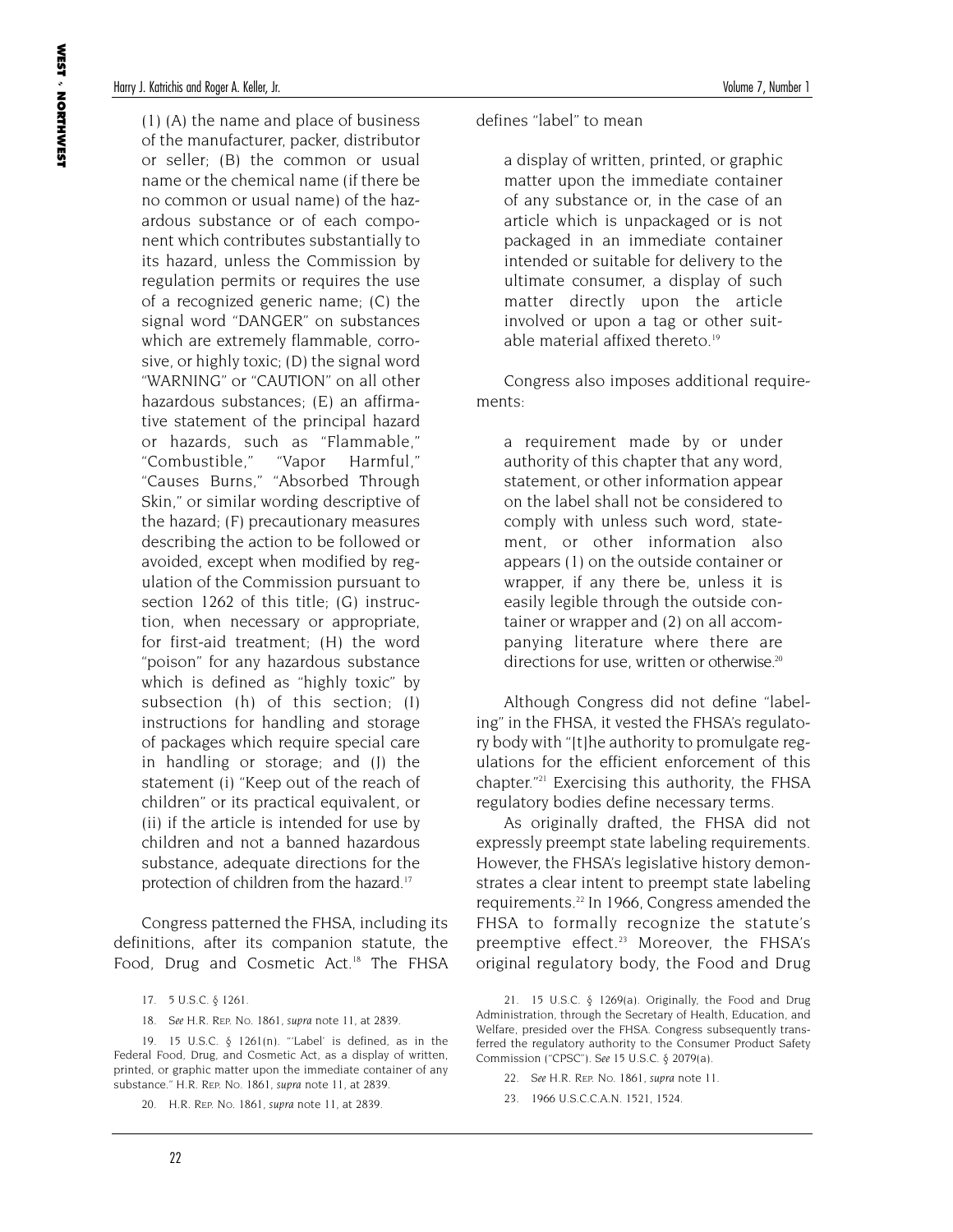Administration ("FDA"), recognized Congress's preemptive intent and, exercising its regulatory authority, drafted the necessary regulation.<sup>24</sup> The FDA also defined "precautionary labeling" in the regulation as labeling that includes such information as warnings, registration or identification numbers, disclosure of hazards, antidote information, ingredient statements, and other similar labeling requirements.<sup>25</sup> When Congress transferred regulatory authority to the Consumer Product Safety Commission ("CPSC"), CPSC also promulgated a "preemption" regulation<sup>26</sup> and adopted the FDA's "precautionary labeling" definition.27

In 1976, Congress amended the FHSA to reflect CPSC's preemption regulation:

With regard to the Federal Hazardous Substances Act, that legislation does not contain a preemption clause applicable to regulations used to determine when a hazardous substance or article shall be a banned hazardous substance or article. While the promulgation of such standards under the Hazardous Substances Act will assist manufacturers in complying with the Act and will assist the Commission in enforcing its provisions, the Committee action will clarify the preemptive effect of these regulations.<sup>28</sup>

24. "Federal preemption applies both to household substances and articles required to be labeled in accordance with the act, and to household substances and articles not required to be labeled in accordance with the act because they are not 'hazardous substances' as defined in section 2(f) of the act or because they have been exempt from labeling pursuant to a regulation promulgated by the Commissioner. Federal preemption applies to any nonuniform labeling requirements, regardless of whether it conflicts with or is incompatible with the Federal requirement." 37 Fed. Reg. 18,628, 18,629 (1972).

The FHSA preemption clause provides:

 $(b)(1)(A)$  Except as provided in paragraphs (2) and (3), if a hazardous substance or its packaging is subject to a *cautionary labeling* requirement under section 2(p) or 3(b) designed to protect against a risk of illness or injury associated with the substance, no State or political subdivision of a State may establish or continue in effect a *cautionary labeling* requirement applicable to such substance or packaging and designed to protect against the same risk of illness or injury unless such *cautionary* labeling requirement is identical to the labeling requirement under section 2(p) or  $3(b)$ .<sup>29</sup>

Congress's 1976 amendment limited the FHSA's preemptive effect, but it did not eliminate the FHSA's preemptive authority.<sup>30</sup> Therefore, CPSC revoked its preemption regulation:

In May 1976 Congress amended the FHSA preemption provision, section 18(b). . . . The regulation that implemented the 1966 version . . . became incompatible with the new statutory provision. Therefore, the Commission is now revoking this regulation. . . .

28. 1976 U.S.C.C.A.N. 1003.

29. Consumer Product Safety Commission Improvements Act of 1976, Pub. L. No. 94-284, § 17, 90 Stat. 510 (1976) (emphasis added). Sections 2(p) (15 U.S.C. Sec. 1261(p)) and 3(b) (15 U.S.C. Sec. 1262(b)) dictate label and labeling's content.

30. "The original FHSA 'limited preemption amendment,' adopted in 1966, declared Congress's intent to 'supersede any and all laws of the States . . . insofar as they may . . . provide for cautionary labeling of any substance or article intended for household use . . . which differs from the requirements or exemptions of this Act.' In 1976, Congress amended the provision and limited preemption to instances where there is a federal labeling requirement in effect and a State imposes a different labeling requirement that seeks to warn about the same hazards." Chemical Specialties Mfrs. Ass'n v. Allenby, 744 F. Supp. 934, 937 n.4 (N.D. Cal. 1990), *aff'd,* 958 F.2d 941 (9th Cir. 1992).

<sup>25.</sup> *Id.*

<sup>26.</sup> *See* 16 C.F.R. § 1500.7(b). "Federal preemption applies (1) to household substances and articles required to be labeled in accordance with the act and (2) to household substances and articles not required to be labeled in accordance with the act because they (i) are not 'hazardous substances' as defined by section  $2(f)$  of the act (repeated in section  $1500.3(b)(4)$ ) or (ii) are exempt from labeling under a regulation promulgated by the Commission. Federal preemption applies to any nonuniform labeling requirement, regardless of whether it conflicts with or is incompatible with the Federal Requirement." 38 Fed. Reg. 27,012, 27,016 (1973).

<sup>27.</sup> *See* supra note 24 and accompanying text.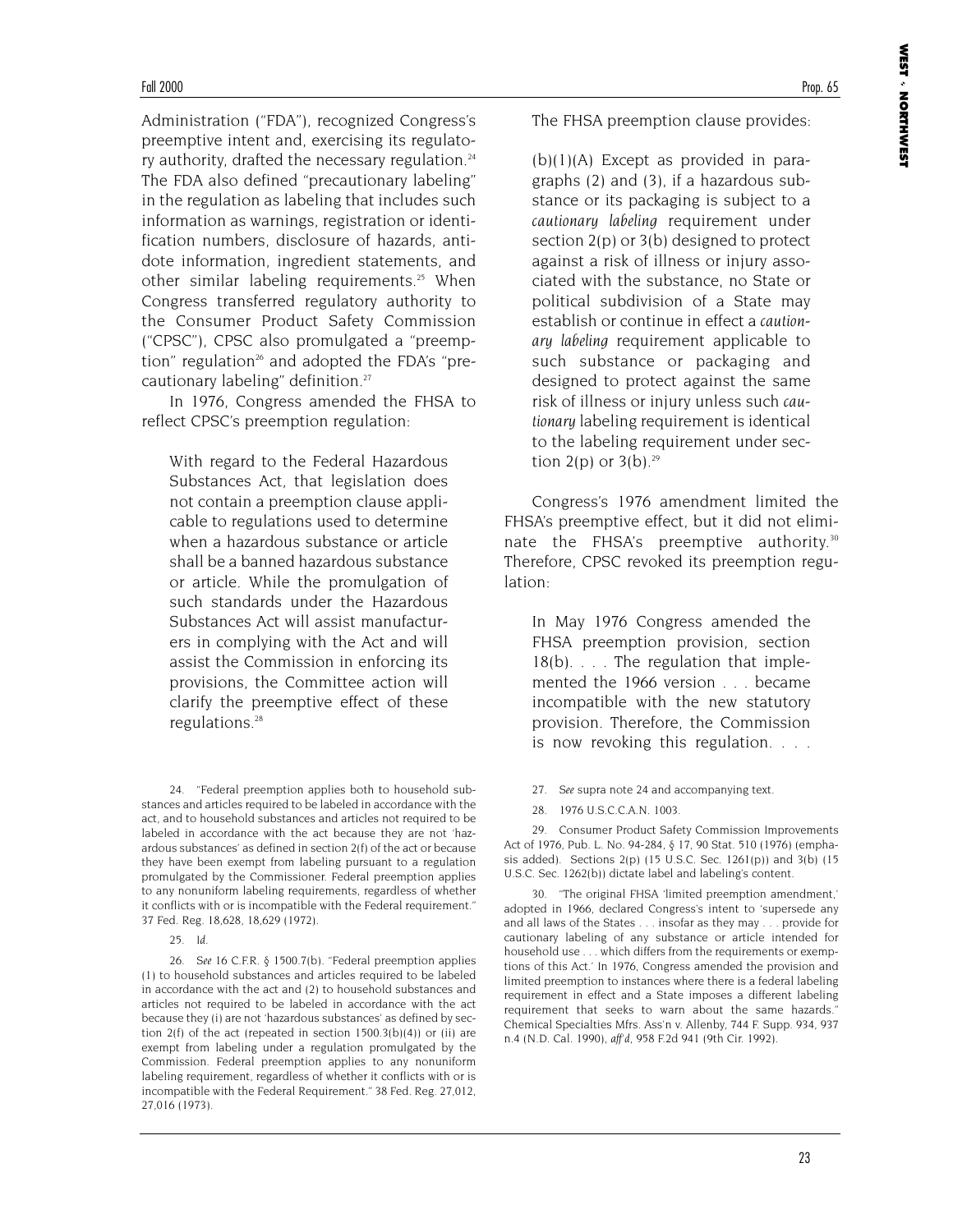[T]he Commission finds that a notice and comment rulemaking procedure is unnecessary because the statutory *basis of the existing FHSA preemption regulation no longer exists*. 31

However, CPSC simultaneously revoked its "precautionary labeling" definition.<sup>32</sup> Therefore, "precautionary labeling" or its nomenclature "cautionary labeling" remains undefined.

## **B. Proposition 65.**

In December 1984, a Union Carbide plant producing pesticides released methyl isocyanate, a toxic gas, near Bhopal, India, killing and injuring thousands.<sup>33</sup> In response, federal and state governments enacted "right-to-know" statutes.<sup>34</sup> Typically, these statutes require an administrative authority, such as the Environmental Protection Agency ("EPA"), to identify and publish a list of "extremely hazardous substances."35 A facility releasing certain quantities of the substances must warn various agencies of the release.<sup>36</sup>

In 1986, California voters approved their own "right-to-know" statute. The purpose of the Safe Drinking Water and Toxic Enforcement Act of 1986 ("Prop. 65") was "to identify chemicals known to cause cancer or birth defects, and to prevent exposure to those chemicals through our water supplies, in the workplace, and by other means."37 Prop. 65 mimics many features found in "right-to-know" statutes. For example, it requires the Governor "to publish a list of those chemicals known to the state to

32. *See id*.

33. *See Anniversaries,* THE TIMES (London), Dec. 3, 1997 ("More than 3,000 people were killed as a result of a chemical spillage at the Union Carbide pesticide factory in Bhopal, India, [December, 1984.").

34. *See*, *e.g.*, Emergency Planning and Community Rightto-Know Act of 1986, 42 U.S.C. §§ 1101–05 (2000). The "Right-to-Know" "provisions were developed in large part as a result of the terrible disaster in Bhopal, India, at which deadly fumes of methyl isocyanate, a pesticide, intermediate, were released accidentally into a sleeping community, resulting in death or injury to thousands of people." 132 CONG. REC. 14,895 (1986).

cause cancer or reproductive toxicity. . . and cause such list to be revised in light of additional knowledge at least once per year thereafter."38 Furthermore, Prop. 65 also contains a warning provision. Prop. 65 provides that

no person in the course of doing business shall knowingly and intentionally expose any individual to a chemical known to the state to cause cancer or reproductive toxicity without first giving clear and reasonable *warning* to such individual.<sup>39</sup>

Prop. 65 fails to define "warning," but explains:

"warning" within the meaning of Section 25249.6 need not be provided separately to each exposed individual and may be provided by general methods such as labels on consumer products, inclusion of notices in mailings to water customers, posting of notices, placing notices in public news media, and the like, provided the warning accomplished is clear and reasonable $40$ 

This emulates the Emergency Planning and Community Right-to-Know Act of 1986, which requires the owner or operator of a facility that releases a listed substance to notify the public "by such means as telephone, radio, or in person."41 Prop. 65 also contains a citizen enforcement provision. This provision states that

37. Nicolle-Wagner v. Deukmejian, 230 Cal. App. 3d 652, 655 (1991).

38. CAL. HEALTH & SAFETY CODE § 25249.8 (West 2000).

39. *Id.* § 25249.6 (emphasis added). The statute also exempts persons employing fewer than ten persons. *See id*. § 25249.11(b).

40. *Id.* § 25249.11(f). *See also* Chemical Specialties Mfrs. Ass'n v. Allenby, 958 F.2d 941, 944 (9th Cir. 1992); People *ex rel.* Lungren v. Cotter & Co., 62 Cal. Rptr. 2d 368, 377 (1997). Furthermore, Prop. 65's regulations "describe four types of 'safe harbor' warnings for consumer products: product labeling, 'shelf labeling, signs, menus, or a combination thereof.'" *Cotter*, 62 Cal. Rptr. 2d at 372 (citing CAL. CODE REGS. tit. 22, § 12601(b)(1)(B)).

41. 42 U.S.C. § 11004(b).

<sup>31. 47</sup> Fed. Reg. 57,489 (1982) (emphasis added).

<sup>35.</sup> *See*, *e.g.,* 42 U.S.C. § 11002 (2000).

<sup>36.</sup> *See*, *e.g.,* 42 U.S.C. § 11004 (2000).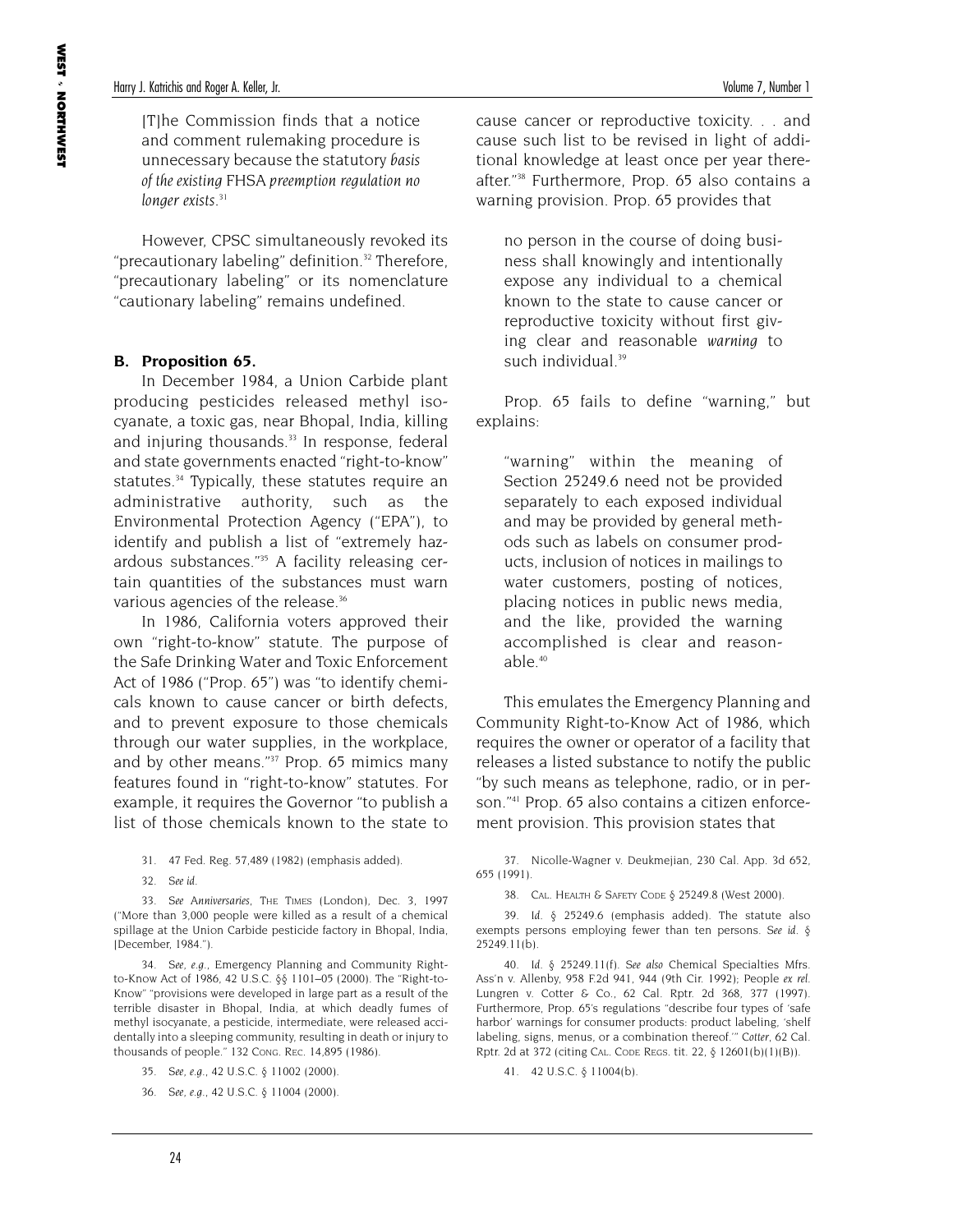[a]ctions pursuant to this section may be brought by any person in the public interest if (1) the action is commenced more than sixty days after the person has given notice of the violation which is the subject of the action to the Attorney General and the district attorney and any city attorney in whose jurisdiction the violation is alleged to occur and to the alleged violator, and (2) neither the Attorney General nor any district attorney nor any city attorney or prosecutor has commenced and is diligently prosecuting an action against such violation.<sup>42</sup>

Since June 1997—when OSHA ruled that Prop. 65 does not apply to manufacturers outside of California—the California Attorney General has received more than 500 pages of Prop. 65-required 60-day notices.<sup>43</sup> From this list, it appears that Prop. 65 "bounty hunters," i.e., private enforcers, prey upon out of state companies.

#### **III. The California Courts Avoid Preemption**

Subsequent to Prop. 65's enactment, various industries claimed federal statutes preempted Prop. 65's requirements.<sup>44</sup> In People ex *rel. Lungren v. Cotter and Company45* and *Chemical Specialties Manufacturers Association v. Allenby*, <sup>46</sup> the courts rejected industry claims that the FHSA preempts Prop. 65's labeling requirements.

In *Chemical Specialties,* plaintiff Chemical Specialties Manufacturers Association, Inc. ("CSMA"), filed a declaratory judgment action seeking a ruling that the FHSA preempted Prop. 65.<sup>47</sup> CSMA argued Prop. 65 frustrates Congress's purpose for passing the FHSA, i.e.,

42. CAL. HEALTH & SAFETY CODE § 25249.7.

43. Proposition 65 Notice Report, list of 60-day notices (on file with the California Attorney General and the United States House of Representatives Committee on Small Business).

44. *See, e.g*., D-Con Co., Inc. v. Allenby, 728 F. Supp. 605 (N.D. Cal. 1989) (Federal Insecticide, Fungicide, and Rodenticide Act); Committee of Dental Amalgam Mfrs. & Distrib. v. Stratton, 92 F.3d 807 (9th Cir. 1996) (Medical Device Amendments to the Food, Drug and Cosmetics Act); Industrial Truck Ass'n v. Henry, 125 F.3d 1305 (9th Cir. 1996).

45. 62 Cal. Rptr. 2d 368.

to set nationwide uniformity in labeling of potentially hazardous chemicals.48 Furthermore, CSMA argued the FHSA preempts "all state mandated precautionary labeling that is not identical" to the FHSA's requirements.49 The court, however, held Prop. 65 complemented, rather than contradicted, the FHSA warnings: "A retail outlet can comply with Proposition 65 by posting a sign in a visible place specifying the products that are known to the state to cause cancer or that are reproductive toxic."50 This is known as a "point-of-sale" warning.<sup>51</sup>

The court held three reasons precluded the FHSA from preempting Prop. 65. First, the court defined "cautionary labeling" to include "directions for use"; however, Prop. 65's "pointof-sale" warnings contained no "directions for use."52 The point-of-sale warnings do not

tell you whether it's going to cause defects if you pour it on your feet, or if you drink it, or if you poke it in your ear, it just says that it may cause birth defects. How is that a direction for  $use<sup>253</sup>$ 

Second, the court held Prop. 65 warnings are not identical as required by the FHSA's preemption clause:

FHSA does not require any specific language in its warnings. The Act merely requires (1) that labels contain the signal word "WARNING" or "CAUTION" and (2) words which describe the potential hazard. Consequently, a message such as the following could comply with both Proposition 65 and the FHSA: "Warning, this product contains

- 46. 958 F.2d 941 (9th Cir. 1992).
- 47. *Id*. at 942.
- 48. *Id*. at 945.
- 49. *Id*. at 949.
- 50. *Id*. at 944.
- 51. *Id*. at 945.
- 52. *Id.* at 949.
- 53. *Id*.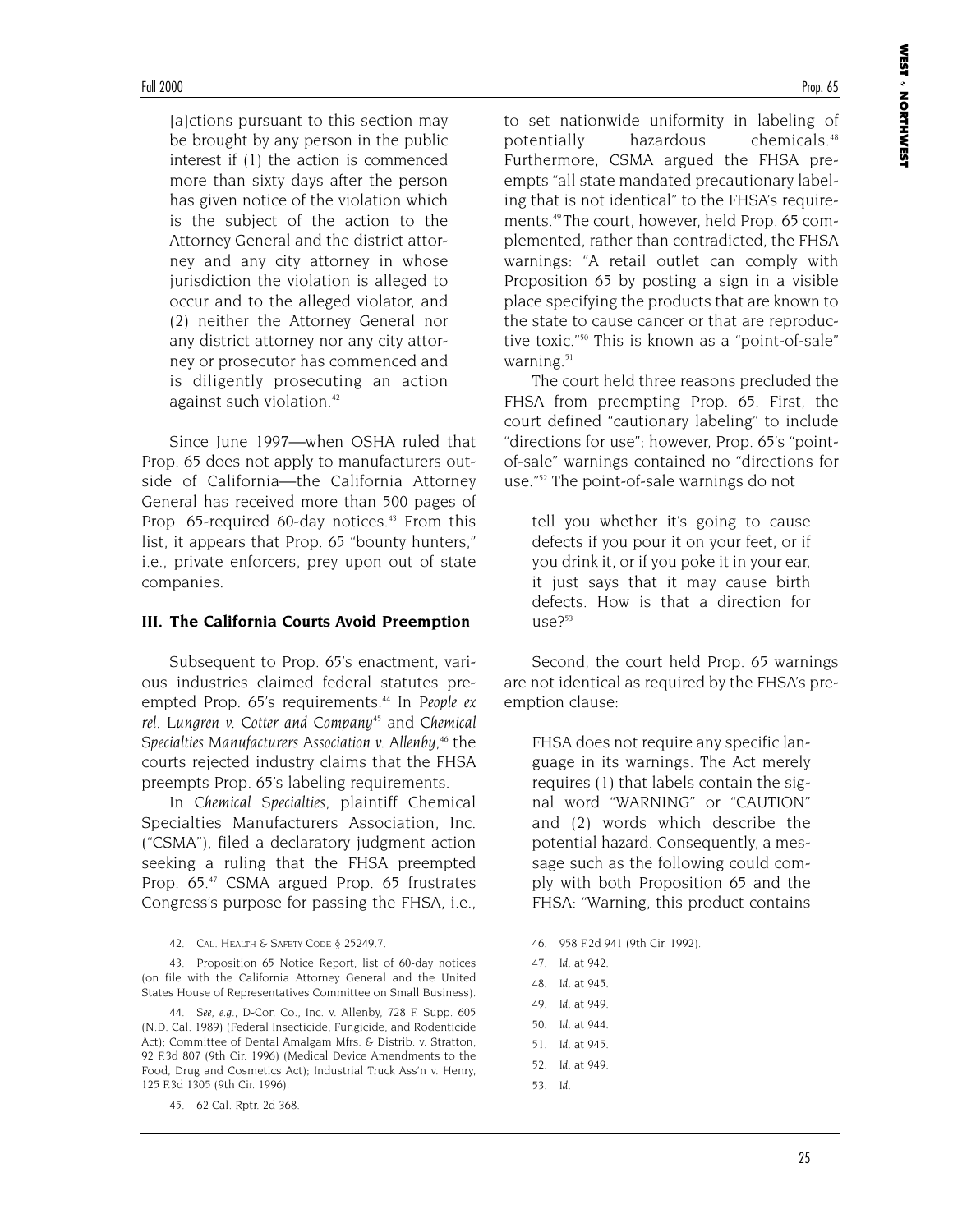materials known to the State of California to cause cancer<sup>"54</sup>

Finally, the court held Prop. 65 did not frustrate any congressional purpose:

On the one hand, a national safety standard would ease the burden of compliance for chemical product manufacturers by relieving them from the burden of complying with fifty-one separate regulatory schemes promulgated by each state and the federal government. On the other hand, such a standard would take police powers away from the state who best knows how to service the interests of their citizenry. The preemption clause in FHSA balances these competing concerns by leaving cautionary labeling requirements to the federal government while allowing states to regulate the sale and use of hazardous chemicals. Proposition 65 warnings do not constitute cautionary labeling preempted by FHSA.<sup>55</sup>

California refined these arguments in *Cotter*. <sup>56</sup> In *Cotter*, defendant Cotter & Company ("Cotter") challenged a lower court decision that the FHSA did not preempt Prop. 65. Cotter argued *Cipollone*, <sup>57</sup> a case in which the United States Supreme Court held statutorily required cigarette warnings preempted failure to warn claims, rendered Chemical Specialties' analysis no longer good law. The *Cotter* court, however, disagreed.

First, the court found that *Medtronic*, 58 decided after *Cipollone*, held that federal labeling statutes with general applicability do not preempt state labeling requirements that "are unlikely to interfere with the federal government's objective."59 The court reasoned that the "predicate duty" analysis used in *Cipollone* used

to preempt the failure to warn claims "does not apply when both the federal and state statutes require a general warning for a variety of products and do not target specific products." 60 Therefore, the court concluded, *Medtronic* supported *Allenby's* holdings that Prop. 65 and the FHSA's warnings are "nonidentical" and Prop. 65 does not frustrate any congressional pur- $DOSe.<sup>61</sup>$ 

Second, the *Cotter* court sustained Allenby's conclusion that "point-of-sale" signs do not constitute "cautionary labeling" under the FHSA:

The act defines label as a "display of written, printed, or graphic matter upon the immediate container of any substance . . . and (2) on all accompanying literature where there are directions for use or otherwise." . . . .

Congress chose to restrict the definition of a label to include accompanying literature only when that material contains "directions for use." . . . These words indicate the warning must tell the user how to use the product. This situation resembles the one in Medtronic, where the court refused to interpret "requirement" in the preemption provision of the MDA to mean "remedy" because ". . . if Congress intended to preclude all common-law causes of action, it chose a singularly odd word with which to do it." . . . Similarly, if Congress wanted preemption under the FHSA to apply to all accompanying literature with "implied" directions for use, as Cotter argues, Congress could have specified that.<sup>62</sup>

Therefore, California courts hold the FHSA does not preempt Prop. 65 because (1) Prop. 65, a general warning statute, does not interfere with a specific federal interest found in a

- 59. 62 Cal. Rptr. 2d at 379.
- 60. *Id*. at 1386.

62. *Id*. at 1387.

<sup>54.</sup> *Id*.

<sup>55.</sup> *Id*. at 950.

<sup>56. 62</sup> Cal. Rptr. 2d 368 (1997).

<sup>57. 505</sup> U.S. 504 (1992).

<sup>58. 518</sup> U.S. 470 (1996).

<sup>61.</sup> *See id*.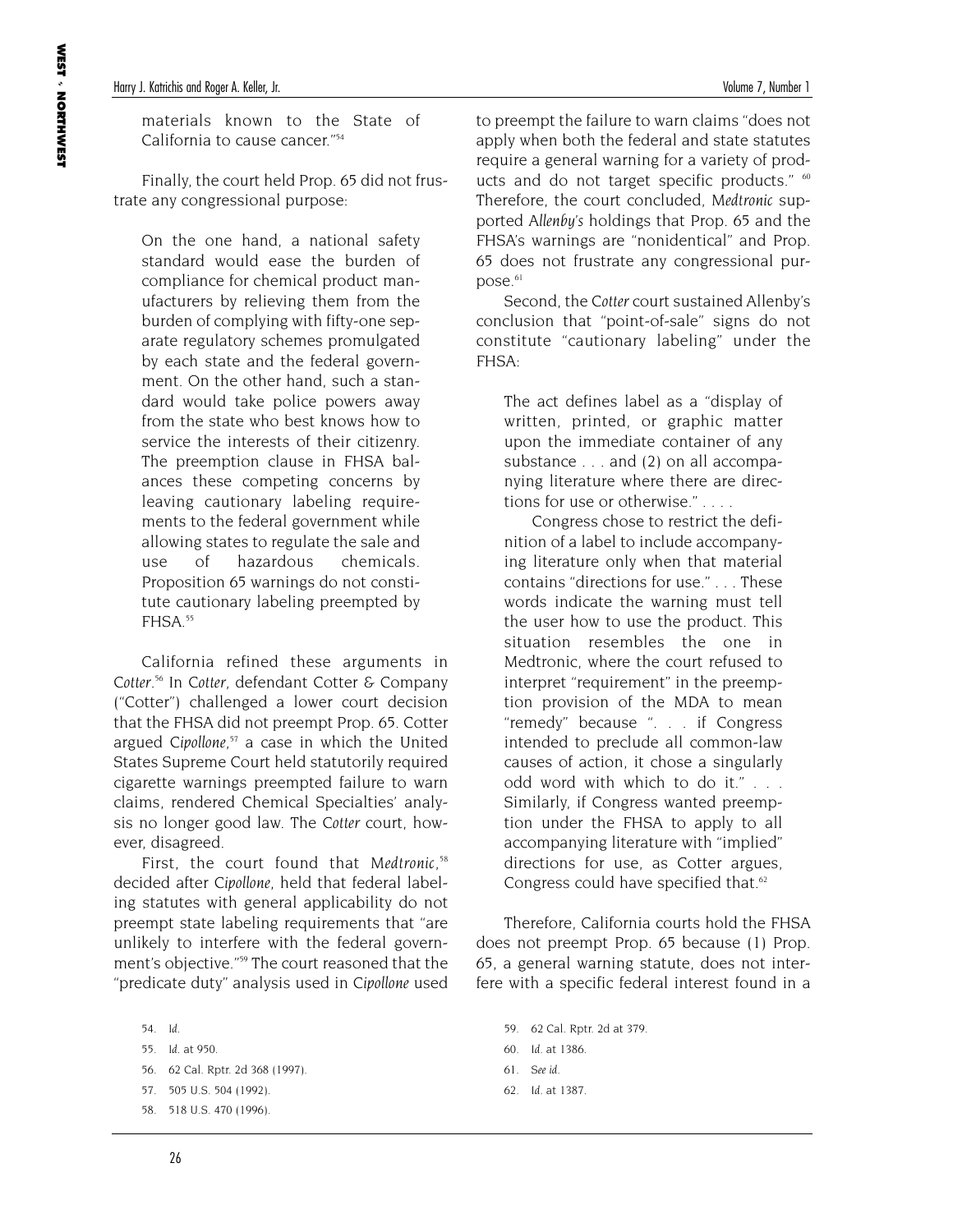general warning statute; and (2) "cautionary labeling" includes "directions for use," and Prop. 65 requires no directions for use. Analyzing the Supreme Court cases identified by *Allenby* and *Cotter,* subsequent case law, the FHSA's legislative history, and Congress's usage of "labeling" in similar statutes clearly demonstrates the Allenby and Cotter courts erred. First, the analysis demonstrates Prop. 65 requires a specific warning for a discernible product class and interferes with a particular federal interest. Second, the analysis finds no current "cautionary labeling" definition, but previous definitions did not include a "directions for use" element. Therefore, the California courts erred in refusing to recognize the FHSA preempts Prop. 65.

## **A. The FHSA Preempts State Court Actions.**

## **1. Preemption.**

The Supremacy Clause of the United States Constitution provides:

This Constitution and the Laws of the United States which shall be made in Pursuance thereof; and all Treaties made, or which shall be made, under the Authority of the United States, shall be the supreme Law of the Land; and the Judges in every State shall be bound thereby, any Thing in the Constitution or Laws of any State to the Contrary notwithstanding.<sup>63</sup>

Federal law preempts state law in three circumstances:

(1) express preemption, where Congress explicitly defines the extent to which

65. *Id*. (citing *English*, 496 U.S. at 79 n.5).

66. Cipollone v. Liggett Group, Inc., 505 U.S. 504, 516 (1992) (citing Maryland v. Louisiana, 451 U.S. 725, 746 (1981)).

67. Medtronic, Inc. v. Lohr, 518 U.S. 470, 475 (1996) (quot-

its enactments preempt state law; (2) field preemption, where state law attempts to regulate conduct in a field that Congress intended the federal law exclusively to occupy; and (3) conflict preemption, where it is impossible to comply with both state and federal requirements, or where state law stands as an obstacle to the accomplishment and execution of the full purpose and objectives of Congress.<sup>64</sup>

These categories are not "inflexible" as "[a] state law that falls within a pre-empted field conflicts with Congress's [sic] intent (either expressly or plainly implied) to exclude state regulations."65 When Congress preempts a field, "state law that conflicts with federal law is 'without effect.'"<sup>66</sup>

States "traditionally have had great latitude under their police powers to legislate as to the protection of the lives, limbs, health, comfort, and quiet of all persons."67 Generally, "the historic police powers of the State are not to be superseded by Federal law unless that is the 'clear and manifest purpose of Congress."<sup>68</sup> Courts discern Congress's purpose from "the language of the pre-emption statute and the 'statutory framework' surrounding it."69 However, courts also find the "'structure and purpose of the statute as a whole,' as revealed not only in the text, but through the reviewing court's reasoned understanding of the way in which Congress intended the statute and its surrounding regulatory scheme to affect business, consumers, and the law."70

When Congress has considered the issue of pre-emption and has included in the enacted legislation a provision explicitly addressing that issue, and

70. *Id*.

27

<sup>63.</sup> U.S. CONST. art. VI, cl. 2.

<sup>64.</sup> Industrial Truck Ass'n v. Henry, 125 F.3d 1305, 1309 (9th Cir. 1997) (citing English v. General Elec. Co., 496 U.S. 72, 78-80 (1990); Southern Pac. Transp. Co. v. Public Util. Comm'n, 9 F.3d 807 (9th Cir. 1993)).

ing Metropolitan Life Ins. Co. v. Massachusetts, 471 U.S. 724, 756 (1985)).

<sup>68.</sup> Busch v. Graphic Color Corp., 644 N.E.2d 839, 842 (Ill. App. Ct. 1995) (citing Farner v. Brunswick Corp., 607 N.E.2d 562, 565 (Ill. App. Ct. 1992)). *See also Industrial Truck Ass'n,* 125 F.3d at 1309 (citing Law v. General Motors Corp., 114 F.3d 908, 909-10 (9th Cir. 1997)).

<sup>69.</sup> *Medtronic,* 518 U.S. at 486.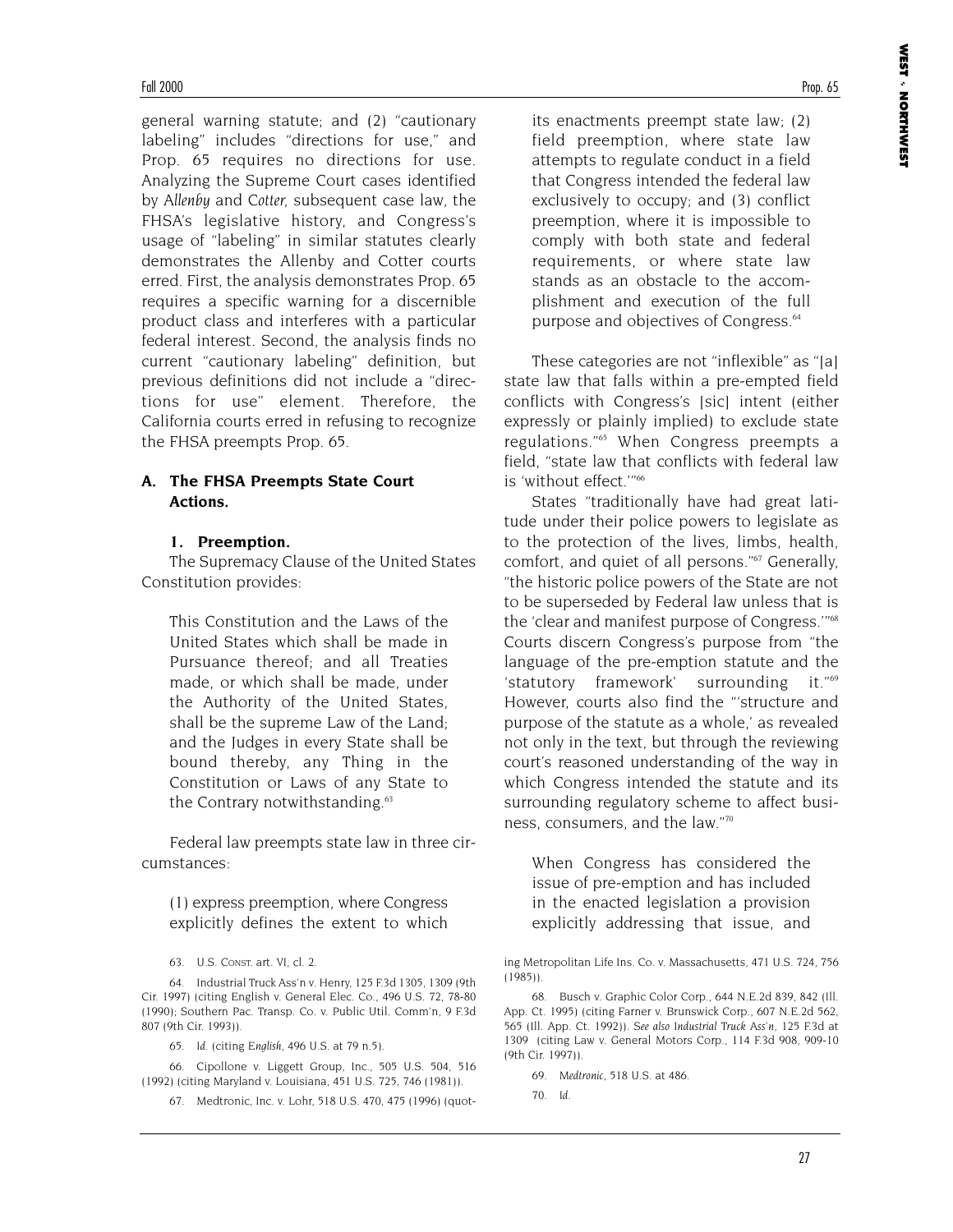#### Harry J. Katrichis and Roger A. Keller, Jr. Volume 7, Number 1

when that provision provides a 'reliable indicium of congressional intent with respect to state authority,' 'there is no need to infer congressional intent to pre-empt state laws from the substantive provisions' of the legislation. Such reasoning is a variant of the familiar principle of expressio unius est exclusio alterius: Congress's enactment of a provision defining the preemptive reach of a statute implies that matters beyond that reach are not preempted.<sup>71</sup>

"Since the FHSA does have a specific preemption clause, we need to determine 'the domain expressly pre-empted.'"72

## **2. The FHSA preempts "failure to warn" claims.**

Prop. 65 bars businesses from exposing an individual "to a chemical known to the state to cause cancer or reproductive toxicity *without first giving clear and reasonable warning to such individual.*" <sup>73</sup> At its core, Prop. 65 codifies a particular "duty to warn." Prior to the 1976 amendments, courts recognized the FHSA preempted a statutorily imposed "duty to warn," *e.g.*, a "right-to-know" statute. 74 Subsequently, courts recognized the FHSA preempts a common law "duty to warn" claim.

Like a common law-imposed "duty to warn," Prop. 65 imposes upon businesses a duty to warn when California's government determines that a consumer product contains a chemical believed to cause cancer or birth defects.75 Unlike a typical common law claim, a

71. *Cipollone*, 505 U.S. at 517 (citations omitted).

72. People *ex rel.* Lungren v. Cotter & Co., 62 Cal. Rptr. 2d 368, 378 (citing *Cipollone*, 505 U.S. at 517). Notwithstanding the court's holding, the FHSA appears to expressly preempt state cautionary labeling. *See* Pub. L. No. 94-284, § 17(a), 90 Stat. 510 (1976).

73. CAL. HEALTH & SAFETY CODE § 25249.6 (West 2000) (emphasis added).

74. Chemical Specialties Mfrs. Ass'n v. Clark, 482 F.2d 325, 328 (5th Cir. 1973); Chemical Specialties Mfrs. Ass'n v. Lowery, 452 F.2d 431, 440 (2d Cir. 1971).

75. CAL. HEALTH & SAFETY CODE § 25249.6.

76. Busch v. Graphic Color Corp., 662 N.E.2d 397, 341 (Ill. 1996). *See also* Gurrieri v. William Zinsser & Co., 728 A.2d 832 (N.J. Super. Ct. App. Div. 1999); Canty v. Ever-Last Supply Co., 685 A.2d

typical Prop. 65 claim rests upon a business's failure to satisfy a specific "duty to warn." A court's inquiry into whether the FHSA preempts a "failure to warn" claim is straightforward: courts ask whether the legal duty that is the claim's predicate meets "cautionary labeling requirements for hazardous substances which are different from and are designed to protect against the same risk of illness or injury as those imposed by the FHSA."76 Courts routinely hold the FHSA preempts common law "failure to warn" claims that impose cautionary labeling requirements; Prop. 65 is no exception.

*Medtronic, Inc. v. Lohr<sup>77</sup>* and *Cipollone v. Liggett Group, Inc.78* are the seminal cases "that address the issue of federal preemption inadequate labeling and failure-to-warn claims brought under state law."79 Together, these cases hold that a federal labeling statute preempts a "failure to warn" claim predicated upon "additional [or] more clearly-stated warnings" within the preemptive scope, while claims predicated upon a "general duty to inform users and purchasers of potentially dangerous items of the risks involved" are not preempted.<sup>80</sup> The California courts, however, ignore the Cipollone and Medtronic directions.

The California courts hold both the FHSA and Prop. 65 are general warning statutes that apply to a non-identifiable product class. The court in *Cotter*, cites *Medtronic* for the proposition that "courts should broadly interpret the preemption provision of federal statutes with limited applicability and narrowly interpret those statutes with general applicability."<sup>81</sup>

- 77. 518 U.S. 470 (1996).
- 78. 505 U.S. 504.
- 79. *Gurrieri*, 728 A.2d at 836.

80. *Cipollone,* 505 U.S. 504; Medtronic v. Lohr, 518 U.S. 470 (1996); *Gurrieri*, 728 A.2d 832.

81. People *ex rel.* Lungren v. Cotter & Co., 62 Cal. Rptr. 2d 368, 375 (1997).

<sup>1365 (</sup>N.J. Super. Ct. Law Div. 1996). *Cf. Cipollone*, 505 U.S. at 523- 24 (1992) ("The central inquiry in each case is straightforward: we ask whether the legal duty that is the predicate of the commonlaw damages action constitutes a 'requirement or prohibition based on smoking and health . . . imposed under State law with respect to . . . advertising or promotion,' giving that clause a fair but narrow reading.").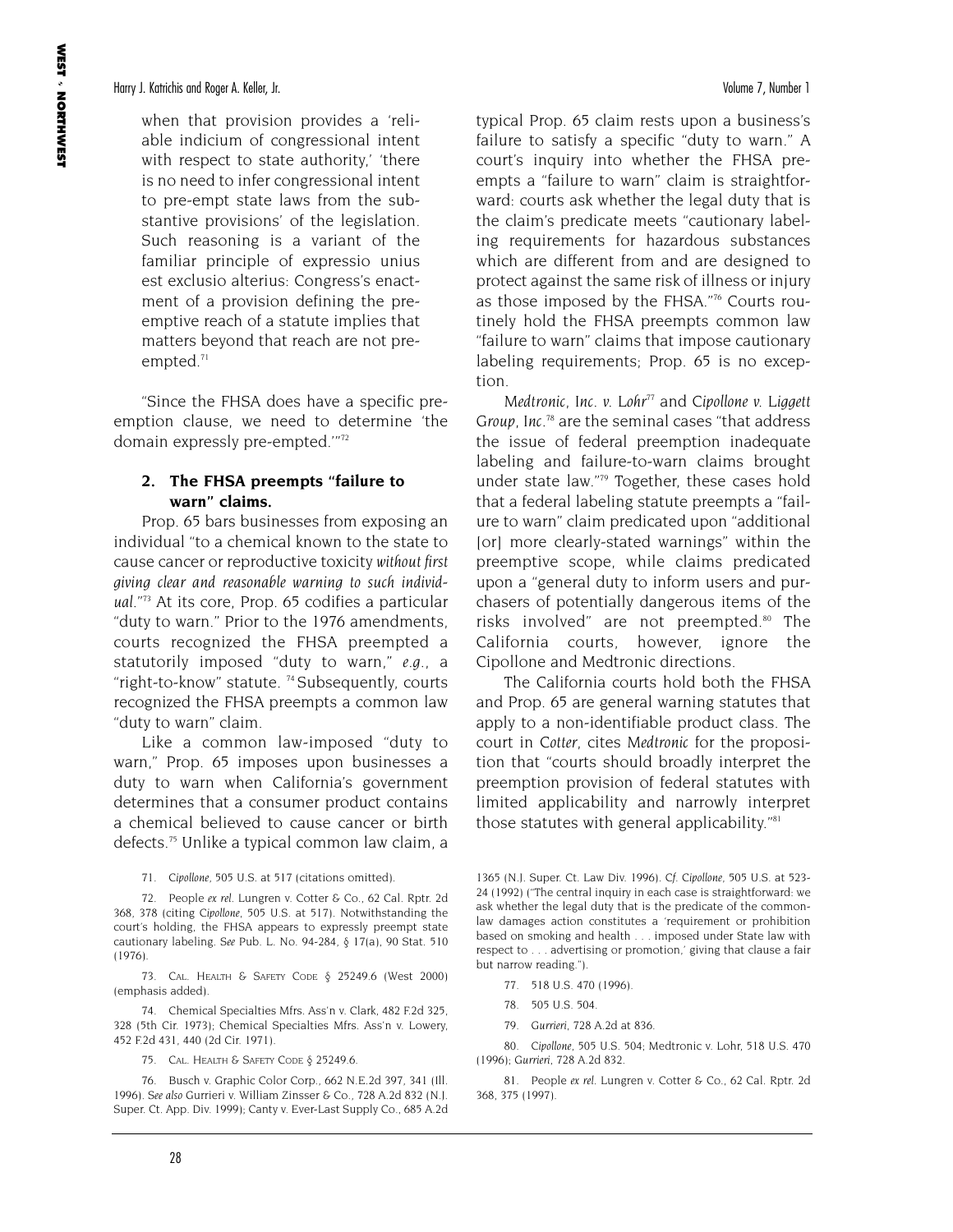Applying this rationale, *Cotter* assumes

predicate duty analysis does not apply when the federal statute merely requires a general duty to inform users and purchasers of potentially dangerous items. When the predicate for the plaintiff's claims is the general duty to inform users and purchasers of potentially dangerous items and the federal government has not implemented or enforced specific federal requirements, general obligations imposed by the state do not threaten the federal requirements.<sup>82</sup>

Therefore, *Cotter* concludes *Cipollone* and *Medtronic* preclude Prop. 65's preemption. Neither case, however, supports *Cotter's* analysis.

In *Cipollone*, plaintiff, Thomas Cipollone<sup>83</sup> ("Cipollone"), claimed defendants caused Rose Cipollone's death because, among other things, "they failed to warn consumers about the hazards of smoking [and] . . . they fraudulently misrepresented those hazards to consumers."84 Defendants argued the Federal Cigarette Labeling and Advertising Act of 1965 and its successor, the Public Health Cigarette Smoking Act of 1969, preempted Cipollone's claim and the Court agreed.

The Court analyzed several statutes. In 1965, Congress passed the Federal Labeling and Advertising Act ("1965 Act"):

Section 2 of the Act declares the statute's two purposes: (1) adequately informing the public that cigarette smoking may be hazardous to health, and (2) protecting the national economy from the burden imposed by diverse, nonuniform, and confusing cigarette labeling and advertising regulations<sup>85</sup>

82. *Id*. at 385 (citations omitted).

83. Rose Cipollone and her husband filed suit. Subsequently, both died and Thomas Cipollone, their son and executor, maintained the action. *See Cipollone,* 505 U.S. at 509.

84. *Id*. at 508.

The 1965 Act defined "cigarette" as:

(A) any roll of tobacco wrapped in paper or in any substance not containing tobacco, and

(B) any roll of tobacco wrapped in any substance containing tobacco which, because of its appearance, the type of tobacco used in the filler, or its packaging and labeling, is likely to be offered to, or purchase by, consumers as a cigarette described in subparagraph (A).<sup>86</sup>

In order to maintain nationally uniform cigarette labeling standards, Congress enacted a "preemption" provision. Section 5, in pertinent part, provided the following:

(a) No statement relating to smoking and health, other than the statement required by section 4 of this Act, shall be required on any cigarette package.

(b) No statement relating to smoking and health shall be required in the advertising of any cigarettes the packages of which are labeled in conformity with the provisions of this Act.<sup>87</sup>

In 1969, Congress enacted the Public Health Cigarette Smoking Act of 1969 ("1969 Act"), which amended the 1965 Act, section 5(b). The 1969 Act, section 5(b), provided the following:

(b) No requirement or prohibition based on smoking and health shall be imposed under State law with respect to the advertising or promotion of any cigarettes the packages of which are labeled in conformity with the provisions of this Act.<sup>88</sup>

- 85. *Id*. at 514.
- 86. 15 U.S.C. § 1332(1) (2000).
- 87. *Cipollone*, 505 U.S. at 514.
- 88. *Id*. at 515.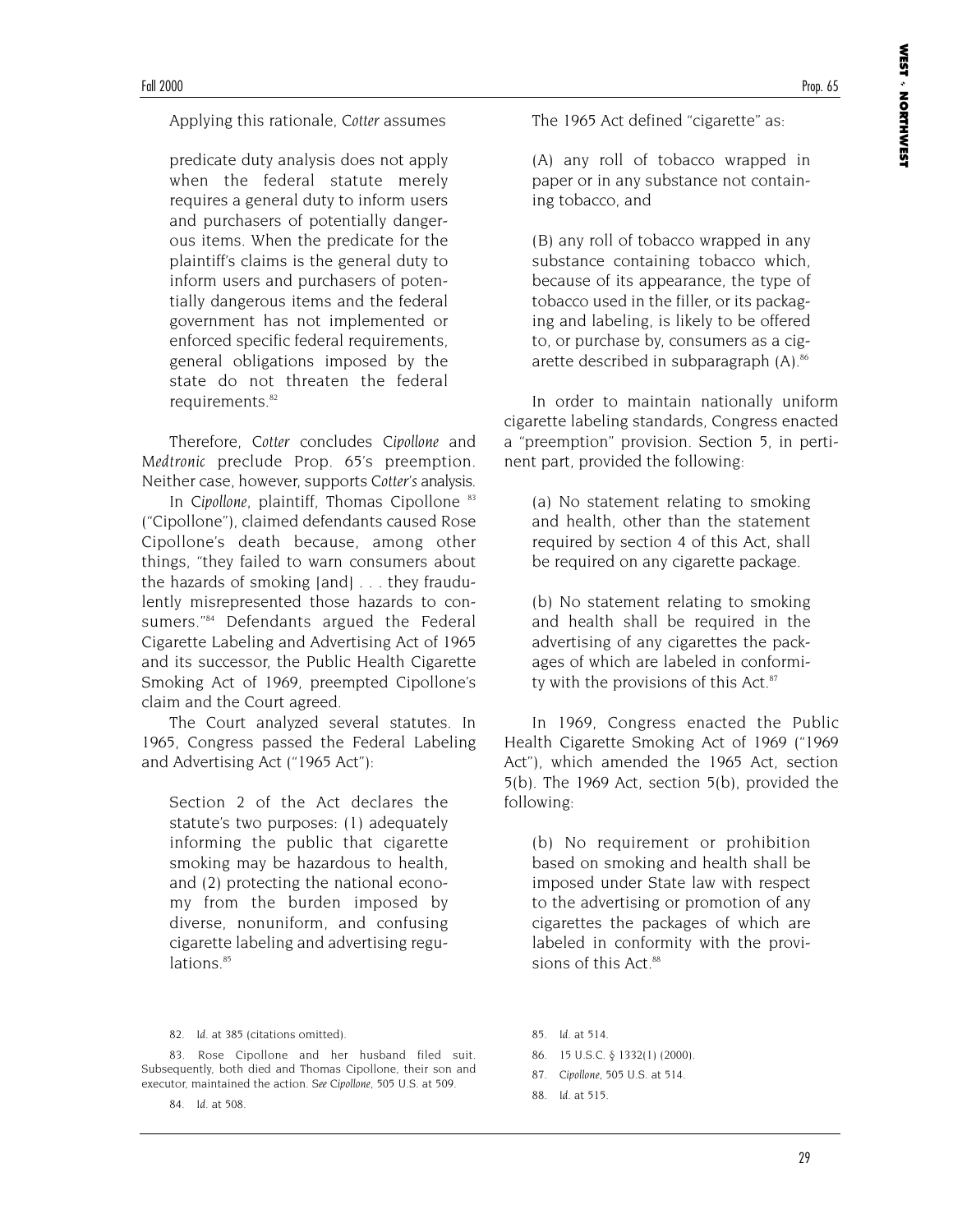The 1965 Act prohibited state and federal rulemaking bodies "from mandating particular cautionary statements on cigarette labels or in cigarette advertisements."89 Cipollone's claims involved common law duties, not state mandated action. Therefore, the 1965 Act did not preempt Cipollone's claim.

The 1969 Act, however, broadened the preemption clause. The 1969 Act barred all "requirements or prohibitions" regarding the "advertising or promotion" of cigarettes $90$  The "requirements or prohibitions" language included common-law damages actions:

The phrase "no requirement or prohibition" sweeps broadly and suggests no distinction between positive enactments and common law; to the contrary, those words easily encompass obligations that take the form of common-law rules. As we noted in another context, "[state] regulation can be as effectively exerted through an award of damages as through some form of preventive relief. The obligation to pay compensation can be, indeed, is designed to be, a potent method of governing conduct and controlling policy."91

Furthermore, the existence of a legal duty, necessary for Cipollone's common law damages claim, imposes a "requirement or prohibition":

It is in this way that the 1969 version of Sec. 5(b) differs from its predecessor: Whereas the common law would not normally require a vendor to use any specific statement on its packages or in its advertisements, it is the essence of the common law to enforce duties that are either affirmative requirements or

91. *Id*. at 521 (citing San Diego Bldg. Trades Council v. Garmon, 359 U.S. 236, 247 (1959)).

92. *Id*. at 522 (emphasis omitted).

93. *Cipollone,* 505 U.S. at 523-24.

and agencies.<sup>92</sup>

To determine whether Section 5(b) preempted Cipollone's "failure to warn" and fraud claims, "[t]he central inquiry in each case is straightforward: we ask whether the legal duty that is the predicate of the common-law damages action constitutes a 'requirement or prohibition based on smoking and health . . . imposed under State law with respect to . . . advertising or promotion,' giving that clause a fair but narrow reading."93

A "failure to warn" claim requires, among other things, evidence that "a warning is necessary to make a product . . . reasonably safe, suitable and fit for its intended use."94 Cipollone claimed defendants failed "to provide 'adequate warnings of the health consequences of cigarette smoking.'"95 In other words, Cipollone claimed the law required defendants to include additional label language that highlighted smoking's dangers. The 1969 Act, the Court found, preempted Cipollone's "failure to warn" claim to the extent the claim required "a showing that respondents' post-1969 advertising or promotions should have included additional, or more clearly stated, warnings."96

Likewise, the 1969 Act preempted Cipollone's fraud claims. Cipollone claimed defendants, through advertising, minimized smoking's health effects and failed to disclose its dangers. Cipollone's "minimization" claim "is merely the converse of a state-law requirement that warnings be included in advertising and promotion materials."<sup>97</sup> The 1969 Act partially preempted Cipollone's "fraudulent concealment" claim.

- 94. *Id*. at 524.
- 95. *Id*.
- 96. *Id*.
- 97. *Id*. at 527 (emphasis omitted).

<sup>89.</sup> *Id*. at 518.

<sup>90.</sup> *Id*. at 520.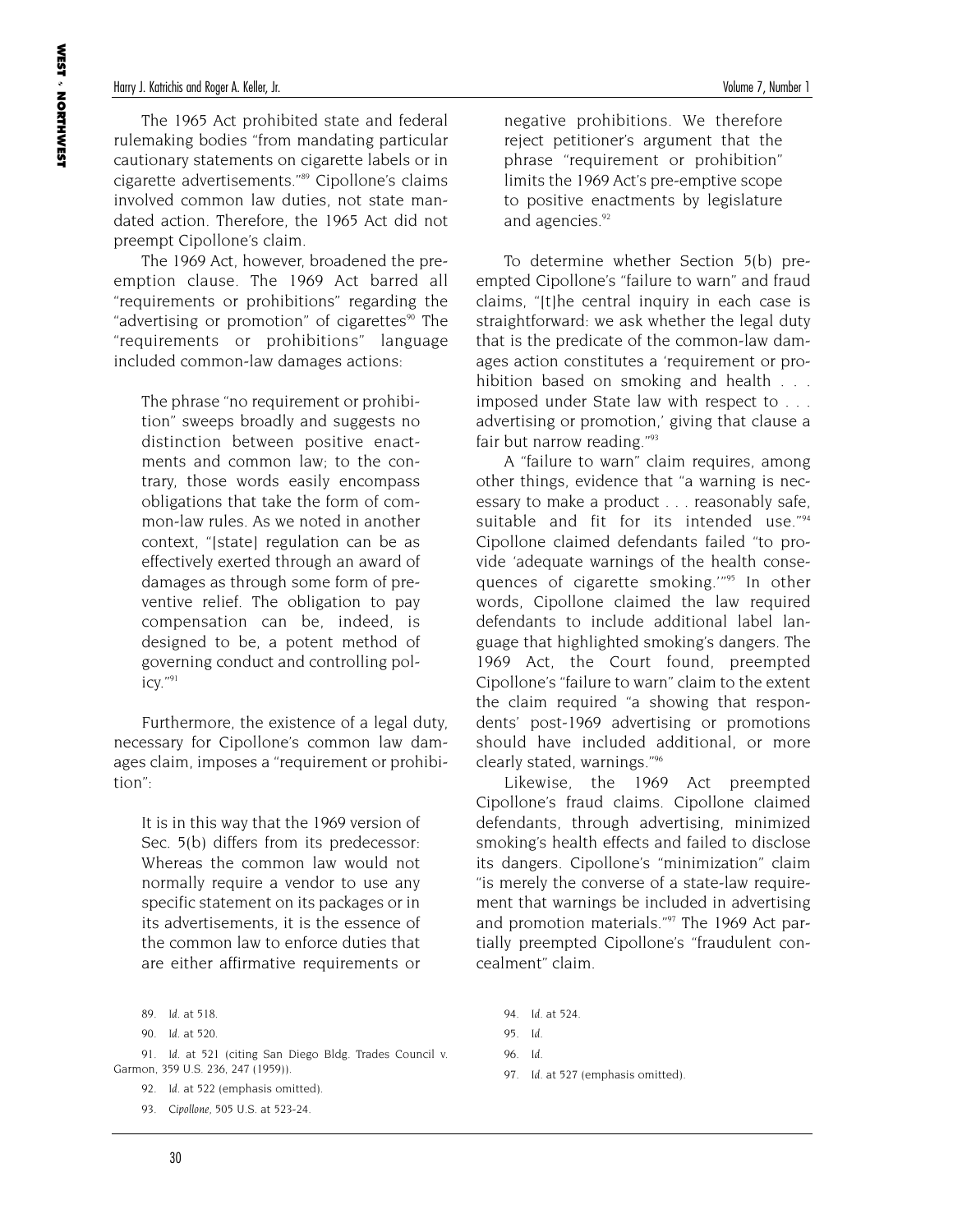The predicate of this claim is a statelaw duty not to make false statements of material fact or to conceal such facts. Our pre-emption analysis requires us to determine whether such a duty is the sort of requirement or prohibition proscribed by sec. 5(b).

Section 5(b) pre-empts only the imposition of state-law obligations "with respect to the advertising or promotion" of cigarettes. [Cipollone's] claims that [defendants] concealed material facts are therefore not pre-empted insofar as those claims rely on a statelaw to disclose such facts through channels of communication other than advertising or promotion. Thus, for example, if state law obliged [defendants] to disclose material facts about smoking and health to an administrative agency, sec. 5(b) would not preempt a state-law claim based on a failure to fulfill that obligation.<sup>98</sup>

In short, the 1969 Act preempted Cipollone's claims to the extent they sought to add, detract or clarify a "requirement or prohibition" concerning cigarette "advertising or promotion," but did not preempt other claims.

*Medtronic, Inc. v. Lohr* applies *Cipollone's* reasoning to instances when a federal statute does not preempt a state cause of action. In *Medtronic*, Medtronic, Inc. ("Medtronic"), manufactured a pacemaker lead.99 Lora Lohr depended on a pacemaker for proper heart function. In 1990, Lora Lohr's Medtronic pacemaker failed. The Lohrs<sup>100</sup> sued, claiming Medtronic "failed to warn" of the pacemaker's tendency to fail. Medtronic claimed the Medical Device Amendments of 1976 to the Food, Drug and Cosmetic Act ("MDA") preempted her claims. The Court, however, disagreed.

Congress passed the MDA "to provide for the safety and effectiveness of medical devices

intended for human use."101 Generally, the MDA establishes a system by which the FDA approves medical devices for consumer use. The FDA approves some products, such as Medtronic's lead, absent review because a "substantially equivalent" medical device is already marketed. The MDA requires labeling regulations

that require manufacturers of every medical device with a few limited exceptions, to include with the device a label containing "information for use, . . . and any relevant hazards, contraindications, side effects and precautions."102

Congress also enacted a MDA preemption provision. 21 U.S.C. § 360k(a) states:

(a) General rule

Except as provided in subsection (b) of this section, no State or political subdivision of a State may establish or continue in effect with respect to a device intended for human use any requirement—

(1) which is different from, or in addition to, any requirement applicable under this chapter to the device, and

(2) which relates to the safety or effectiveness of the device or to any other matter included in a requirement applicable to the device under this chapter.<sup>103</sup>

Contrary to *Cipollone*, *Medtronic* held the MDA did not preempt Lohrs' "failure to warn" claim.

The pre-emptive statute in Cipollone was targeted at a limited set of state

- 102. *Id*. at 497 (citing 21 C.F.R. §§ 801.109(b), (c) (1995)).
- 103. *Id*. at 481.

<sup>98.</sup> *Id*. at 528.

<sup>99. &</sup>quot;The lead is the portion of a pacemaker that transmits the heartbeat-steadying electrical signal from the 'pulse generator' to the heart itself." 518 U.S. 470, 480 (1996).

<sup>100.</sup> Lora Lohr's husband also joined the suit.

<sup>101.</sup> *Id.* at 474.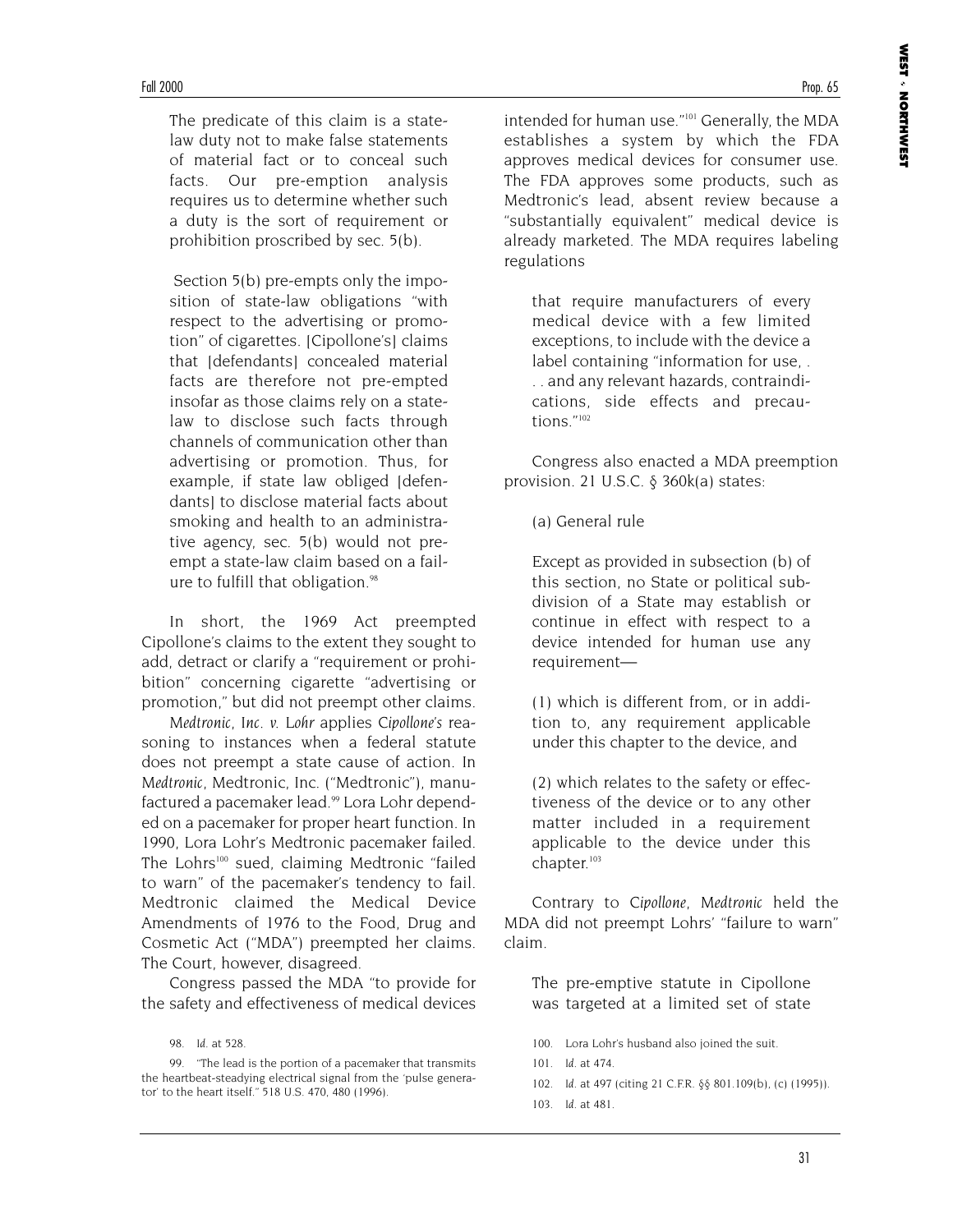requirements—those "based on smoking and health"—and then only at a limited subset of the possible applications of those requirements—those involving the "advertising or promotion of any cigarettes the packages of which are labeled in conformity with the provisions of" the federal statute.<sup>104</sup>

## By contrast,

[t]he legal duty that is the predicate for the Lohrs' failure to warn claim is the general duty to inform users and purchasers of potentially dangerous items of the risks involved in their use. These general obligations are no more a threat to federal requirements than would be a state-law duty to comply with local fire prevention regulations and zoning codes, or to use due care in the training and supervision of a work force. These state requirements, therefore, escape pre-emption not because of the source of the duty is a judgemade common-law rule, but rather because their generality leaves them outside the category of requirements that sec. 360k envisioned to be "with respect to" specific devices such as pacemakers.<sup>105</sup>

Preemption, the Court continued, occurs "only where a particular state requirement threatens to interfere with a specific federal interest."106 The MDA regulations require medical device manufacturers to include on a product's label information for use, any relevant hazards, contraindications, side effects and precautions as well as to comply with the Good Manufacturing Practices.<sup>107</sup> Furthermore, the MDA regulations exclude from preemption

State or local requirements of general applicability where the purpose of the

104. 518 U.S. at 488 (citing Cipollone v. Liggett, 505 U.S. 504, 515 (1992)).

- 105. *Id*. at 501 (emphasis added).
- 106. *Id*. at 500.

requirement relates either to other products in addition to devices . . . or to unfair trade practices in which the requirements are not limited to devices. The regulations specifically provide, as examples of permissible general requirements, that general electrical codes and the Uniform Commercial Code warranty of fitness would not be pre-empted. The regulations even go so far as to state that sec. 360k(a) generally "does not preempt a state or local requirement prohibiting the manufacture of adulterated or misbranded devices" unless "such a prohibition has the effect of establishing a substantive requirement for a specific device."108

The MDA's general nature, the Court concluded, and the requirement's generality,

make this quite unlike a case in which the Federal Government has weighed the competing interests relevant to the particular requirement in question, reached an unambiguous conclusion about how those competing considerations should be resolved in a particular case or set of cases, and implement that conclusion via a specific mandate on manufacturers or producers. Rather, the federal requirements reflect important but entirely generic concerns about device regulation generally, not the sort of concerns regarding a specific device or field device regulation that the statute or regulations were designed to protect from contradictory state requirements.<sup>109</sup>

Therefore, the Court found the MDA did not preempt Lohrs' claims.

Assuming the California courts correctly analyzed *Cipollone* and *Medtronic*, the FHSA never

107. *Id*. at 497. 108. *Id*. at 499. 109. *Id*. at 501.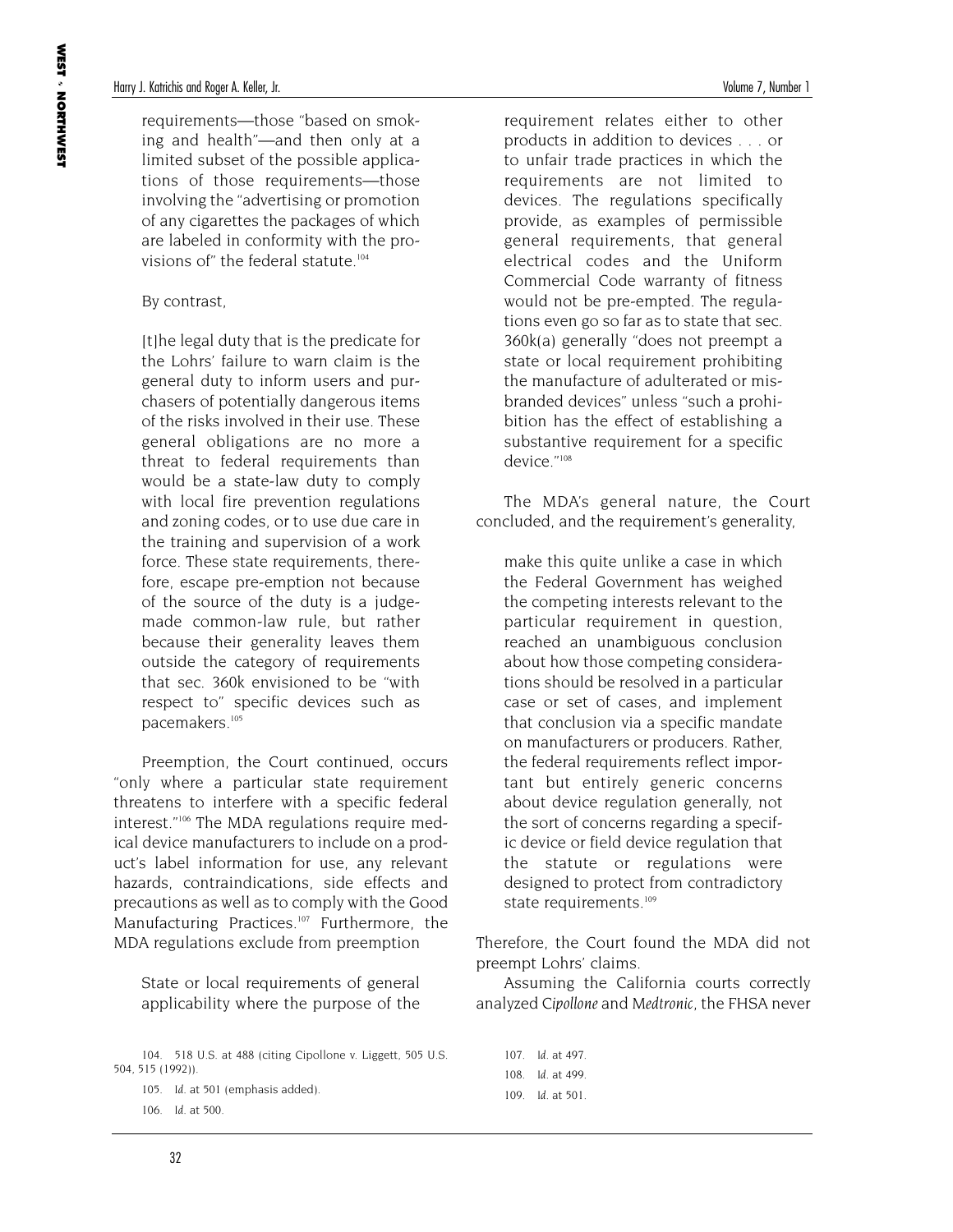preempts a state "failure to warn" claim. The *Cotter* court's analysis renders the *Cipollone* "predicate duty" analysis inapplicable because both the FHSA and a state duty to warn "require a general warning for a variety of products and do not target specific products."110 This means "failure to warn" claims would "escape pre-emption not because the source of the duty is a judge-made common-law rule, but rather because their generality leaves them outside the category of requirements [the federal statute] envisioned to be [preempted]."<sup>111</sup> In other words, the duty is too general to identify a specific product category to which it would apply. No "predicate duty" analysis appears fatal to federal preemption clauses. However, in *Etcheverry v. Tri-Ag Service, Inc.*, the California Supreme Court rejected such an analysis with respect to FIFRA.<sup>112</sup> Furthermore, courts subsequent to *Medtronic* routinely hold the FHSA preempts "failure to warn" cases to the extent plaintiffs propose "additional, different, or more clearly-stated warnings."113 *Gurrieri v. William Zinsser and Co.114* is the most recent case analyzing the FHSA's preemptive clause.115

In *Gurrieri*, plaintiff Dolores Gurrieri ("Gurrieri") suffered inhalation injuries from exposure to a stain blocker manufactured by defendant William Zinsser & Co., Inc. ("William

110. People *ex rel.* Lungren v. Cotter & Co., 62 Cal. Rptr. 2d 368, 377 (1997).

- 111. *Medtronic,* 518 U.S. at 502.
- 112. 993 P.2d 366 (Cal. 2000).

113. Gurrieri v. William Zinsser & Co., 728 A.2d 832, 841(N.J. Super. Ct. App. Div. 1999). *See also* Torres-Rios v. LPS Labs., Inc., 152 F.3d 11 (1st Cir. 1998); Sabbatino v. Rosin & Sons Hardware & Paint, Inc., 676 N.Y.S.2d 633 (N.Y. App. Div. 1998); Litz v. William Zinsser & Co., 676 N.Y.S.2d 619 (N.Y. App. Div. 1998); Beyrle v. Finneron, 645 N.Y.S.2d 192 (N.Y. App. Div. 1996); Canty v. Ever-Last Supply Co., 685 A.2d 1365 (N.J. Super. Ct. Law Div. 1996).

114. 728 A.2d 832.

115. Interestingly, *Cotter* appears to ignore its own holding. *Cotter* held "courts should broadly interpret the preemption provision of federal statutes with limited applicability and narrowly interpret those statutes with general applicability." 62 Cal. Rptr. 2d at 375. Accordingly, *Cotter* claimed the FHSA, as a general statute, did not preempt Prop. 65. Similarly, *Cotter* would appear to recognize that a federal warning for specific chemicals, i.e., one of limited applicability, preempts Prop. 65. *See*, *e.g.*, Papike v. Tambrands, Inc., 107 F.3d 737, 741-43 (9th Cir. 1997) ("In this case, the FDA has promulgated a regulation mandating the specific substantive content of the T[oxic] S[hock] S[yndrome] warnings on tampon boxes and/or tampon package inserts. [Citation omitted.] The regulation is not only device-specific (tampons), but

Zinsser").116 Gurrieri sued William Zinsser claiming its product label failed to warn consumers that a particular chemical in the product presented fatal risks.<sup>117</sup> William Zinsser moved for summary judgment on the grounds that the FHSA preempted Gurrieri's claim.<sup>118</sup> The court agreed and granted the motion.<sup>119</sup>

The court examined the FHSA's preemptive clause, *Cipollone*, and *Medtronic*, recognizing both cases applied the "predicate" analysis Cotter avoided,<sup>120</sup> and Canty v. Ever-Last Supply *Co*. <sup>121</sup> The court held that

[i]n the present case, the 1966 preemption amendment to the FHSA interpreted in light of the intent of Congress to provide "nationally uniform requirements for adequate cautionary labeling," as expressed with the passage of the FHSA in 1960, demonstrates Congress's specific design to preempt state failure-to-warn labeling claims. H.R. Rep. No. 86-1861, at 1 (1960), reprinted in 1960 U.S.C.C.A.N. 2833. This conclusion is also supported by the Supreme Court's reasoning in *Cipollone* which is doctrinally similar to the present case. Both situations demonstrate strong Congressional lan-

also disease-specific (TSS). This fact distinguishes Papike's case from prior relevant MDA preemption cases."). *Cotter* involved the chemical "toluene." The FHSA provides toluene specific warnings. 16 C.F.R. § 1500.14 (2000). Nevertheless, *Cotter* failed to hold that the FHSA toluene specific warnings preempt Prop. 65. Therefore, the *Cotter* analysis appears to bar any federal labeling statute, whether limited or broad, from preempting Prop. 65.

- 116. 728 A.2d at 833-34.
- 117. *See id*. at 833.
- 118. *See id*. at 834.
- 119. *See id*.
- 120. *See id*. at 839.

121. Canty v. Ever-Last Supply Co., 685 A.2d 1365, 1373 (N.J. Super. Ct. Law Div. 1996) (holding that "[w]here a plaintiff's claim seeks to hold a manufacturer responsible for failing to provide warning labels which are not identical to [but stronger than] those required under the FHSA, the claim is preempted [and fails]"). However, "[where] a plaintiff does not seek more elaborate labeling requirements, but rather asserts an alleged failure to comply with the FHSA, such a claim would not impose a 'labeling requirement' and would not be preempted." *Id*. at 1373. As a result, "[the court], based on [its] perception of the 'weight of authority,' concluded that a failure-to-warn claim could be brought only for failure to comply with the FHSA's labeling provisions." *Gurrieri,* 728 A.2d at 840 (citations omitted).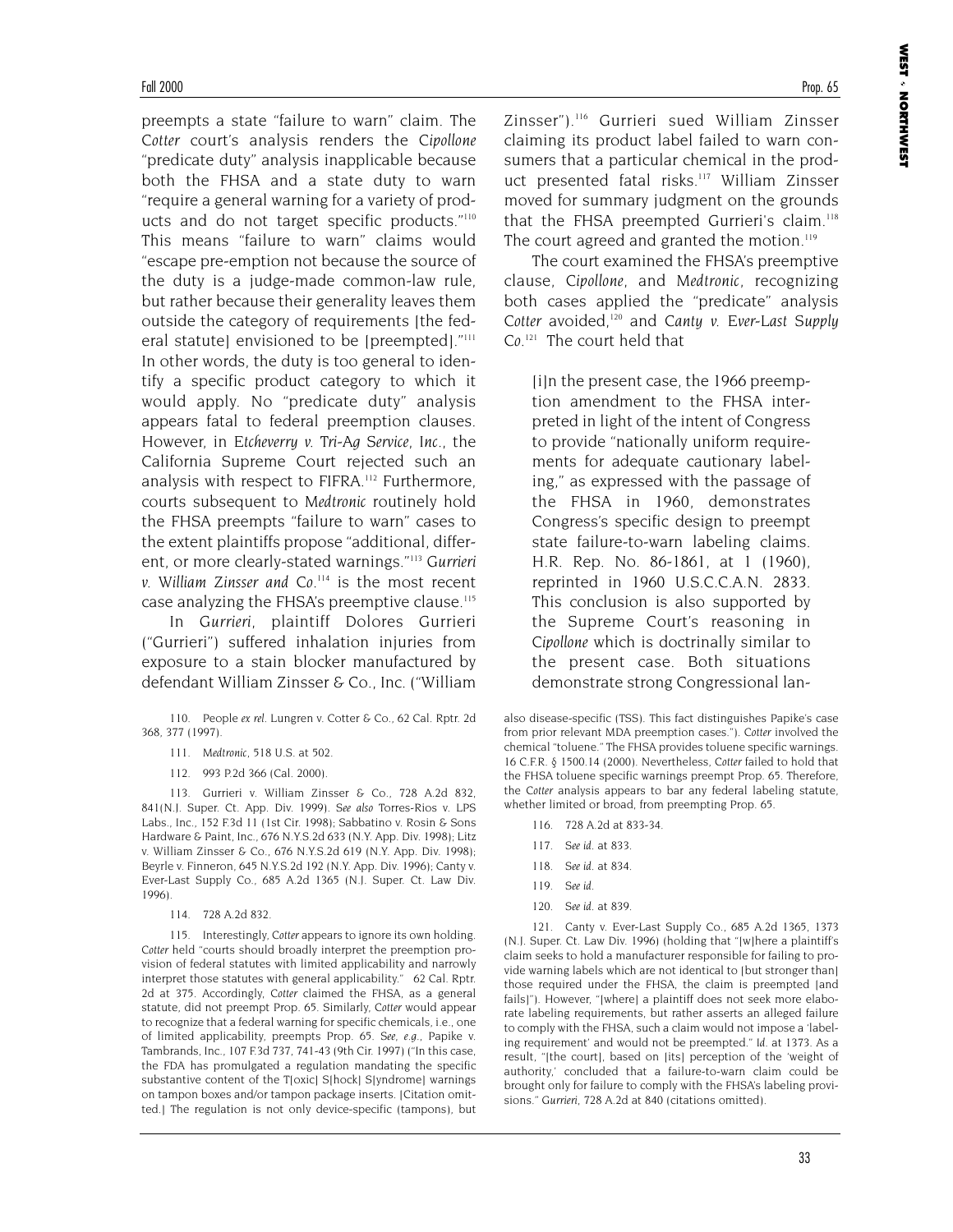guage supporting a policy of federal labeling preemption. Similar to the circumstances . . . in the present case, [plaintiff] proposes additional label warnings not "identical" to the labeling requirements under the federal act. . . . [T]o the extent that the plaintiff proposes additional, different, or more clearly-stated warnings, these claims are preempted by the FHSA.<sup>122</sup>

Requiring companies to adopt *Gurrieri's* proposed cautionary labeling, the court reasoned, would frustrate Congress's purpose:

A finding that specific local warnings pursuant to state law must apply to products containing less than 4% of methyl alcohol would create a system of possibly fifty or more different labeling requirements throughout the country, contrary to Congress's obvious intent in passing the FHSA to "provide nationally uniform requirements for adequate cautionary labeling."123

Therefore, the court found the FHSA preempted Gurrieri's "failure to warn" claim.<sup>124</sup>

Unlike the general duties not to manufacture adulterated or misbranded devices or to obey general electric codes as identified in *Medtronic*, the FHSA and Prop. 65 require particular cautionary labeling warnings for specific products. *Cipollone's* Cigarette Labeling Act preempts state law claims so long as cigarette advertising contains requisite warning language. All advertising, however, does not fall within the Cigarette Labeling Act's province. Only an advertisement (i.e., all package labels, billboard advertisement, magazine and newspaper advertisements or sporting event ads) that advertises cigarettes, a term the statute defines, and contain the requisite cautionary labeling fall within the discernible class.<sup>125</sup> Similarly, the FHSA preempted the *Gurrieri*

The FHSA requires particular cautionary labeling for a discernible class of consumer products. These include toxicants, corrosives, irritants, strong sensitizers, flammables, and substances that generate pressure.<sup>127</sup> The FHSA excludes poisons subject to the Federal Insecticide, Fungicide, and Rodenticide Act and food, drugs, and cosmetics subject to the Federal Food, Drug, and Cosmetic Act, as well as stored fuels used in heating, cooking, or refrigeration. Furthermore, only those toxics, corrosives, irritants, strong sensitizers or flammables that "may cause substantial personal injury or substantial illness during or as a proximate result of any customary or reasonably foreseeable ingestion by children" are subject to FHSA's cautionary labeling requirements.<sup>128</sup> "Substantial personal injury or substantial illness," the FHSA's legislative history notes,

should be read in the light of the purposes of the bill. On the one hand, it is not intended to impose the impracticable and self-defeating requirement of cautionary labeling against the wholly insignificant or negligible illness or injury, such as the very temporary indisposition that a child might suffer from eating a piece of the standard type of toilet soap. The committee recognized that virtually every substance used in or about the household is capable of causing some degree of illness or injury if accidentally or intentionally misused. . . . On the other hand, the term "substantial" is not intended to limit the requirement of cautionary labeling to situations in which the injury or illness to be guarded against would be severe or seri- $OUS.<sup>129</sup>$ 

126. *See id*. 127. 960 U.S.C.C.A.N. 2833. 128. *Id*. at 2837. 129. *Id*.

<sup>122.</sup> *Gurrieri,* 728 A.2d at 841. 123. *Id*.

<sup>124.</sup> *See id*.

<sup>125.</sup> *See id*.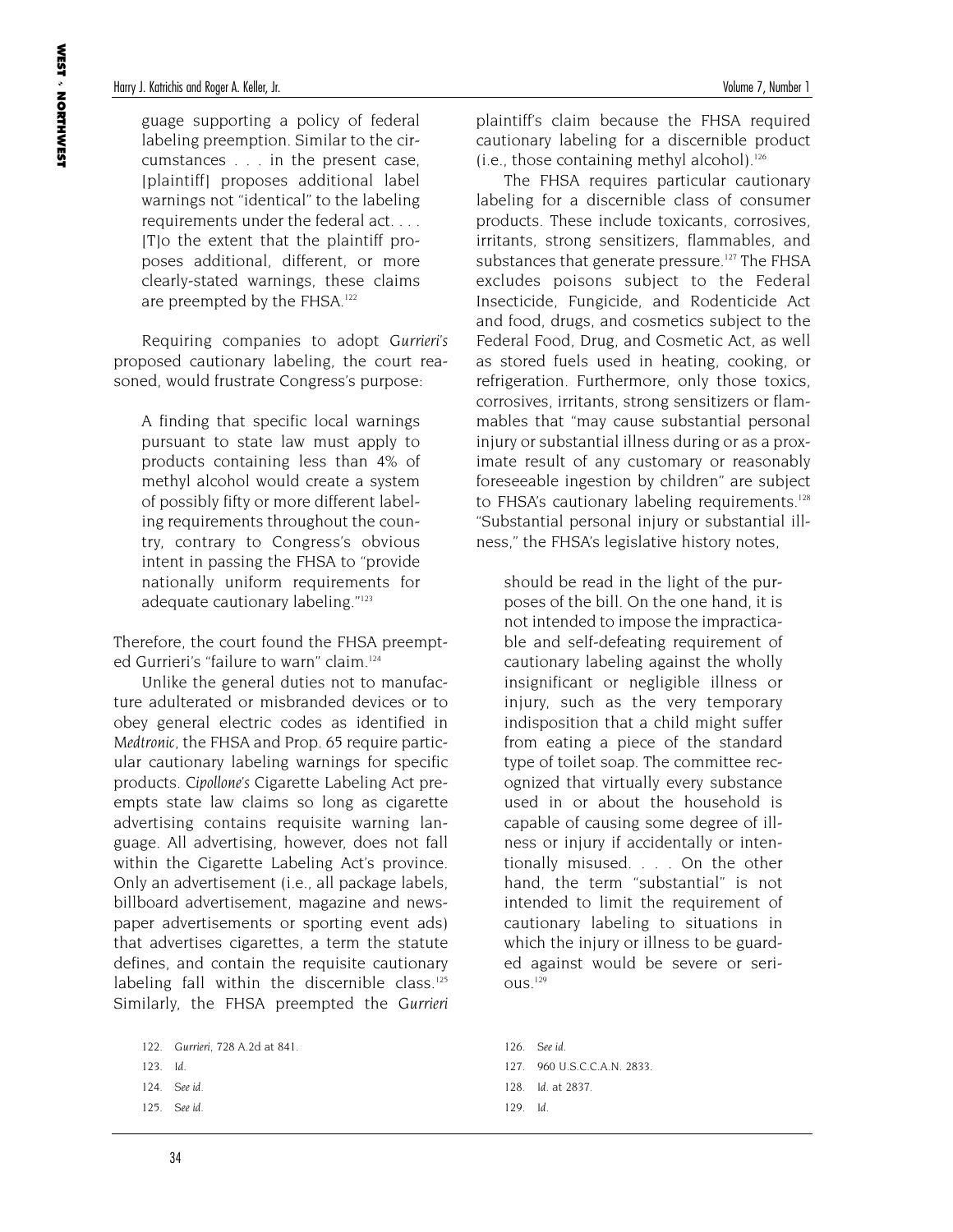Moreover, CPSC clearly recognizes that "substantial personal injury or substantial illness" includes both cancer and reproductive toxicity. In 1992, CPSC published "Guidelines for Determining Chronic Toxicity of Products Subject to the FHSA." CPSC notes in the Guidelines that

the definition of "hazardous substance" requires both that the substance fall into one of the designated hazard categories, in this case that of "toxic," and that the substance "may cause substantial personal injury or illness during or as a proximate result of any customary or reasonably foreseeable handling or use, including reasonably foreseeable ingestion by children." Any of the chronic hazards, including but not limited to cancer, neurotoxicity or developmental or reproductive toxicity addressed by this notice constitute "personal injury or illness."130

FHSA requires products bearing these characteristics to include specific statutory required warnings.<sup>131</sup> Furthermore, courts recognize the FHSA affords the CPSC additional authority to "establish by regulation reasonable variation or additional labeling requirements."132

Prop. 65 applies narrower warnings to a narrower product class. Prop. 65 requires a manufacturer to add to its federally mandated cautionary labeling if a product contains a chemical California believes causes cancer or reproductive toxicity. Like the cigarette advertising subject to the Cigarette Labeling Act's preemption, the products containing the chemicals California determines might cause cancer or reproductive toxicity constitute a discernible class that requires Prop. 65's warnings. As with the FHSA, a product falls in the category required to contain a warning simply by containing an identified chemical. Products with such a chemical must warn that the product contains "a chemical known to [California] to cause cancer or reproductive toxicity."<sup>133</sup>

The FHSA preempts Prop. 65's cautionary labeling for consumer products, not food served in food facilities, fresh fruits, nuts and vegetables, or alcoholic beverages. The products covered by the FHSA, i.e., those consumer products containing toxicants, corrosives, irritants, strong sensitizers, flammables or that generate pressure and pose a risk of substantial injury or illness, include chemicals California finds may cause cancer or reproductive toxicity.<sup>134</sup> Furthermore, the FHSA's cautionary labeling requirements include warnings for cancer and reproductive toxicity. Therefore, as the FHSA applies to a discernible class which includes Prop. 65's chemicals and the FHSA requires cautionary labeling that includes reproductive toxicity and cancer, the FHSA preempts Prop. 65.

Claims that require specific warnings for a discernible product class, whether arising from the Gurrieri plaintiff's common law warning or from Prop. 65's statutory warning, resemble those in *Cipollone*, not those in *Medtronic*. Indeed, the *Cipollone* court preempted "failure to warn" claims only for those "advertisements" that advertised cigarettes and contained statutorily required warnings. Likewise, the *Gurrieri* court held the FHSA preempted claims for a hazardous substance, i.e., methyl alcohol, containing the requisite cautionary labeling. By contrast, the *Medtronic* defendant failed to identify either a particular medical device sub-category or particular warnings that might preempt state "general duty" claims. At most, the *Medtronic* defendant identified a general class, i.e., all medical devices, to which a general warning, i.e., to inform users and purchasers of all potential dangers, applied. This differs from the FHSA, which requires specific cautionary labeling (i.e., those found in 15 U.S.C.  $\S$  1261

<sup>130. 57</sup> Fed. Reg. 46,626 (1992). *See also* Busch v. Graphic Color Corp., 662 N.E.2d 397, 341 (Ill. 1996), (cancer); 56 Fed. Reg. 15,672 (1991) (reproductive toxicity).

<sup>131.</sup> *See* 15 U.S.C. § 1261.

<sup>132.</sup> Gurrieri v. William Zinsser & Co., 728 A.2d 832, 836 (N.J. Super. Ct. App. Div. 1999).

<sup>133.</sup> CAL. HEALTH & SAFETY CODE § 25249.5.

<sup>134.</sup> *See*, *e.g.*, Corrosion Proof Fittings v. Environmental Prot. Agency, 947 F.2d 1201 (5th Cir. 1991) (asbestos); A&B Wiper Supply, Inc. v. Consumer Prod. Safety Comm'n, 514 F. Supp. 1145 (E.D. Pa. 1981) (TRIS phosphate).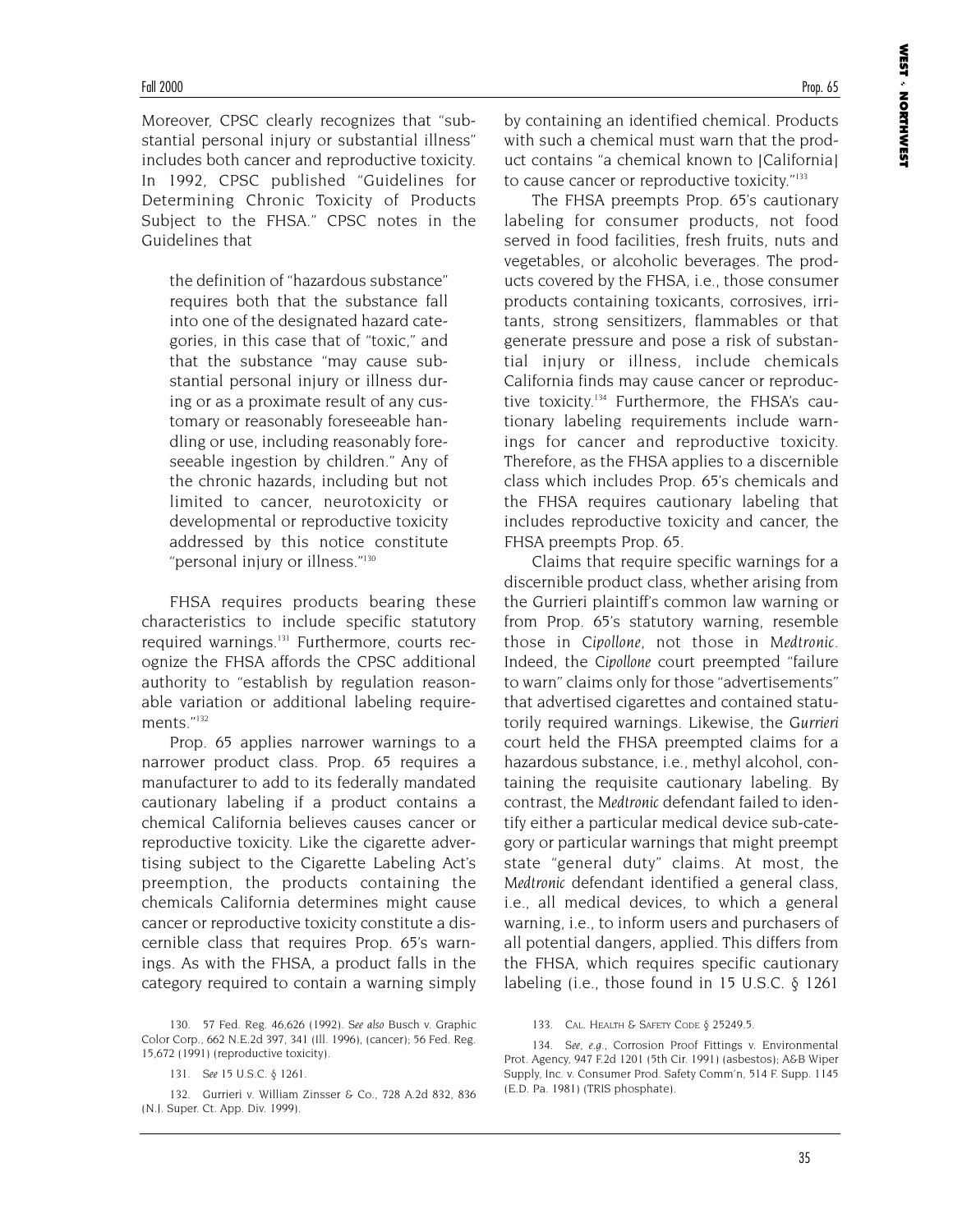and the corresponding regulations) for a discernible product class (i.e., those consumer products containing toxicants, corrosives, irritants, strong sensitizers, flammables or that generate pressure and pose a threat of substantial personal injury or illness); and from Prop. 65, which requires specific cautionary labeling (i.e., that a consumer product contains chemicals known to California to cause cancer or reproductive toxicity) to a specific product class (i.e., those consumer products containing chemicals California determined may cause cancer or reproductive toxicity).

In short, if a court identifies federal warnings or cautionary labeling and a discernible class to which the cautionary labeling or warnings apply, if intended, the federal requirements preempt state warnings for a similarly discernible state class. Prop. 65 establishes a substantive requirement, i.e., cautionary labeling not identical to the FHSA's cautionary labeling requirements, for a particular device, i.e., products containing specific chemicals. The predicate for a bounty hunter's Prop. 65 claim rests not upon a general duty to warn about cancer, but upon a defendant's failure to warn that a product contains a specific chemical known to California to cause reproductive toxicity. In *Cipollone* and *Gurrieri*, the courts found particular discernible product classes to which Congress mandated warnings, while the *Medtronic* court located neither a discernible class nor particular warnings. A comparison between Prop. 65's duty to warn about cancer and a general duty to warn about cancer illustrates this point.

Some jurisdictions recognize a manufacturer's general duty to warn includes cancer warnings.<sup>135</sup> This general duty requires a manufacturer to warn its product causes cancer

at least insofar as it subjects manufacturers to strict liability for injuries caused by their products sold in an unreasonably dangerous condition. Comment k to Sec. 402A provides that

some products inherently unsafe can be prevented from being unreasonably dangerous by furnishing the user with an adequate warning of the hazards of the product. . . . Because one of the purposes of the warning is to allow the user to make his own decision whether to expose himself to the risks of harm, . . . a manufacturer fulfills its duty to warn in this context only if it warns of all dangers associated with its products of which it has actual or constructive knowledge.<sup>136</sup>

The FHSA does not preempt claims that a manufacturer failed to satisfy this general duty because there is no specific warning or a discernible class to apply the warning. Like the *Medtronic* case, this duty requires a manufacturer to warn of all dangers including, but not limited to, cancer or reproductive toxicity, associated with all products including, but not limited to, consumer products within the FHSA. The general duty imposes no specific warning for a discernible product class. Therefore, the FHSA does not preempt a statutory or common law duty that requires manufacturers to provide all warnings necessary to render a product safe. The FHSA preempts those claims that require a manufacturer to add, detract or alter its FHSA cautionary labeling requirements. The FHSA does not preempt state law requirements that impose a duty upon a manufacturer to warn consumers in a manner other than "cautionary labeling," i.e., television, radio, or reporting to a state agency, that a particular product contains a chemical known to California to cause cancer or reproductive toxicity. Prop. 65, however, requires a FHSA-compliant manufacturer to include in its cautionary labeling a warning that a consumer product contains a chemical that causes cancer or reproductive toxicity. As *Medtronic* recognized, requiring a manufacturer to include such a warning in its cautionary labeling "threatens to interfere with a specific federal interest," *e.g.*, uniform cautionary labeling.

135. *See*, *e.g.*, Jackson v. Johns-Manville Sales Corp., 750 F.2d 1314, 1320 (5th Cir. 1985).

<sup>136.</sup> *Id*.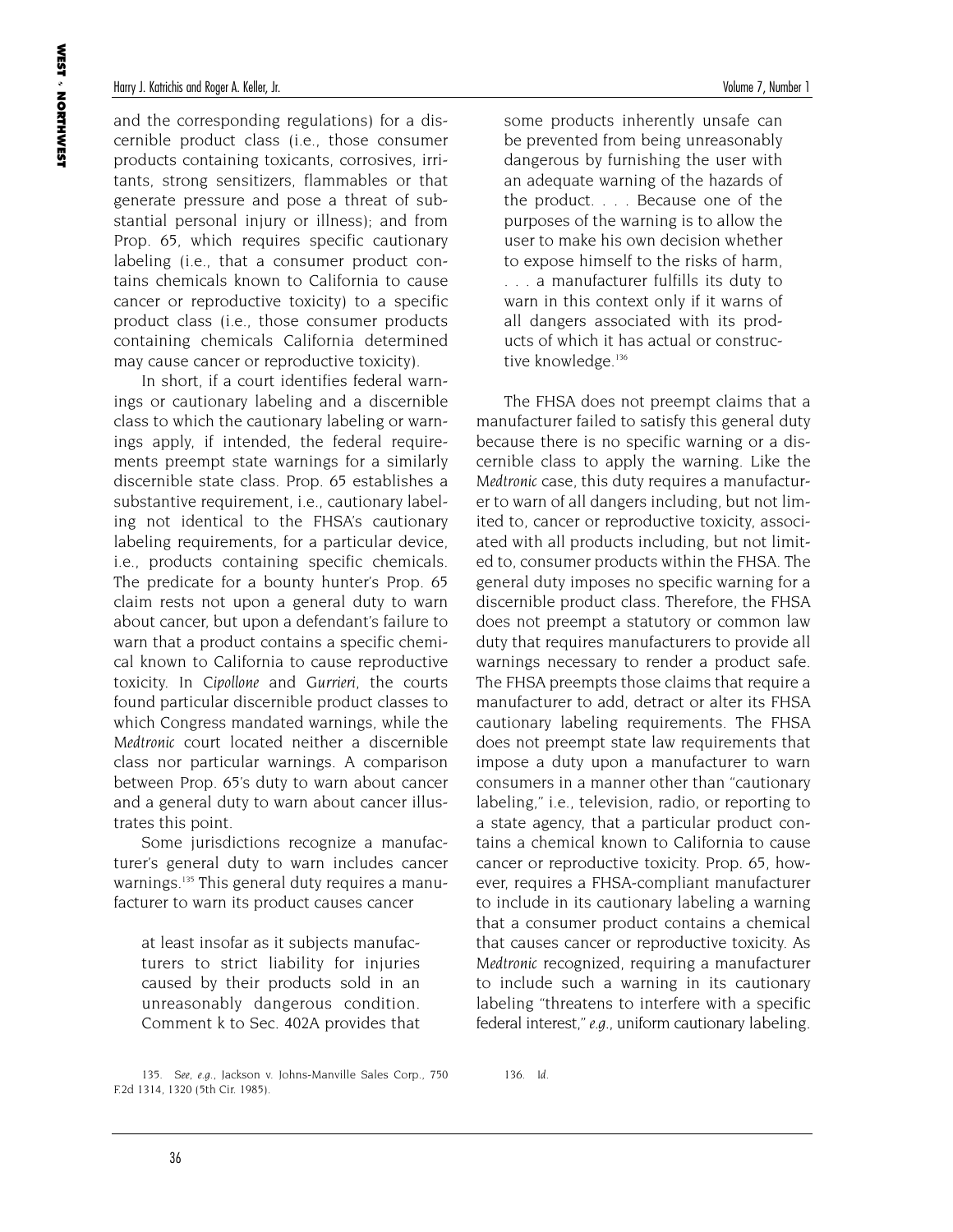A recent California Supreme Court decision, *Carrillo v. ACF Industries*, <sup>137</sup> also recognizes that a federal statute preempts a state claim that seeks to alter or amend duties imposed by federal statute, but not a general duty to obey the law. In *Carrillo*, plaintiff Jose Carrillo ("Carrillo") sued defendant ACF Industries, Inc. ("ACF") for failing to equip a railroad car with safety devices necessary to secure a worker atop the car against falls.138 The California Supreme Court recognized that the Safety Appliance Act ("SAA"), 42 U.S.C. § 20301 et seq., preempts state common law defective design claims premised upon the failure of a safety device:

"[T]he United States has exercised its exclusive powers over interstate commerce so far as to take possession of the field [of rail safety appliance], [and thus] the States can no more supplement its requirements than they can annul them." [Citation omitted.] . . . "So far as the safety equipment of [rail] vehicles is concerned, these Acts operate to exclude state regulation whether consistent, complementary, additional, or otherwise." [Citation omitted.] As Justice Holmes succinctly explained, "The subject matter in this instance is particularly one that calls for uniform law. . . ." [Citation omitted.].<sup>139</sup>

However, the California Supreme Court also recognized the SAA does not preempt a general duty to design safe cars and locomotives.<sup>140</sup> Nevertheless, the court found, Carrillo's claim intended to increase ACF's obligations beyond those the SAA required.<sup>141</sup> Assuming the California Supreme Court permitted Carrillo to increase ACF's obligations, "Congress's goal of a uniform federal railroad regulation would be undermined."142 The SAA's preemption clause, however, barred such a result.

- 137. 980 P.2d 386 (Cal. 1999).
- 138. *Id*. at 388.
- 139. *Id*. at 389.

140. *See*, *e.g.*, Atlantic Line v. Georgia, 234 U.S. 280 (1914) (permitting plaintiff to maintain claim for railroad's failure to affix a state mandated light).

**WEST** 

NORTHWEST

Likewise, the FHSA bars a common law or statutory cautionary labeling claim that adds, detracts or clarifies cautionary labeling risks of injury or illness subject to FHSA warnings. Prop. 65 imposes upon businesses a duty to warn consumers through cautionary labeling that particular products contain certain chemicals California believes cause cancer or reproductive toxicity. A cautionary label warning that "California believes a chemical causes cancer or reproductive toxicity" is an additional warning imposed by state law. Each state might require a similar cautionary label warning for different chemicals it determines cause cancer. *Gurrieri* recognized this "would create a system of possibly fifty or more different labeling requirements throughout the country, contrary to Congress's obvious intent in passing the FHSA to 'provide nationally uniform requirements for adequate cautionary labeling.'"143 Requiring manufacturers to include additional or clarifying language in their cautionary labeling falls squarely in the FHSA's preemption provision.

The California courts recognize the FHSA preempts "cautionary labeling" content. They define "cautionary labeling" to avoid the FHSA's preemptive effect. The courts' definition, however, exceeds the "cautionary labeling" definition Congress provided. A CPSC promulgated "cautionary labeling" definition reflects the manner in which Congress defines the term and remedies the California courts' erroneous definition.

## **B. CPSC Should Define "Cautionary Labeling" to Reflect Congress's Intent to Preempt "Cautionary Labeling" Requirements.**

In addition to holding the FHSA does not preempt Prop. 65 because both statutes apply general duties to non-discernible products, the California courts find that "[a] retail outlet can comply with Proposition 65 by posting a sign in

141. *Carrillo,* 980 P.2d at 390.

142. *Id.* at 393 (citing Law v. General Motors Corp., 114 F.3d 908, 910-11 (9th Cir. 1997)).

143. Gurrieri v. William Zinsser & Co., 728 A.2d 832, 841 (N.J. Super. Ct. App. Div. 1999).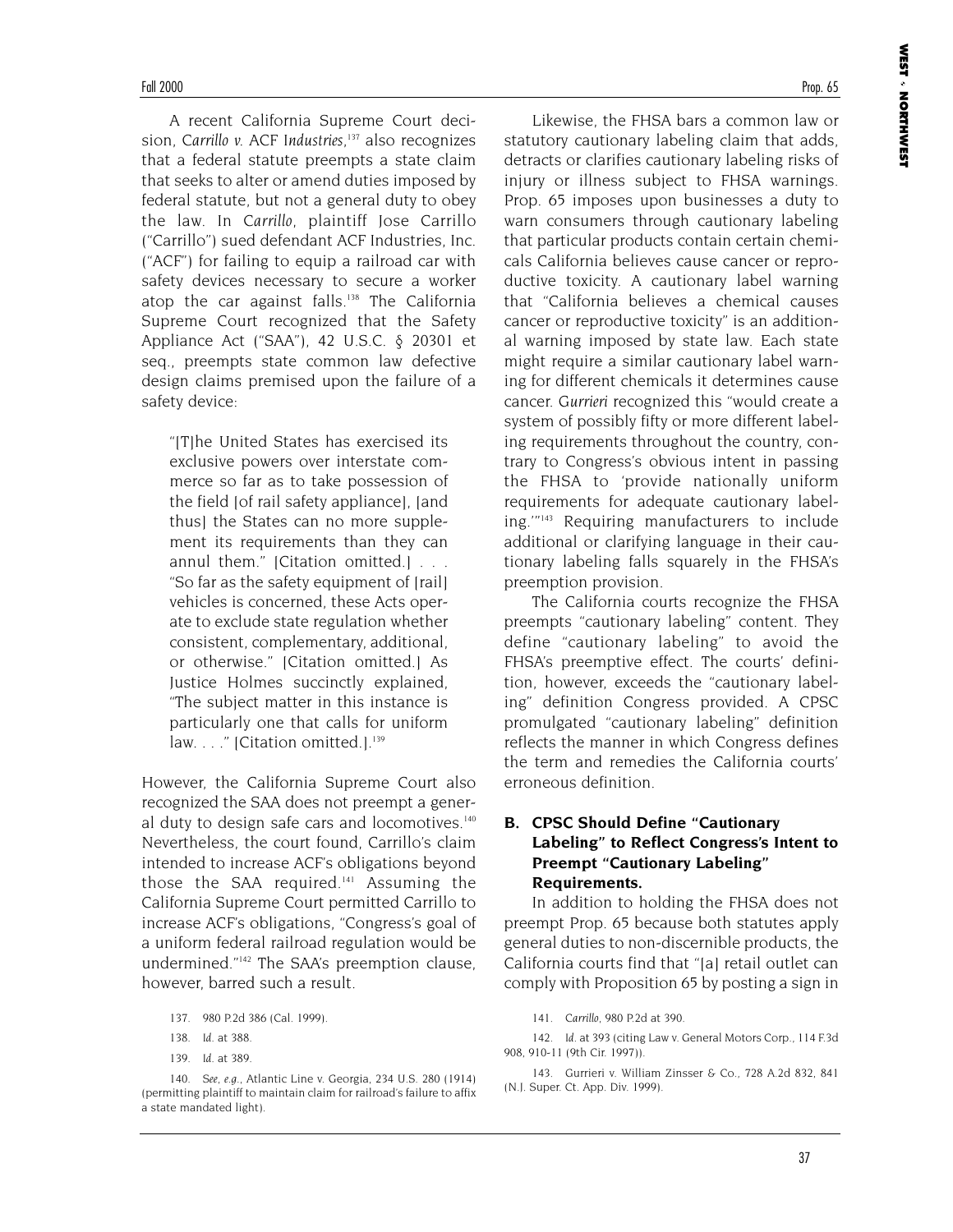a visible place specifying the products that are known to the state to cause cancer or that are reproductively toxic." "Point-of-sale" warnings, the court concluded, did not constitute "cautionary labeling."144

In *Chemical Specialties Manufacturers Association v. Allenby*, the court acknowledged FHSA section 17(b) preempts "all state mandated precautionary labeling that is not identical to that required by the Act."<sup>145</sup> The court endeavored to define "cautionary" or "precautionary" labeling. However, rather than adopting CPSC's "precautionary labeling" definition, the court grafted the definition of "label" and the "directions for use" requirement into a "labeling" definition:

Under the FHSA, however, "all accompanying literature where there are directions for use, written or otherwise" is defined as cautionary labeling, 15 U.S.C. Sec. 1261(n)(2) (1988). Accompanying literature is defined as follows:

Any placard, pamphlet, booklet, book, sign, or other written, printed, or graphic matter or visual device that provides directions for use, written or otherwise, and that is used in connection with the display, sale, demonstration, or merchandising of a hazardous substance intended for . . . use in the household or by children.<sup>146</sup>

In circular fashion, the court concluded "point-of-sale" warnings contain no directions for use. Therefore, the FHSA does not preempt Prop. 65.<sup>147</sup>

The court in *Cotter Chemical Specialties'* tautological reasoning:

The act defines label as a "display of written, printed, or graphic matter upon the immediate container of any substance . . . and (2) on all accompanying literature where there are direc-

144. Chemical Specialties Mfrs. Ass'n v. Allenby, 958 F.2d 941, 944 (9th Cir. 1992).

146. *Id*. (citing 16 C.F.R. § 1500.3(c)(9) (1991)).

tions for use, written or otherwise." (15 U.S.C.  $\delta$  1261(n).) Congress chose to restrict the definition of a label to include accompanying literature only when that material contains "directions for use." (15 U.S.C.  $\S$  1261(n).) These words indicate the warning must tell the user how to use the product. . .

. [I]f Congress wanted preemption under the FHSA to apply to all accompanying literature with "implied" directions for use, as Cotter argues, Congress could have specified that.<sup>148</sup>

Therefore, the court concluded the FHSA does not preempt Prop. 65.

Both courts graft the "directions for use" requirement into "cautionary labeling" in order to avoid preemption. However, Congress did not restrict either "label" or "labeling" to "accompanying literature" containing "directions for use." Both the FHSA's legislative history and Congress's use of "labeling" in other statutes demonstrate the FHSA includes "point-of-sale" warnings and preempts Prop. 65. A CPSC-promulgated "cautionary labeling" definition would restore Congress's preemptive intent and would correct the courts' errant rulings.

## **1. The FHSA's legislative history does not support the California courts' conclusion that either "label" or "labeling" include a "directions for use" restriction.**

The Ninth Circuit Court of Appeals' and the California Court of Appeal's "cautionary labeling" definitions rest on the definition of "label" in FHSA section 2(n). Accompanying literature, according to the courts, is not a "label" unless it contains "directions for use."149 Congress, however, separately defined "label" and "labeling." Neither definition requires "directions for use."

<sup>145.</sup> *Id*. at 949.

<sup>147.</sup> *Id*.

<sup>148.</sup> People *ex rel.* Lungren v. Cotter & Co., 62 Cal. Rptr. 2d 368, 378 (1997).

<sup>149.</sup> *See Chemical Specialties,* 958 F.2d 941, 949 (9th Cir. 1992); *Cotter*, 62 Cal. Rptr. 2d at 378.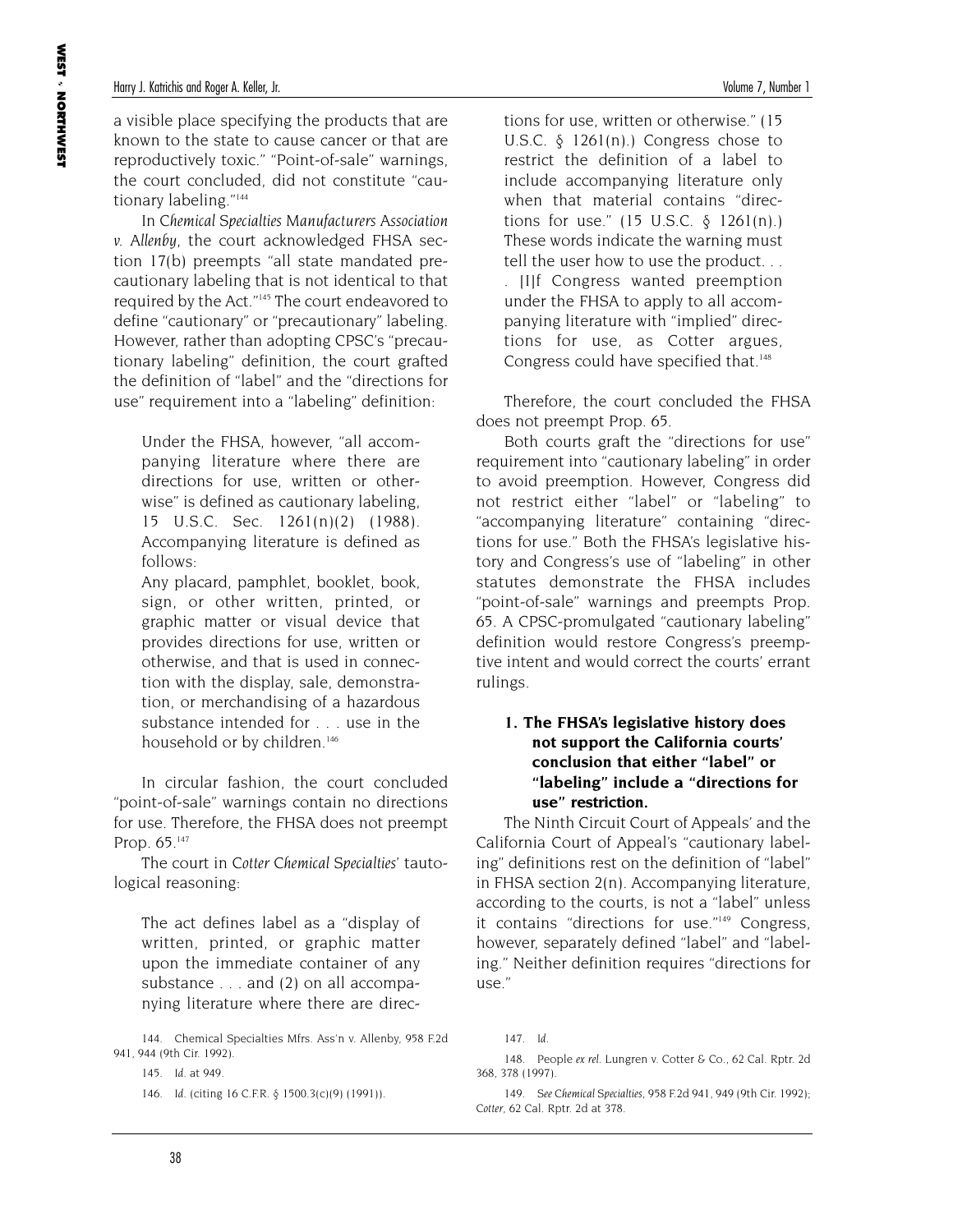In the 1938 Food, Drug, and Cosmetic Act (FDCA), 21 U.S.C. § 301 et seq., Congress both defined "label" and provided certain requirements. First, Congress stated that, "[t]he term "label" means a display of written, printed, or graphic matter upon the immediate container of any article."150

Second, Congress encumbered "label" with specific requirements:

a requirement made by or under authority of this chapter that any word, statement, or other information appear on the label shall not be considered to be complied with unless such word, statement, or other information also appears on the outside container or wrapper, if any there be, of the retail package of such article, or is easily legible through the outside container or wrapper.<sup>151</sup>

Congress recognized "label" did not include items accompanying the article and defined "labeling" to mean, "all labels and other written, printed, or graphic matter (1) upon any article or any of its containers or wrappers, or (2) accompanying such article."152

Therefore, placards, pamphlets, booklets, books, signs, or other written, printed, or graphic matter or visual devices used in connection with the display, sale, demonstration, or merchandising of an article, but not upon the immediate container, are "labeling," not a "label."

Likewise, in the 1960 FHSA, Congress both defined "label" and provided certain requirements. First, Congress defined "label" with reference to the FDCA, "'Label' is defined, as in the Federal Food, Drug, and Cosmetic Act, as a display of written, printed, or graphic matter upon the immediate container of any substance."153

Second, it is instructive that the FHSA's "label" *requirements* differ from the FDCA's requirements. Under the FHSA,

[a] requirement issued pursuant to this legislation requiring certain information to appear on the label will not be considered to be complied with unless such information also appears (1) on the outside container or wrapper, if any there be, unless it is easily legible through the outside container or wrapper and (2) on all accompanying literature where there are directions for use, written or otherwise.<sup>154</sup>

Grafting the FHSA's "directions for use" requirement into the "label" definition appears inconsistent with Congress's original intent that FHSA and FDCA define "label" similarly. The FDCA's "label" definition lacks such a requirement, and Congress, by separately defining "labeling," exhibited no intent to graft the requirement into the definition. Instead, the phrase "where there are directions for use, written or otherwise" should be interpreted as a location, i.e., the warnings should appear on accompanying literature in the same location as directions for use. This interpretation reconciles both Congressional purposes. First, it maintains Congress's intent that both the FHSA and the FDCA similarly define "label." Second, it furthers the national labeling uniformity Congress mandated through the FHSA. Requiring companies to place their warnings in juxtaposition to directions for use directs individuals seeking such information to a single location on accompanying literature. The CPSC recognized this intent in promulgating its regulations.

One such CPSC regulation, promulgated at 16 C.F.R. § 1500.125, provides that

[w]hen any accompanying literature includes or bears any directions for use (by printed word, picture, design, or

153. 1960 U.S.C.C.A.N. 2833, 2839.

154. *Id*.

<sup>150. 21</sup> U.S.C. § 321(k).

<sup>151.</sup> *Id*.

<sup>152. 21</sup> U.S.C. § 321(m).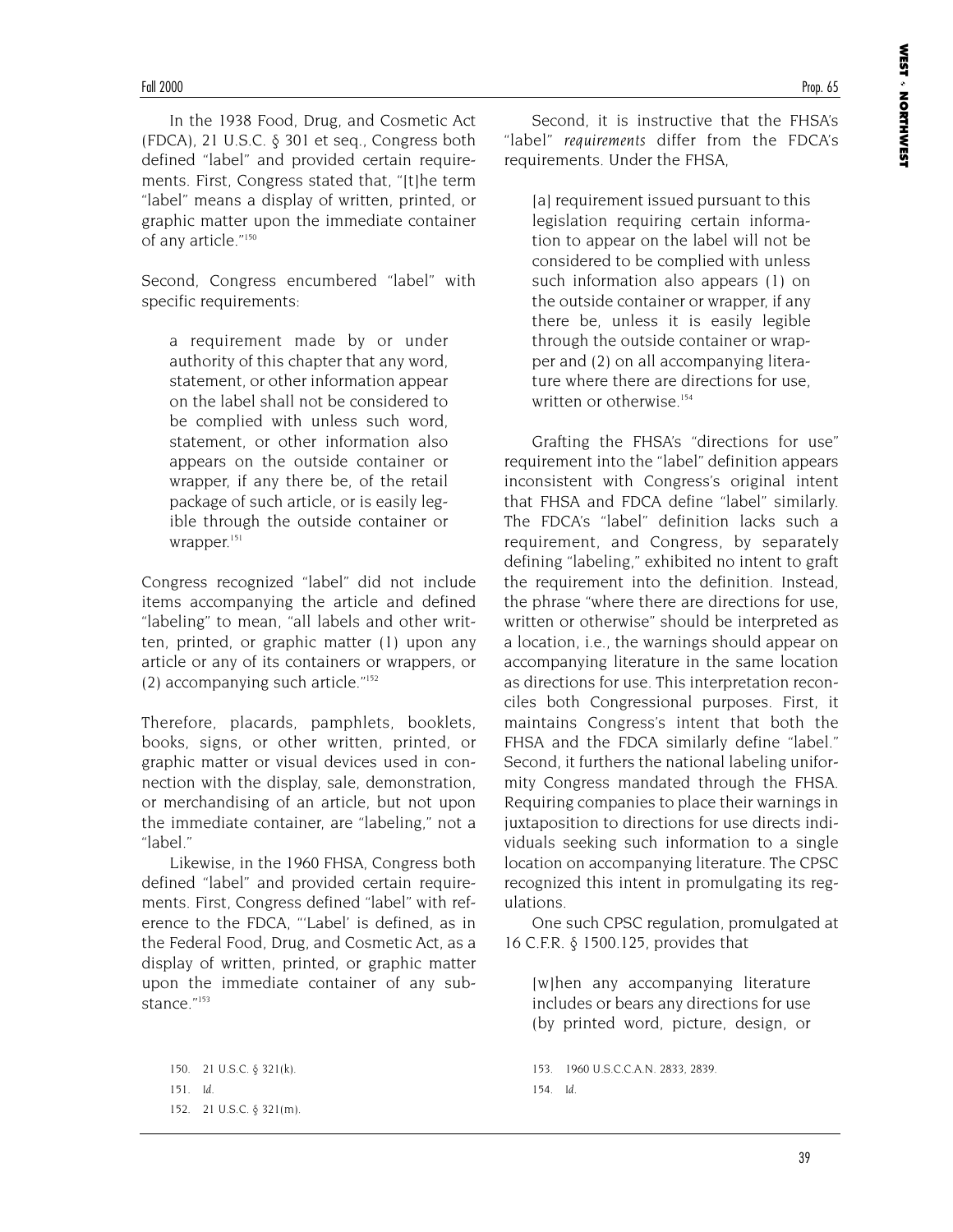combination thereof), such placard, pamphlet, booklet, book, sign, or other graphic or visual device shall bear all the information required by section  $2(p)$  of the act.<sup>155</sup>

CPSC recognized this regulation "simply requires that literature that accompanies a hazardous substance, *and that contains instructions for use*, must bear the cautionary material required under section 2(p) of the Federal Hazardous Substances Act."<sup>156</sup> However, this regulation also implicitly recognizes that if a placard, pamphlet, booklet, book, sign or other written, printed, or graphic matter or visual device used in connection with the substance's merchandising does not contain a direction for use, the statute imposes no such requirement.<sup>157</sup> The CPSC's definition identifies what constitutes "accompanying literature"—i.e., any placard, pamphlet, booklet, book, sign, or other written, printed or graphic matter or visual device—and reaffirms Congress's intent that CPSC warnings appear on accompanying literature in juxtaposition to the directions for use. CPSC's subsequent regulations and comments confirm this understanding.

In 1984, CPSC promulgated 16 C.F.R. § 1500.121, which establishes the "type size and placement requirements for cautionary material in accompanying literature."<sup>158</sup> In response to this regulation, commenters argued 16 C.F.R. § 1500.125 "adequately addresses the subject of labeling in accompanying literature and that the proposed requirements should be stricken."159 CPSC, however, noted these commenters misconstrued 16 C.F.R. § 1500.125's purpose. The regulation does require accompanying literature with "directions for use" to include FHSA warnings. However, the regulation indicates where to locate these warnings:

- 155. 16 C.F.R. § 1500.125 (2000).
- 156. 49 Fed. Reg. 50,374 (1984) (emphasis added).

157. CPSC defines "accompanying literature" to include "any placard, pamphlet, booklet, book, sign, or other written, printed, or graphic matter or visual device that provides directions for use, written or otherwise, and that is used in connection with the display, sale, demonstration, or merchandising of a hazardous substance intended for or packaged in a form suitable for use in the household or by children." 16 C.F.R. § 1500.3(9).

[I]f there were not requirements for placement of the cautionary material, the cautionary material easily could be obscured by its placement in the text. *For example, if the instructions for use appeared on the second page of a ten-page booklet and the cautionary material appeared on page ten, the benefit contemplated by the statute clearly would not be achieved.*<sup>160</sup>

National uniform labeling, including one location for directions for use and FHSA warnings, constitutes Congress's intended benefit.

CPSC's regulations reflect Congress's intent that any placard, pamphlet, booklet, book, sign, or other written, printed or graphic matter or visual device (i.e., accompanying literature) that contains directions for use have FHSA warnings placed adjacent to the directions for use. As 16 C.F.R. § 1500.125 recognizes, not all accompanying literature will contain such directions for use and need not comply with the "label" requirement to avoid "misbranded hazardous substances" status. Grafting the "directions for use" element into "accompanying literature," the California courts improperly limited the FHSA's application.

Furthermore, "labeling" and "label" are not interchangeable terms. "Label," under both the FHSA and the FDCA, means written, printed or graphic displays upon the article, while "labeling" includes written, printed or graphic displays either upon any article, its container or wrappers, or accompanying the article.<sup>161</sup> The 1976 Amendment employs "labeling," not "label." The 1976 Amendment, in pertinent part, provides that

if a hazardous substance or its packaging is subject to a *cautionary labeling* requirement under section 2(p) or 3(b)

- 158. *Id*.
- 159. 49 Fed. Reg. 50,374 (1984).
- 160. *Id*. (emphasis added).

161. Congress amended 15 U.S.C. § 1261(n) in 1966 to define "label" for unpackaged articles or articles not packaged in an immediate container intended for delivery to the ultimate consumer. The core definition, however, remains the same. 1966 U.S.C.C.A.N. 1521-1522.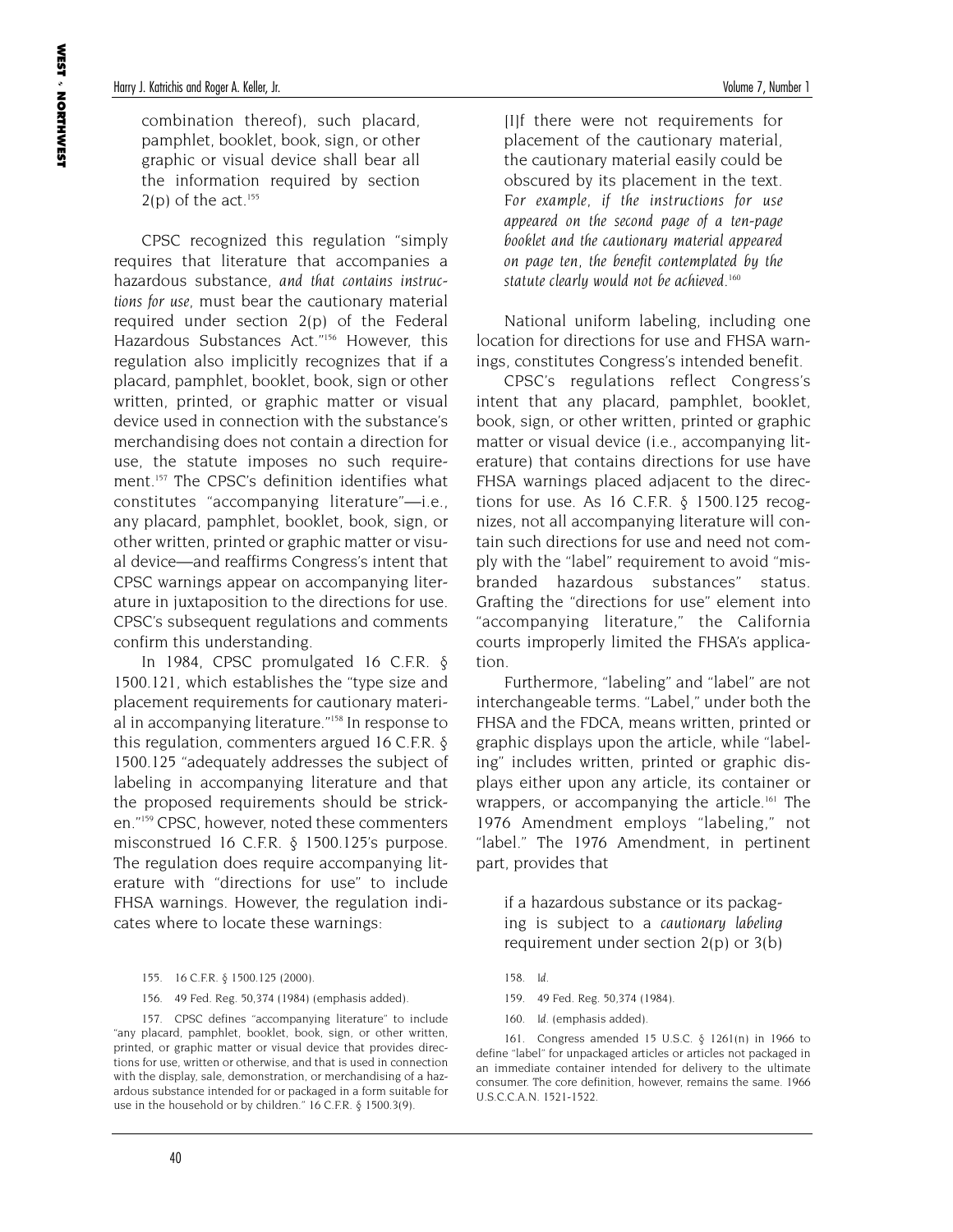. . . designed to protect against a risk of illness or injury associated with the substance, no State or political subdivision of a State may establish or continue in effect a *cautionary* labeling requirement applicable to such substance or packaging and designed to protect against the same risk of illness or injury.  $\ldots$ <sup>162</sup>

Congress's amendment identifies each "cautionary labeling" requirement, *e.g.*, those found in sections 2(p) and 3(b). These sections require that "cautionary labeling" requirements mirror "label" requirements. This is consistent with Congress's intent to "provide nationally uniform requirements for adequate cautionary *labeling*."163 Employing "labeling" rather than "label" demonstrates Congress's intent to extend 2(p) and 3(b) requirements beyond "label" to include written, printed or graphic matter accompanying such article.<sup>164</sup> Furthermore, it evidences no intent to limit "cautionary labeling" to accompanying materials with "directions for use." Congress, however, failed to define "cautionary labeling."165 Agencies authorized to enact regulations necessary for a statute's efficient enforcement give meaning to words Congress employs.<sup>166</sup>

The FDA, the FHSA's previous regulatory body, recognized the "labeling" and "label" dichotomy in promulgating its "precautionary labeling" definition:

Precautionary labeling includes such information as warnings, registration or identification numbers, disclosure

162. Pub. L. No. 94-284, § 17(a), 90 Stat. 510 (1976) (emphasis added).

- 163. 1960 U.S.C.C.A.N. 2833 (emphasis added).
- 164. 21 U.S.C. § 321(m).

165. *See* People *ex rel.* Lungren v. Cotter & Co., 62 Cal. Rptr. 2d 368, 373 (1997); *see also* Chevron U.S.A. Inc. v. Natural Resources Defense Council, Inc., 467 U.S. 837, 860 (1984) ("The definition in Sec. 302(j) [major stationary source] tells us what the word 'major' means[,] . . . but it sheds virtually no light on the meaning of the term 'stationary source.'").

166. *See*, *e.g.*, Schweiker v. Gray Panthers, 453 U.S. 34 (1981); *Chevron*, 467 U.S. 837.

167. 21 C.F.R. § 191.4 (c) (emphasis added).

of hazards, antidote information, ingredient statements, and other similar *labeling* requirements.<sup>167</sup>

CPSC adopted FDA's precautionary labeling definition verbatim.<sup>168</sup> Courts presume agencies promulgate regulations with knowledge of existing laws.<sup>169</sup>

California courts recognize "point of sale" warnings are warnings accompanying an article under the FHSA.<sup>170</sup> California courts have grafted a "directions for use" requirement into the FHSA "label" definition and refuse to recognize that the FHSA preempts Prop. 65.171 The FHSA "label" definition, however, neither applies to written, printed, or graphic material *accompanying* an article nor encases a "directions for use" requirement within the definition. "Labeling," which Congress uses, includes accompanying items and also contains no "directions for use" requirement. In short, the California courts' "cautionary labeling" definition finds no support in the FHSA's legislative history.

## **2. A "directions for use" requirement restricts "labeling" beyond Congress's intent.**

Additionally, Congress defines "labeling" in various other statutes,<sup>172</sup> including other CPSC regulated statutes.<sup>173</sup> Significantly, no identified federal "labeling" definition contains a "directions for use" element. Generally, courts "give effect to this plain language unless there is good reason to believe Congress intended the language to have some more restrictive meaning."174 California courts, however, interject a "directions for use" element into "cautionary

168. 16 C.F.R. § 1500.7(c).

- 170. *Cotter*, 62 Cal. Rptr. 2d at 376.
- 171. *Id*.

172. *See, e.g.*, Federal Insecticide, Fungicide and Rodenticide Act (FIFRA), 7 U.S.C. § 136(p)(2); Federal Food, Drug, and Cosmetic Act (FDCA), 21 U.S.C. § 321(m); Poultry and Poultry Products Inspection Act (PPPIA), 21 U.S.C. § 453(s); Meat Inspection Act, 21 U.S.C.  $\S 601(p)$ .

173. Congress transferred to CPSC the authority to regulated the FHSA, the PPPIA, and the FDCA. See 15 U.S.C. § 2079.

174. Cipollone v. Liggett Group, Inc., 505 U.S. 504, 521-22 (1992) (citing Shaw v. Delta Air Lines, Inc., 463 U.S. 85, 97 (1983)).

<sup>169. 5</sup> U.S.C. § 557(c).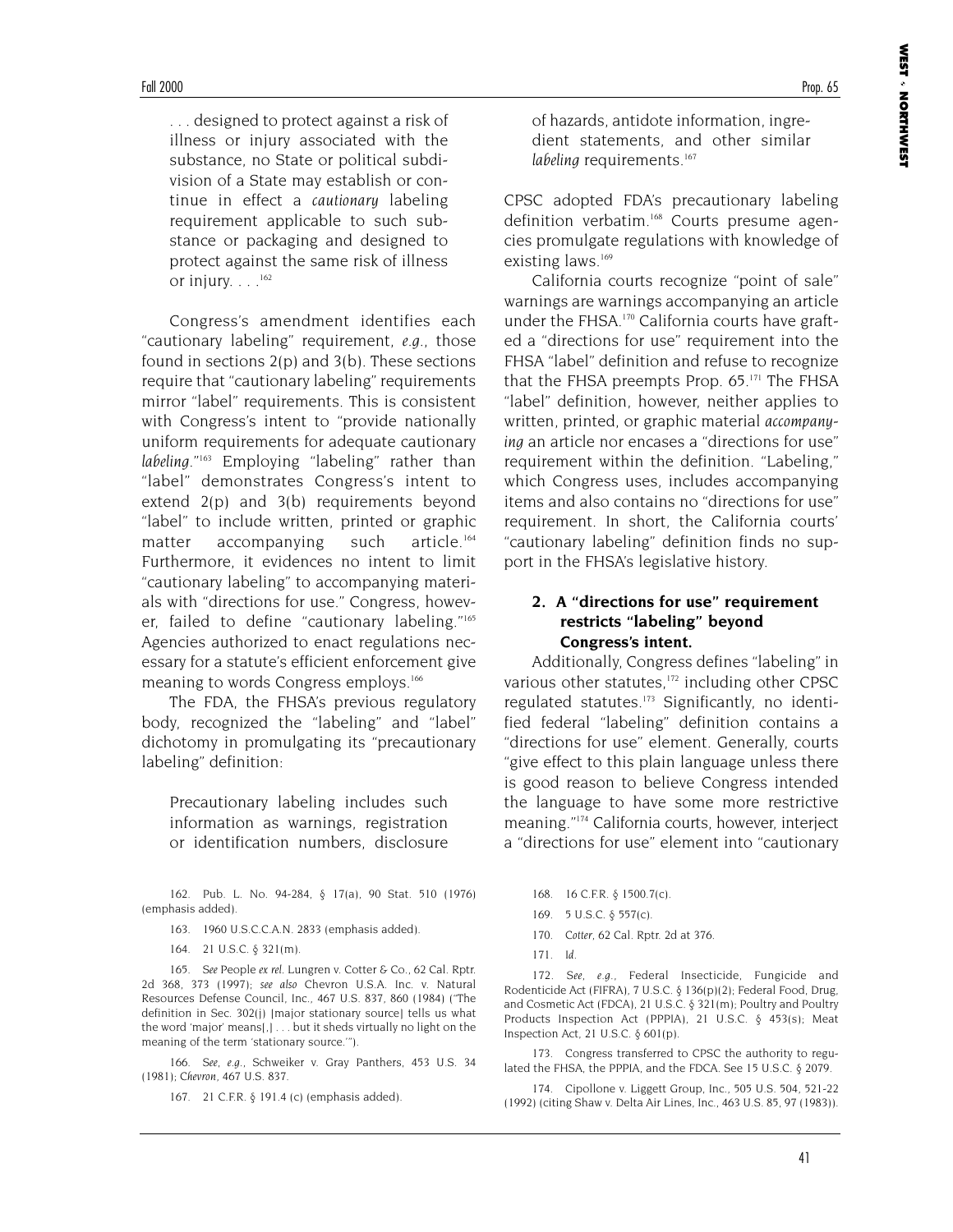labeling" that limits "labeling" beyond Congress's intent.

Congress requires other industries to adhere to "labeling" requirements. Congress defines "labeling" in at least five other statutes.<sup>175</sup> Generally, these statutes' "labeling" definitions include two elements, neither of which is a "directions for use" element. First, "labeling" includes "label." This includes all written, printed or graphic matter on or attached to the article. Second, "labeling" includes "written, printed, or graphic matter accompanying the article."

California courts erroneously narrowed "labeling" by defining it through "label." Including "labeling" within "label" rather than including "label" as a "labeling" subset provided the California courts with a platform to graft the "label" "directions for use" requirement into a "labeling" definition. The California courts' definition, however, contradicts Congress's "labeling" definition. Congress includes "label" as a "labeling" subset. By making "label" a "labeling" subset, Congress demonstrates an intent to expand "labeling" beyond "label" to include items "accompanying" the article, whether or not they contain directions for use. A CPSC promulgated "cautionary labeling" definition would restore the appropriate "labeling"-"label" relationship and correctly overturn the California courts' erroneous interpretation.

The relationship between "label" and "labeling" in the context of the FDCA was explained by the United States Supreme Court in *Kordel v. United States*. <sup>176</sup> In *Kordel*, the Court held that written, printed, or graphic information which is used in connection with the sale of a product (such as literature or point of sale signs), and which "supplements or explains" the product or its label, should be considered to be "accompanying" the product and, there-

- 175. *See supra* note 173.
- 176. 335 U.S. 345 (1948).
- 177. Id. at 350.
- 178. *Id*.

179. United States v. Anaconda Co., 445 F. Supp. 486, 492 (D.C. Cir. 1977) (citing H.R. REP. NO. 92-1153 (1972)).

180. 15 U.S.C. § 2051(b)(3); 16 C.F.R. § 1000.1(a)(3).

fore, is "labeling."177 Furthermore, "[n]o physical attachment of one to the other is necessary. It is the textual relationship that is significant."178

## **C. A CPSC-promulgated "Cautionary Labeling" Definition Would Restore Congress'Congress's Intent.**

Congress conveyed sufficient authority to the CPSC to promulgate a "cautionary labeling" regulation. Congress intended to "vest omnibus product safety authority in a single Federal agency"<sup>179</sup> that, among other things, "develop[s] uniform safety standards for consumer products and . . . minimize[s] conflicting State and local regulations."<sup>180</sup> Congress empowered CPSC "to issue regulations, direct the course of all litigation, and make legislative and budgetary recommendations, without the approval or clearance by outside agencies."<sup>181</sup> Indeed, Congress expressly authorized CPSC "to promulgate regulations for the efficient enforcement of this chapter."182

Furthermore, Congress transferred authority to CPSC to implement the FHSA.<sup>183</sup> Pursuant to this authority, CPSC defined "precautionary labeling" to include "such information as warnings, registration or identification numbers, disclosure of hazards, antidote information, ingredient statements, and other similar labeling requirements."184

In 1976, Congress codified the FHSA's preemptive authority.<sup>185</sup> The FHSA's preemption clause bars any

State or political subdivision of a State [from] establish[ing] or continu[ing] in effect a cautionary labeling requirement applicable to such substance or packaging and designed to protect against the same risk of illness or injury unless such cautionary labeling

181. S. REP. NO. 92-835, at 7 (1972), *reprinted in* 1972 U.S.C.C.A.N. 4573, 4579.

182. 15 U.S.C. § 1269(a).

183. S. REP. NO. 94-251, at 11 (1976), *reprinted in* 1976 U.S.C.C.A.N. 993, 1003.

184. 16 C.F.R. § 1500.7; 38 Fed. Reg. 27,012, 27,016 (1973).

185. Pub. L. No. 94-284, § 17(a), 90 Stat. 510 (1976).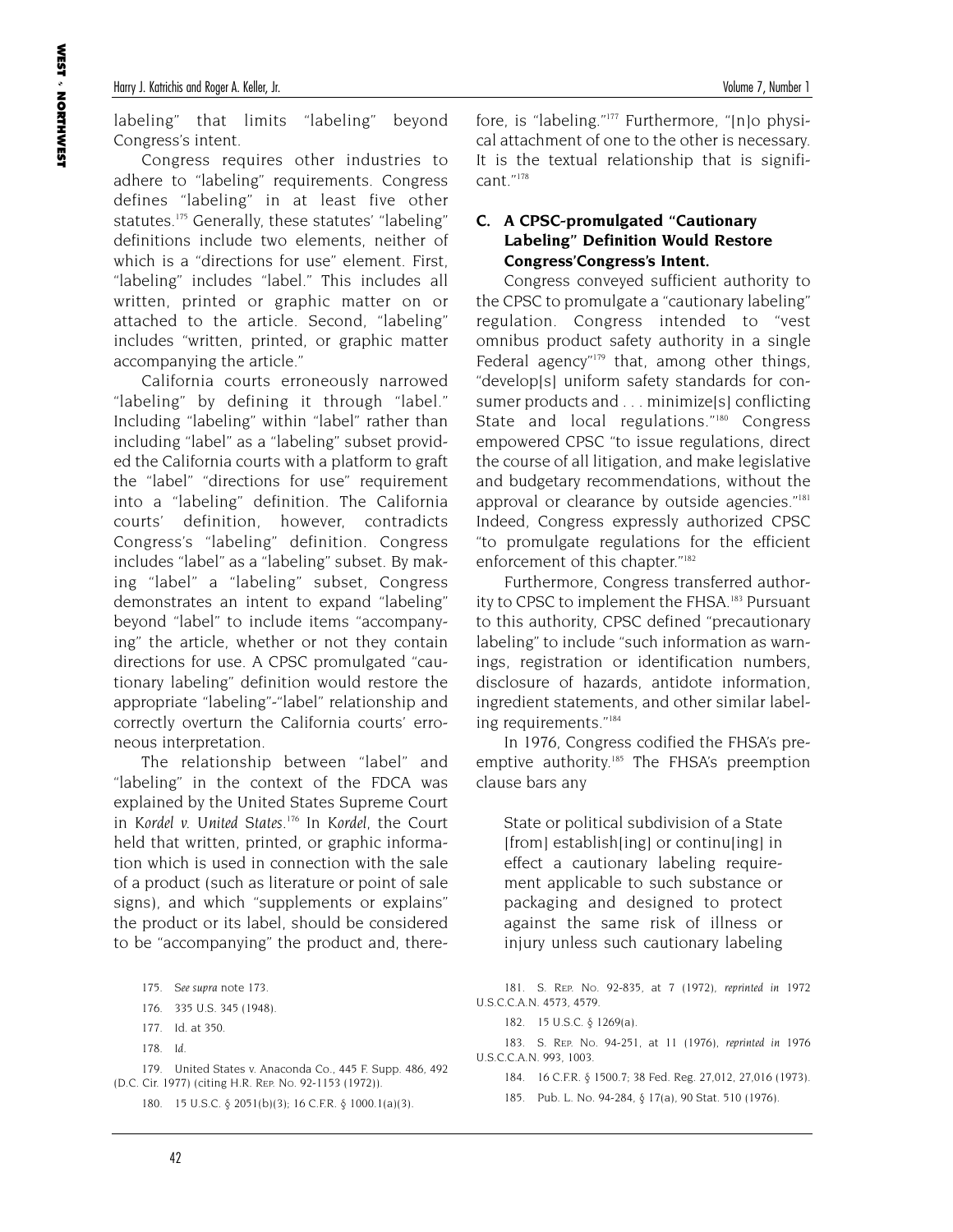requirement is identical to the labeling requirement under section 2(p) or  $3(b).^{186}$ 

CPSC revoked its preemptive regulation but never altered its "precautionary labeling" definition.187

Congress's 1976 codification recognized CPSC's right to define cautionary labeling.<sup>188</sup> Promulgating a regulation that defines "cautionary labeling" to include "point-of- sale" warnings that a product can cause cancer or birth defects falls squarely within CPSC's earlier precautionary labeling definition and both its current and previously recognized preemptive authority. Indeed, as repeatedly recognized by the U.S. Supreme Court, a validly promulgated federal regulation "has no less preemptive effect [on state laws] than federal statutes."189 Furthermore, defining "cautionary labeling" to include "point-of-sale" warnings minimizes Prop. 65's burden and sets a binding, statutorily supported precedent for other states.

Prop. 65 and its progeny undermine CPSC's duty to develop uniform national safety standards for consumer products and minimize state and local regulations. Congress authorized CPSC to maintain uniform national safety standards to minimize "increased costs to consumers and burden on manufacturers that could result when States are allowed to maintain different standards over and above the uniform Federal standard."190 Furthermore, uniform national safety standards "facilitate the education of the public in the cautionary use of these products . . . [and] enable physicians to administer antidotes immediately rather than waste precious time in determining the active ingredients of the product."191 Prop. 65 increases manufacturer and distributor costs and destroys national uniformity.

Prop. 65 primarily obligates producers,

189. See, *e.g.*, Fidelity Savings & Loan Ass'n v. Del la Cuesta, 458 U.S. 141, 153-54 (1982) (quoting United States v. Shimer, 367 U.S. 374, 383 (1961)).

packagers, manufacturers and distributors (collectively referred to as manufacturers) to affix special labeling to each consumer product potentially sold in California if the consumer product contains chemicals that California believes causes cancer or birth defects.<sup>192</sup> Failure to affix Prop. 65 labels renders FHSAcompliant manufacturers susceptible to public and private enforcement suits.<sup>193</sup> Manufacturers seeking to avoid such enforcement suits face either the burden of policing their consumer product's distribution to avoid California or the additional costs to affix Prop. 65 labels to all consumer products. Small businesses lack the resources necessary to individualize or monitor their product flow into California. However, defining cautionary labeling to include "point-of-sale" warnings, including Prop. 65 warnings, eliminates small businesses' concerns. Furthermore, including Prop. 65 warnings within "cautionary labeling" does not eliminate a state's ability to promulgate innovative labeling requirements.

Congress recognized that a state's unique circumstances may require innovative labeling programs. Congress exempted a state's cautionary labeling program if, upon its application, the state established that (1) compliance with the program does not cause the product to violate CPSC's requirement; and that (2) the state program provides a significantly higher degree of protection than CPSC's rule affords and does not unduly burden the product's manufacture or distribution in interstate commerce.194 Requiring California to submit Prop 65's labeling program to CPSC scrutiny maintains CPSC's preeminence in consumer product labeling, notifies other states considering similar programs that CPSC reserves the right to scrutinize their consumer product labeling programs and guarantees minimal increased costs to consumers and a lesser burden on manufacturers.

190. 15 U.S.C. § 2051(b)(3); 16 C.F.R. § 1000.1(a)(3).

191. 37 Fed. Reg. 18,628 (1972).

192. *See* CAL. HEALTH & SAFETY CODE §§ 25249.6, 25249.11(f) (West 2000).

- 193. *See* CAL. HEALTH & SAFETY CODE § 25249.7 (West 2000).
- 194. *See* 90 Pub. L. No. 94-284, §17, Stat. 510, 11 (1976).

<sup>186.</sup> *Id*.

<sup>187. 47</sup> Fed. Reg. 57,489 (1982).

<sup>188.</sup> Pub. L. No. 94-284, § 17(a), 90 Stat. 510 (1976).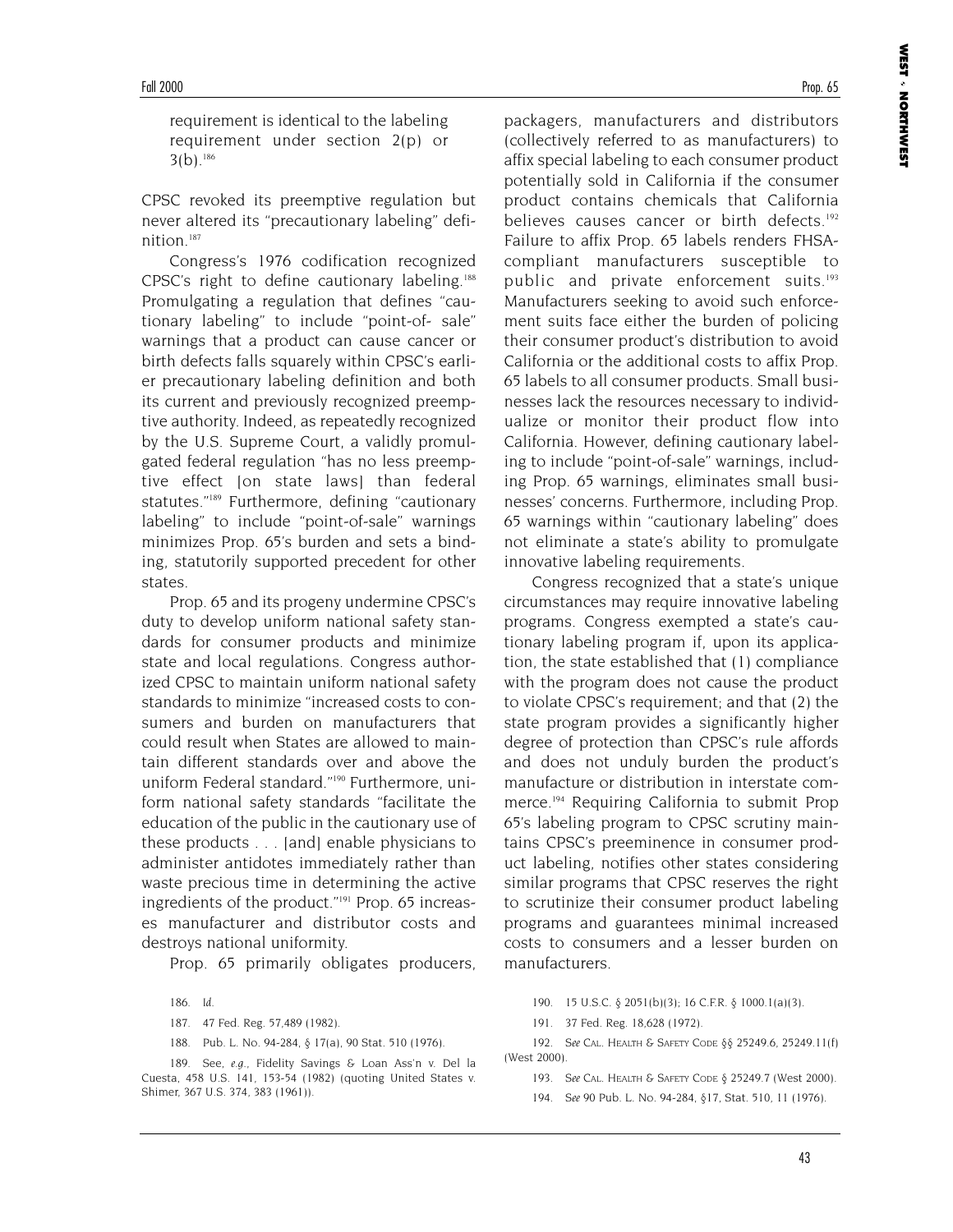## **D. Courts Would Sustain a CPSC-promulgated "Cautionary Labeling" Definition.**

Finally, courts should sustain a CPSCpromulgated "cautionary labeling" definition.

When a court reviews an agency's construction of the statute which it administers, it is confronted with two questions. First, always, is the question whether Congress has directly spoken to the precise question at issue. If the intent of Congress is clear, that is the end of the matter; for the court, as well as the agency must give effect to the unambiguously expressed intent of Congress. If, however, the court determines Congress has not addressed the precise question at issue, the court does not simply impose its own construction on the statute as would be necessary in the absence of an administrative interpretation. Rather, if the statute is silent or ambiguous with respect to the specific issue, the question for the court is whether the agency's answer is based on a permissible construction of the statute.<sup>195</sup>

Applying this analysis, courts give agency regulations deferential treatment:

The power of an administrative agency to administer a congressionally created . . . program necessarily requires the formulation of policy and the making of rules to fill any gap left, implicitly or explicitly, by Congress. [Citations omitted.] If Congress has explicitly left a gap for the agency to fill, there is an express delegation of authority to the agency to elucidate a specific provision of the statute by regulation. Such legislative regulations are given control-

195. Chevron U.S.A. Inc. v. Natural Resources Defense Council, Inc., 467 U.S. 837, 842-43 (1984).

196. *Id*. at 843-44.

ling weight unless they are arbitrary, capricious, or manifestly contrary to the statute. Sometimes the legislative delegation to an agency on a particular question is implicit rather than explicit. In such a case, a court may not substitute its own construction of a statutory provision for a reasonable interpretation made by the administrator of an agency.196

Although opponents of CPSC's "cautionary labeling" definition might argue for the application of this standard, two courts struck down a CPSC Advisory Opinion that "point-of-sale" signs constitute "directions for use."<sup>197</sup> Advisory opinions, however, differ from formal regulations in two respects. First, courts afford advisory opinions less deference. Second, unlike the Advisory Opinion, defining "cautionary labeling" is consistent with Congress's purpose.

## **1. Advisory opinions are entitled to little deference.**

Generally, "courts do not accord *Chevron* deference to non-binding advisory opinions of an administrative agency."198 According *Chevron* deference to advisory opinions effectively

endow[s] them with force of law where Congress did not intend them to have such force. By this process, the agency would bind the public without itself being bound by interpretations in these formats. And since these formats are exempt from A[dministrative] P[rocedures] A[ct] public participation requirements, an especially odious frustration is visited upon the affected private parties: they are bound by a proposition they had no opportunity to help shape and will have no meaning-

198. Mid-America Care Found. v. National Labor Relations Bd., 148 F.3d 638, 642 (6th Cir. 1998). *See also* Crandon v. United States, 494 U.S. 152 (1990) (Scalia, J., concurring); Kilgore v. Outback Steakhouse, 160 F.3d 294 (6th Cir. 1998); Management Recruiters Int'l v. Bloor, 129 F.3d 851 (6th Cir. 1997); Southern Ute Indian Tribe v. Amoco Prod. Co., 119 F.3d 816 (10th Cir. 1997). *But see* Elizabeth Blackwell Health Ctr. for Women v. Knoll, 61 F.3d 170 (3d Cir. 1995).

44

<sup>197.</sup> *See*, *e.g.*, People *ex rel.* Lungren v. Cotter & Co., 62 Cal. Rptr. 2d 368, 382 (1997) ("[W]e find the CPSC's interpretation is 'plainly erroneous' and entitled to no deference.").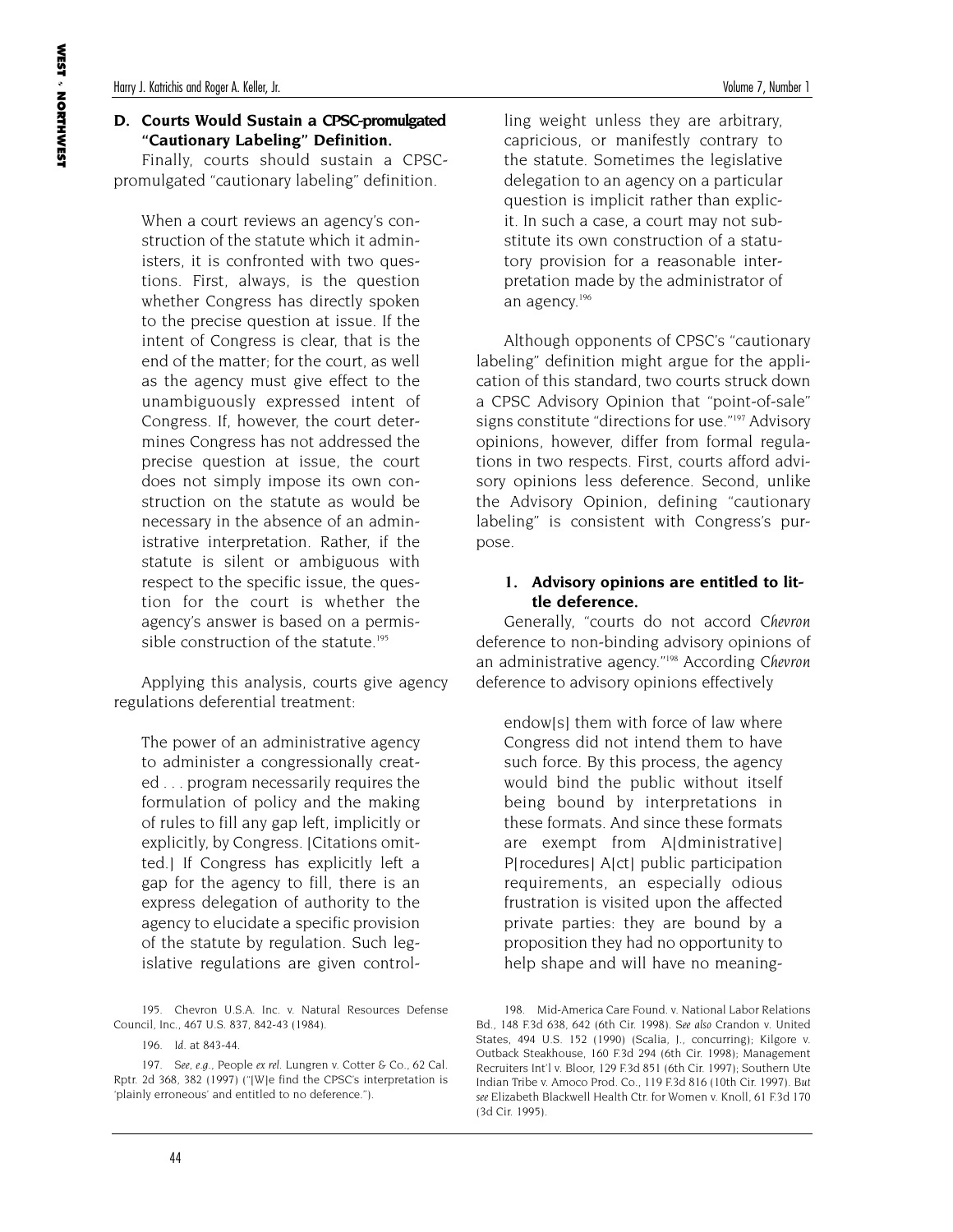ful opportunity to challenge when it is applied to them.<sup>199</sup>

*Southern Ute Indian Tribe* effectively explains why courts do not afford advisory opinions *Chevron* deference. In *Southern Ute Indian Tribe*, the Southern Ute Indian Tribe ("Tribe") sued various defendants, including the Department of Interior ("Department"), to determine who owned coal bed methane ("CBM") contained in coal the Tribe acquired "as successor in interest to a statutory reservation of coal to the United States."200 In finding the Tribe owned the CBM, the court rejected the Department's argument that the court owed *Chevron* deference to a 1981 advisory opinion from the Department's Solicitor General.<sup>201</sup>

To satisfy *Chevron*, the delegation of authority to form binding policy must include not only discretion to formulate interpretations but also discretion to utilize the particular format selected. "Chevron should be held to apply to the meanings agencies give statutes in all legislative rules and in most adjudications. [But] it should not be held to apply to agency pronouncements in less formal formats. . . ." [Citations omitted.] . . . As we have unequivocally held, "it is elementary administrative law that in order for [agency actions] to have binding force there are only two methods that an agency may use in formulating policy. It may be established binding policy either through rule-making procedures or through adjudications that create binding precedents." [Citations omitted. $]^{202}$ 

Procedural protections required of formal rulemakings or adjudications but not of advisory opinions explain why courts do not afford

199. *Southern Ute Indian Tribe*, 119 F.3d at 833.

- 201. *See id*. at 829.
- 202. *Id*. at 832.
- 203. *Id*. (citing 1 KENNETH C. DAVIS & RICHARD J. PIERCE, JR.,

*Chevron* deference to advisory opinions.

There are three main differences between a legislative rule and a general statement of policy. First, except in specified circumstances, an agency cannot promulgate a legislative rule without first following notice and comment procedures; by contrast, APA Sec. 553(b) specifically exempts general statements of policy from notice and comment procedures. Second, a valid legislative rule has the same binding effect as a statute; a general statement of policy has no binding effect on members of the public or on courts. A general statement of policy also is not judicially enforceable against an agency . . . . Third, [while] many legislative rules are subject to potential judicial review before they are applied in a particular case[,] most general statements of policy are not subject to judicial review in the abstract.<sup>203</sup>

The Solicitor General's advisory opinion, the court recognized, issued without notice or comment at the Solicitor's whim, might similarly be overruled, modified or otherwise altered at the Solicitor's whim.<sup>204</sup> Accordingly, "[i]f this opinion were accorded *Chevron* deference, it would have a retroactive impact on private rights conveyed by the government some seventy years earlier."<sup>205</sup> Therefore, the court accorded the advisory opinion no deference.

Similarly, the California courts owed the CPSC Advisory Opinion no *Chevron* deference. First, the timing is questionable. CPSC's Office of General Counsel issued its Advisory Opinion on March 6, 1991, at the Chemical Specialties Manufacturers Association's ("CSMA") request. The opinion concluded Prop. 65's warnings constituted "directions for use." In December 1991, CSMA argued Prop. 65 warnings constitute "directions for use."<sup>206</sup> The Advisory

<sup>200.</sup> *Id*. at 819.

ADMINISTRATIVE LAW TREATISE, § 6.2, at 228 (3d ed. 1994).

<sup>204.</sup> *See id*. at 833.

<sup>205.</sup> *Id*. at 830.

<sup>206.</sup> Chemical Specialties Mfrs. Ass'n, v. Allenby, 958 F.2d 941 (9th Cir. 1992).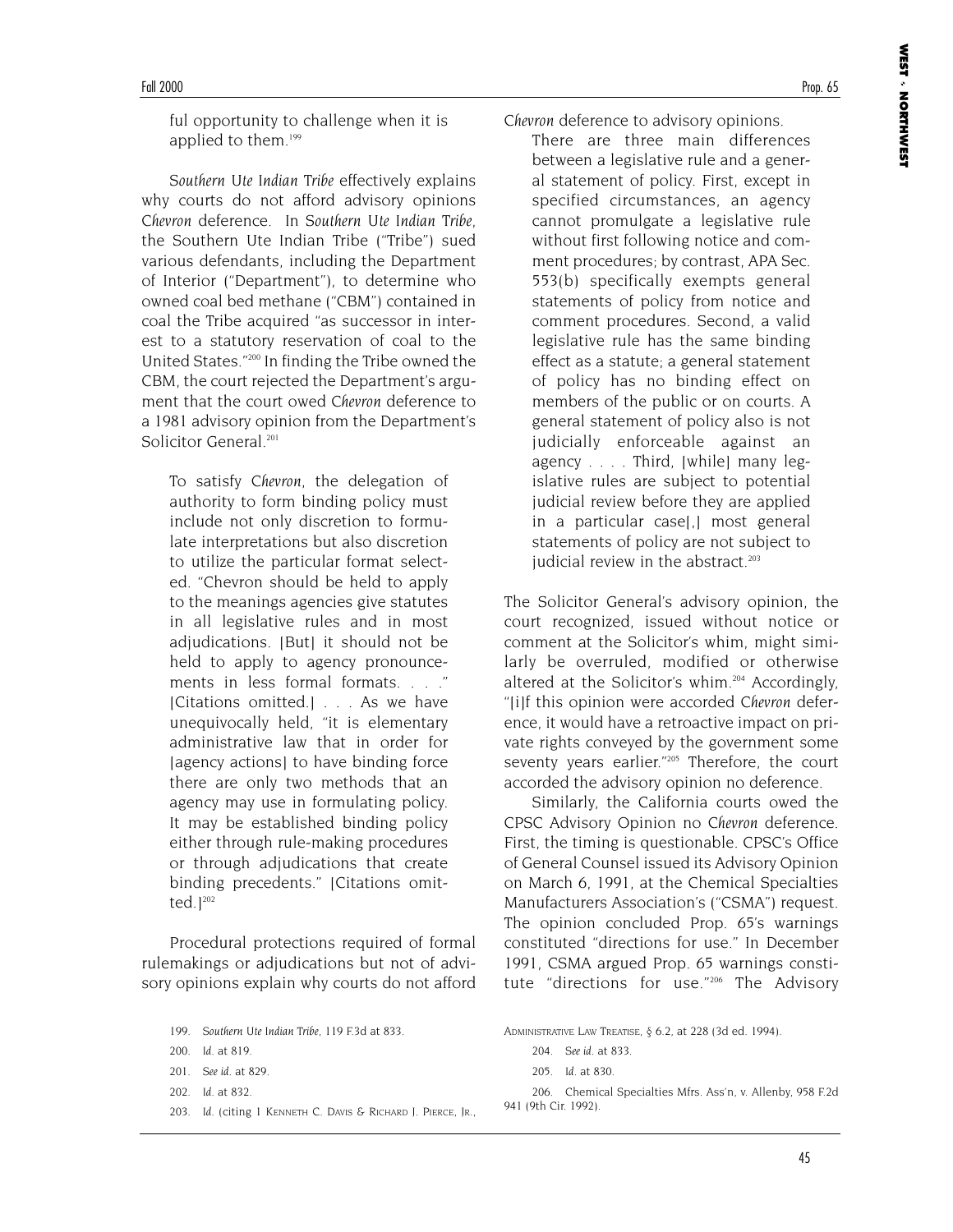#### Harry J. Katrichis and Roger A. Keller, Jr. Volume 7, Number 1

Opinion appears calculated to advance CSMA's position rather than to suggest a binding interpretation. Second, the Office of General Counsel issued the opinion without notice or comment or any other APA-required public participation.207 As *Southern Ute Indian Tribe* noted, "APA Sec. 553(b) specifically exempts general statements of policy from notice and comment procedures."208 Therefore, "[a]s a simple policy statement . . . the [General Counsel's] opinion fail[ed] to provide the procedural protections required for Chevron deference to attach."<sup>209</sup> As a result, the California courts properly accorded it no deference.<sup>210</sup>

#### **2. Defining "cautionary labeling" is consistent with Congress's purpose.**

By contrast, courts regularly afford *Chevron* deference to agency regulations promulgated through either APA rulemakings or adjudications.211 To determine whether a regulation receives *Chevron* deference, the court initially determines whether Congress addressed the precise question at issue. "When Congress has not addressed 'the precise question at issue,' an agency requesting *Chevron* deference to its statutory interpretation must show that it has been delegated authority to address the question."212 Second, the court must determine whether the agency construction is "arbitrary, capricious, or manifestly contrary to the statute."213 *Chevron* demonstrates the quintessential analysis.

In *Chevron*, the Clean Air Act Amendments

207. Although information obtained through a Freedom of Information Act ("FOIA") request discloses various individuals, including the Attorney General of California, and Prop.65 proponents and opponents, offered the General Counsel's office information, some individuals offered information before the General Counsel's office issued its Advisory Opinion while others participated after the opinion's issuance. The APA would be necessary in this instance to establish participation timetables.

- 208. *Southern Ute Indian Tribe,* 119 F.3d at 833.
- 209. *Id*.

210. Additionally, "cautionary labeling" definition opponents might argue that the CPSC is without authority to promulgate a "cautionary labeling" definition because the California courts not only rejected the Advisory Opinion's form, but also rejected its reasoning. Rejecting the Advisory Opinion's reasoning, however, does not bar CPSC from defining "cautionary labeling." As previously noted, "labeling" as used in the Food, Drug and Cosmetic Act contains no "directions for use" component. Therefore, a FHSA "cautionary labeling" definition consistent with the Food, Drug and Cosmetic Act "labeling" definition

of 1977 ("Act") required States not attaining the national air quality standards the EPA established to create a permit program regulating "new or modified major stationary sources."214 EPA defined the term "stationary source" to permit existing plants containing several pollution-emitting devices to install or modify equipment without meeting a state's permit requirements so long as the installation or modification did not increase pollution emissions.<sup>215</sup> The Court of Appeals found EPA's regulation inconsistent with the Act's purpose, but the United States Supreme Court reversed.216 First, the Court found Congress failed to address the precise question at issue. The Court found the Act defines "major stationary source," but fails to reference "stationary source."<sup>217</sup> Second, the Court found Congress delegated to the EPA the authority to "publish a list of categories of sources of pollution and to establish new source performance standards ("NSPS")."218 Finally, the Court analyzed EPA's regulation to determine its consistency with the Act's purpose.

The section has two main purposes:

(1) to allow reasonable economic growth to continue in an area while making reasonable further progress to assure attainment of the standards by a fixed date; and

(2) to allow States greater flexibility for the former purpose that EPA's present interpretative regulations afford.<sup>219</sup>

should not have a "directions for use" component.

211. See, *e.g.*, Chevron U.S.A., Inc. v. Natural Resources Defense Council, Inc., 467 U.S. 837 (1984); *Southern Ute Indian Tribe,* 119 F.3d 816.

- 212. *Southern Ute Indian Tribe*., 119 F.3d at 816.
- 213. *Chevron*, 467 U.S. at 844.
- 214. *Id*. at 840.
- 215. *See id*.
- 216. *See id*. at 842.
- 217. *See id.*
- 218. *Id.* at 846.

219. *Id*. at 851-52. When Congress passed the Act, EPA maintained two "stationary source" definitions. One definition permitted some industries to avoid permit compliance so long as their total emissions did not increase pollution emissions, and a second definition required a permit when modifying or installing new equipment. *See id*.

**WEST** 

NORTHWEST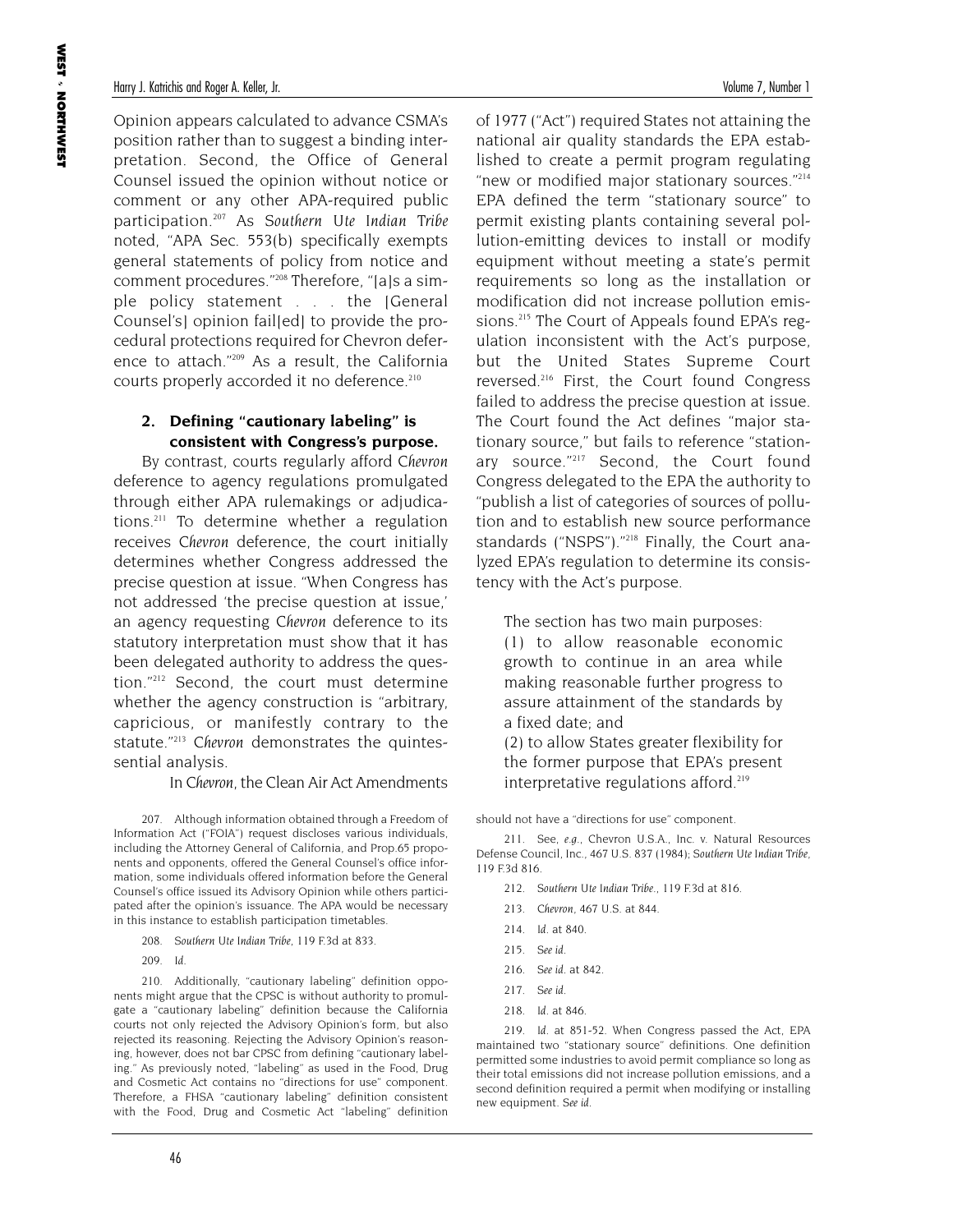The Act's accompanying Senate Committee Report found industrial expansion permissible if a state "demonstrate[s] that these facilities can be accommodated within its overall plan to provide for attainment of air quality standards."220 Furthermore, the Court found EPA previously permitted some states to install or modify facilities without meeting permit requirements.221 Finally, the Court found EPA's regulation comported with the Act's purpose.

[H]istory plainly identifies the policy concerns that motivated the enactment; the plantwide definition is fully consistent with one of those concerns—the allowance of reasonable economic growth—and, whether or not we believe it most effectively implements the other, we must recognize that the EPA has advanced a reasonable explanation for its conclusion that the regulations serve the environmental objectives as well.<sup>222</sup>

Therefore, the Court sustained EPA's regulation.

Similarly, a court would sustain a CPSC "cautionary labeling" regulation. First, Congress failed to define "cautionary labeling" as used in the FHSA.<sup>223</sup> Although opponents might argue the California courts found that Congress defined "cautionary labeling,"<sup>224</sup> the courts derive this definition from "label." Defining "label," however, does not address the precise question at issue.<sup>225</sup> Indeed, Congress defines "label" with reference to the Federal Food, Drug, and Cosmetic Act, which separately defines "label" and "labeling."226

Second, Congress expressly authorized

223. 15 U.S.C. § 1261 (2000).

224. *See* Chemical Specialties Manufacturers Ass'n v. Allenby, 958 F.2d 941, 949 (9th Cir. 1992).

225. *See Chevron,* 467 U.S. at 860 ("Congress's 'major stationary sources' definition 'tells us what the word "major" means .. but it sheds virtually no light on the meaning of the term "stationary source."'").

226. 21 U.S.C. § 321.

**WEST** 

NORTHWEST

CPSC to "promulgate regulations for the efficient enforcement of [the FHSA], except as otherwise provided in this section."227 When Congress failed to define "precautionary labeling," CPSC defined it to include "warnings."228 Congress has not altered or amended its delegation since  $1973.^{229}$  Promulgating a current regulation that defines "cautionary labeling" to include "warnings" falls squarely within Congress's unchanged delegation to CPSC.

Finally, defining "cautionary labeling" is consistent with Congress's intent. Congress enacted the FHSA

to provide nationally uniform requirements for adequate cautionary labeling of packages of hazardous substances which are sold in interstate commerce and are intended or suitable for household use.

. . . .

The labeling requirements will advise the user of these hazardous substances in the use of the product and make available immediate information for physicians who are called upon to treat cases of accidental injury. It should also provide a pattern which States may follow in enacting similar legislation.<sup>230</sup>

Promulgating a cautionary labeling regulation that includes "warnings," including Prop. 65's "point of sale warnings," furthers the FHSA's uniform national labeling requirements. First, it provides a national definition utilized by both state and federal agencies. This eliminates the potential for differing and/or conflicting definitions promulgated by either courts or

228. 16 C.F.R. § 1500.7(c); 38 Fed. Reg. 27,012, 27,016 (1973).

229. Congress codified CPSC's preemption regulation in 1976. *See* Pub. L. No. 94-284, § 17(a), 90 Stat. 510 (1976). Significantly, nothing suggests Congress altered or eliminated the "precautionary labeling" definition.

230. 1960 U.S.C.C.A.N. 2833.

<sup>220.</sup> *Id*. at 852.

<sup>221.</sup> *See id*. at 857.

<sup>222.</sup> *Id*. at 863.

<sup>227. 15</sup> U.S.C. § 1269. "Past experience shows that unless the agency has the power to issue regulations, . . . its effectiveness will be substantially impaired." 1972 U.S.C.C.A.N. 4573, 4579.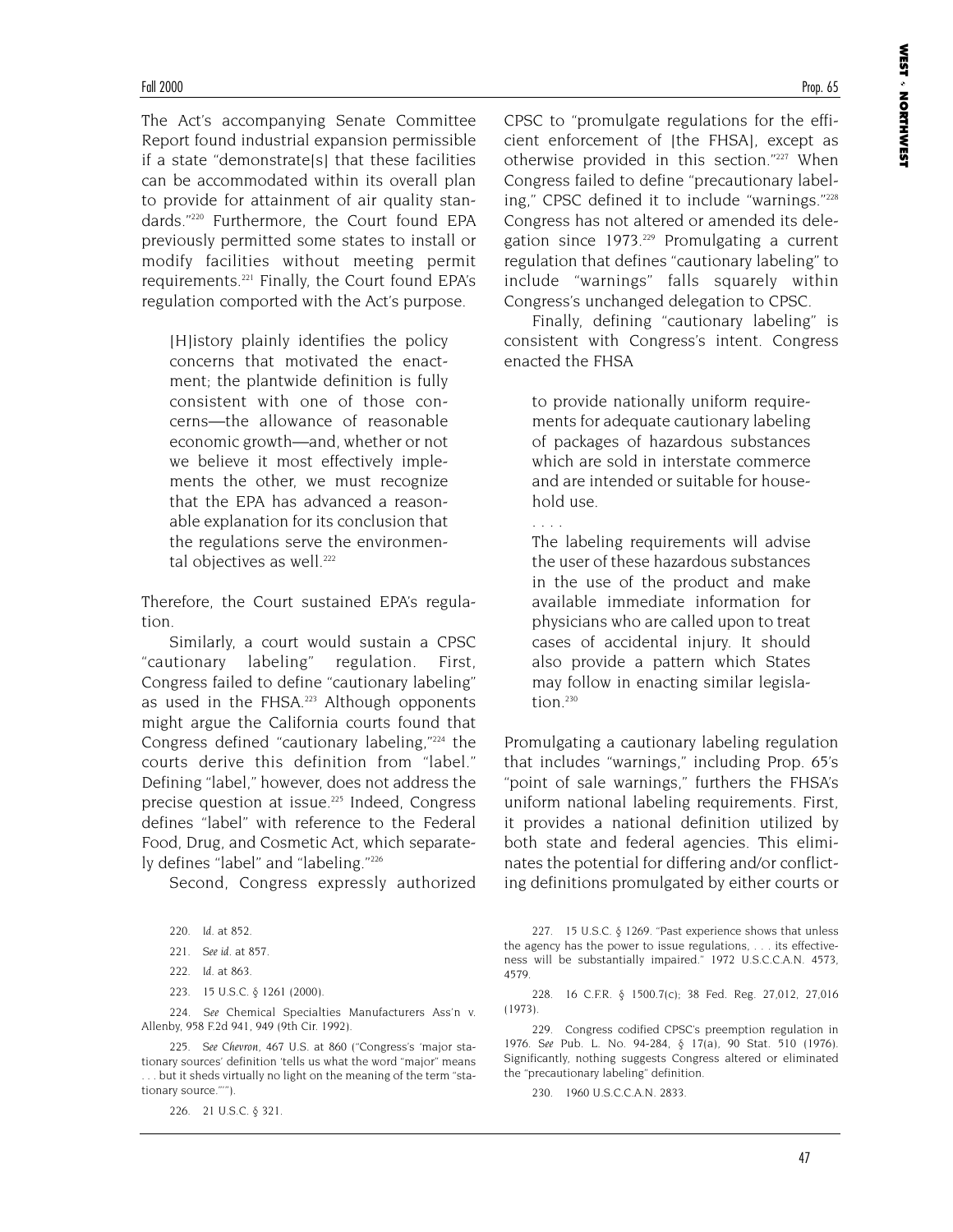agencies. Second, including "warnings" within "cautionary labeling" establishes a label prototype that states might emulate in their statutes. Including Prop. 65 warnings within "cautionary labeling" does not eliminate a state's ability to promulgate innovative labeling requirements as Congress created an exemption procedure.<sup>231</sup> Significantly, CPSC employed a similar procedure when it included "warnings" within "precautionary labeling."232

Courts would sustain a CPSC-promulgated "cautionary labeling" definition. First, Congress did not define the term and delegated to CPSC all authority necessary to implement the FHSA. Furthermore, a CPSC-promulgated "cautionary labeling" definition is consistent with Congress's desire to create uniform national labeling. Therefore, a "cautionary labeling" definition, promulgated in accordance with the APA, is due *Chevron* deference.

## **E. CPSC Can Harmonize Congress's Intent With California's Safety Concerns.**

Prop. 65 proponents will argue that defining "cautionary labeling" to include "point-ofsale" warnings will eliminate Prop. 65 and similar state initiatives designed to provide residents with necessary warning. OSHA, however, conditionally approved Prop. 65 for California enforcement without eliminating its intent.<sup>233</sup> Likewise, the FHSA permits CPSC to approve Prop. 65 notwithstanding the FHSA's preemptive effect.

The FHSA provides the following:

(3)(A) Upon application of a State or political subdivision of a State, the Commission may, by regulation promulgated in accordance with subparagraph (B), exempt from paragraph (1), under such conditions as may be prescribed in such regulation, any requirement of such State or political subdivision designed to protect against a risk of illness or injury associated with a hazardous substance if -

(i) compliance with the requirement would not cause the hazardous substance (or its packaging) to be in violation of the applicable requirement described in paragraph (1), and

(ii) the State or political subdivision requirement (I) provides a significantly higher degree of protection from such risk of illness or injury that the requirement described in paragraph (1), and (II) does not unduly burden interstate commerce.

In determining the burden, if any, of a State or political subdivision requirement on interstate commerce the Commission shall consider and make appropriate (as defined by the Commission in its discretion) finding on the technological and economic feasibility of complying with such requirement, the geographic distribution of the substance to which the requirement would apply, the probability of other States or political subdivisions applying for an exemption under this paragraph for a similar requirement, and the need for a national, uniform requirement under this Act [this chapter] for such substance or its packaging. $234$ 

This provision permits CPSC to approve Prop. 65 with certain conditions. Permitting out-ofstate Prop. 65 defendants to raise FHSA compliance as an affirmative defense and enabling the California Attorney General to disapprove frivolous lawsuits are two necessary conditions to CPSC approval.

Congress passed the FHSA to ensure national uniform labeling. Congress recognized national uniform labeling educates the public that certain products must be used with caution and permits doctors to administer necessary antidotes without wasted time. Permitting states to enact their own cautionary

- 231. *See* Pub. L. No. 94-284, § 17(a), 90 Stat. 510 (1976).
- 232. 16 C.F.R. § 1500.7(e); 38 Fed. Reg. 27,012, 27,016 (1973).
- 233. 62 Fed. Reg. 31,159 (1997).
- 234. Pub. L. No. 94-284, § 17(a), 90 Stat. 510 (1976).